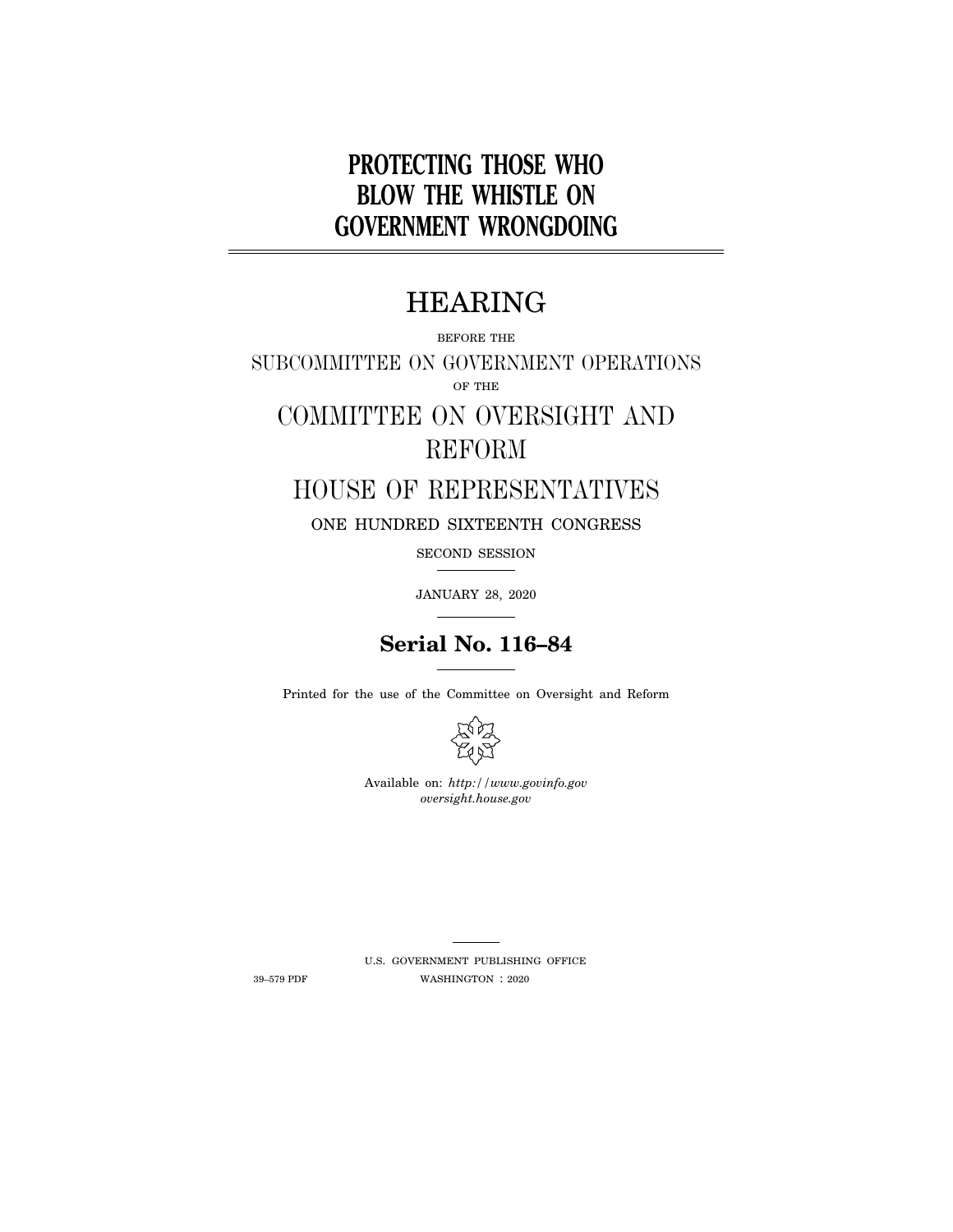### COMMITTEE ON OVERSIGHT AND REFORM

#### CAROLYN B. MALONEY, New York, *Chairwoman*

ELEANOR HOLMES NORTON, District of Columbia WM. LACY CLAY, Missouri STEPHEN F. LYNCH, Massachusetts JIM COOPER, Tennessee GERALD E. CONNOLLY, Virginia RAJA KRISHNAMOORTHI, Illinois JAMIE RASKIN, Maryland HARLEY ROUDA, California DEBBIE WASSERMAN SCHULTZ, Florida JOHN P. SARBANES, Maryland PETER WELCH, Vermont JACKIE SPEIER, California ROBIN L. KELLY, Illinois MARK DESAULNIER, California BRENDA L. LAWRENCE, Michigan STACEY E. PLASKETT, Virgin Islands RO KHANNA, California JIMMY GOMEZ, California ALEXANDRIA OCASIO-CORTEZ, New York AYANNA PRESSLEY, Massachusetts RASHIDA TLAIB, Michigan KATIE PORTER, California DEB HAALAND, New Mexico

JIM JORDAN, Ohio, *Ranking Minority Member*  PAUL A. GOSAR, Arizona VIRGINIA FOXX, North Carolina THOMAS MASSIE, Kentucky MARK MEADOWS, North Carolina JODY B. HICE, Georgia GLENN GROTHMAN, Wisconsin JAMES COMER, Kentucky MICHAEL CLOUD, Texas BOB GIBBS, Ohio CLAY HIGGINS, Louisiana RALPH NORMAN, South Carolina CHIP ROY, Texas CAROL D. MILLER, West Virginia MARK E. GREEN, Tennessee KELLY ARMSTRONG, North Dakota W. GREGORY STEUBE, Florida FRED KELLER, Pennsylvania

DAVID RAPALLO, *Staff Director*  WENDY GINSBERG, *Subcommittee Staff Director*  TAYLOR JONES, *Clerk*  CHRISTOPHER HIXON, *Minority Staff Director*  CONTACT NUMBER: 202-225-5051

#### SUBCOMMITTEE ON GOVERNMENT OPERATIONS

GERALD E. CONNOLLY, Virginia, *Chairman* 

ELEANOR HOLMES NORTON, District of Columbia, JOHN P. SARBANES, Maryland JACKIE SPEIER, California BRENDA L. LAWRENCE, Michigan STACEY E. PLASKETT, Virgin Islands RO KHANNA, California STEPHEN F. LYNCH, Massachusetts JAMIE RASKIN, Maryland

MARK MEADOWS, North Carolina, *Ranking Minority Member*  THOMAS MASSIE, Kentucky JODY B. HICE, Georgia GLENN GROTHMAN, Wisconsin JAMES COMER, Kentucky RALPH NORMAN, South Carolina W. GREGORY STEUBE, Florida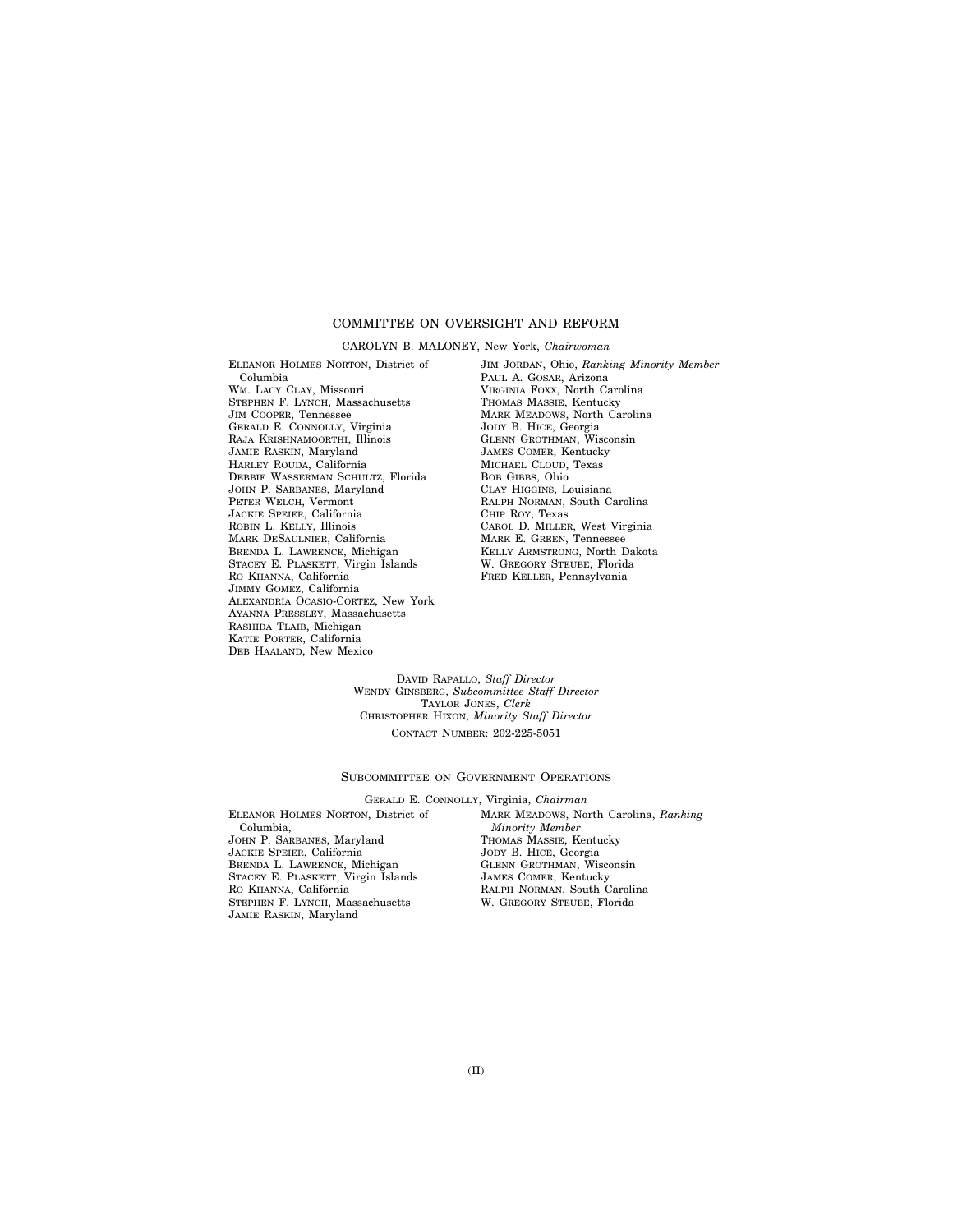### C O N T E N T S

|--|--|--|--|--|--|--|--|

 $_{\rm 1}^{\rm Page}$ 

#### **WITNESSES**

| The Honorable Glenn A. Fine, Principal Deputy Inspector General, Depart-                                                                             |    |
|------------------------------------------------------------------------------------------------------------------------------------------------------|----|
| ment of Defense                                                                                                                                      |    |
| Oral Statement                                                                                                                                       | 6  |
| David K. Colapinto, Founder and General Counsel, National Whistleblower                                                                              |    |
| Center                                                                                                                                               |    |
| Oral Statement                                                                                                                                       | 8  |
| Elizabeth Hempowicz, Director of Public Policy, Project on Governemnt Over-                                                                          |    |
| sight                                                                                                                                                |    |
|                                                                                                                                                      | 9  |
| Paul Rosenzweig, Resident Senior Fellow, National Security and Cybersecu-                                                                            |    |
| rity, R Street Institute                                                                                                                             |    |
|                                                                                                                                                      | 11 |
| The Honorable Michael E. Horowitz, Inspector General, U.S. Department                                                                                |    |
| of Justice                                                                                                                                           |    |
|                                                                                                                                                      | 13 |
| Written opening statements and statements for the witnesses are available<br>on the U.S. House of Representatives Document Repository at: house.gov. |    |
|                                                                                                                                                      |    |

#### INDEX OF DOCUMENTS

#### *Documents listed below are available at:docs.house.gov.*

\* Written testimony from Tom Devine; submitted by Rep. Connolly.

\* Article from the Washington Post, ″Schiff's claim that the whistleblower has a 'statutory right' to anonymity;″ submitted by Rep. Hice.

\* Letter to Assistant Attorney General Steven Engel; submitted by Rep. Sarbanes.

\* An open letter to the American people signed by former inspectors general; submitted by Rep. Speier.

\* Letter from the National Whistleblower Center to Rep. Connolly; submitted by Connolly.

\* QFR's from Rep. Connolly to Mr. Rosenzweig at National Security and Cybersecurity, R Street Institute; and responses.

\* QFR's from Rep. Connolly to Mr. Horowitz at the U.S. Department of Justice.

\* QFR's from Rep. Connolly to Ms. Hempowicz at Project on Government Oversight; and responses.

\* QFR's from Rep. Connolly to Mr. Fine at the U.S. Department of Defense; and responses.

\* QFR's from Rep. Connolly to Mr. Colapinto at the National Whistleblower Center; and responses.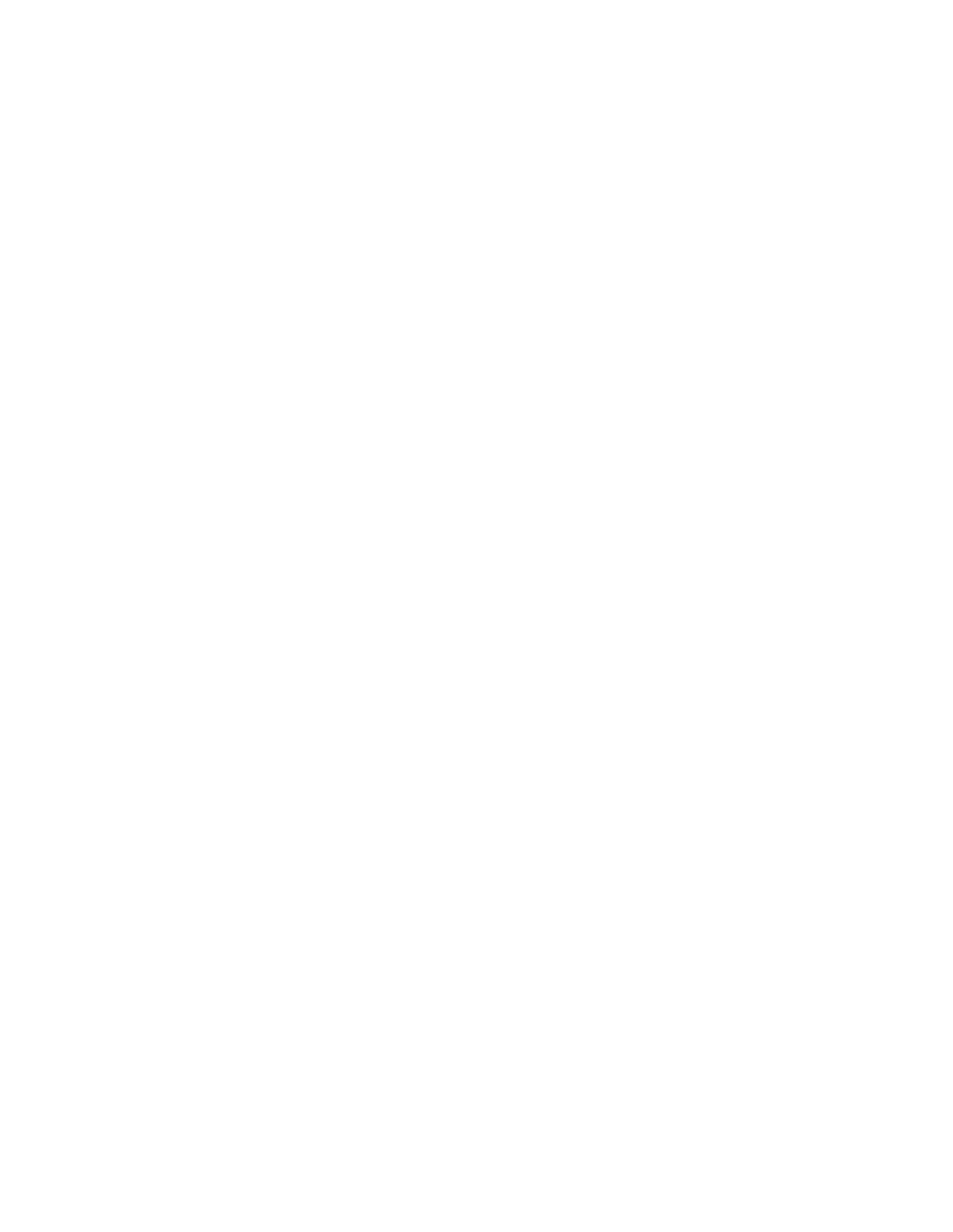## **PROTECTING THOSE WHO BLOW THE WHISTLE ON GOVERNMENT WRONGDOING**

#### **Tuesday, January 28, 2020**

HOUSE OF REPRESENTATIVES SUBCOMMITTEE ON GOVERNMENT OPERATIONS COMMITTEE ON OVERSIGHT AND REFORM *Washington, D.C.* 

The subcommittee met, pursuant to notice, at 2 p.m., in room 2154, Rayburn House Office Building, Hon. Gerald E. Connolly (chairman of the subcommittee) presiding.

Present: Representatives Connolly, Maloney, Norton, Sarbanes, Speier, Khanna, Lynch, Raskin, Meadows, Jordan, Massie, Hice, Grothman, and Comer.

Also present: Representative Armstrong.

Mr. CONNOLLY. The subcommittee will come to order. Without objection, the chair is authorized to declare a recess of the committee at any time. And I'm going to recognize myself for my opening statement and the ranking member will give his as soon as he arrives. I'm beginning because I'm a little worried about votes and want to try to give everyone the opportunity to be heard.

We hold this hearing at a critical moment in our Nation's history. A whistleblower who reported a reasonable belief about a Presidential misconduct has become the target of the President's wrath. In tweets and statements to the press, the President himself has tried to identify the whistleblower and has called upon others to publicly identify the whistleblower. Threats against the whistleblower are reportedly increasing.

This is a sad and, for me, dangerous moment for whistleblower. For many administrations, Federal employees and contractors have come forward to expose waste, fraud, and abuse. Whistleblowers have recovered billions of government dollars from companies that attempted to defraud the government. Whistleblowers exposed unacceptable cost overruns on agency projects and programs within the government.

They improved quality control at our Nation's nuclear facilities, fought for our veterans to receive the healthcare services they have earned, ensured the food we eat is safe, and exposed security breaches at our government's most sensitive laboratories.

These brave whistleblowers risk their reputations, careers, even their health and their family's safety sometimes when they make such allegations. They take great professional and personal risks.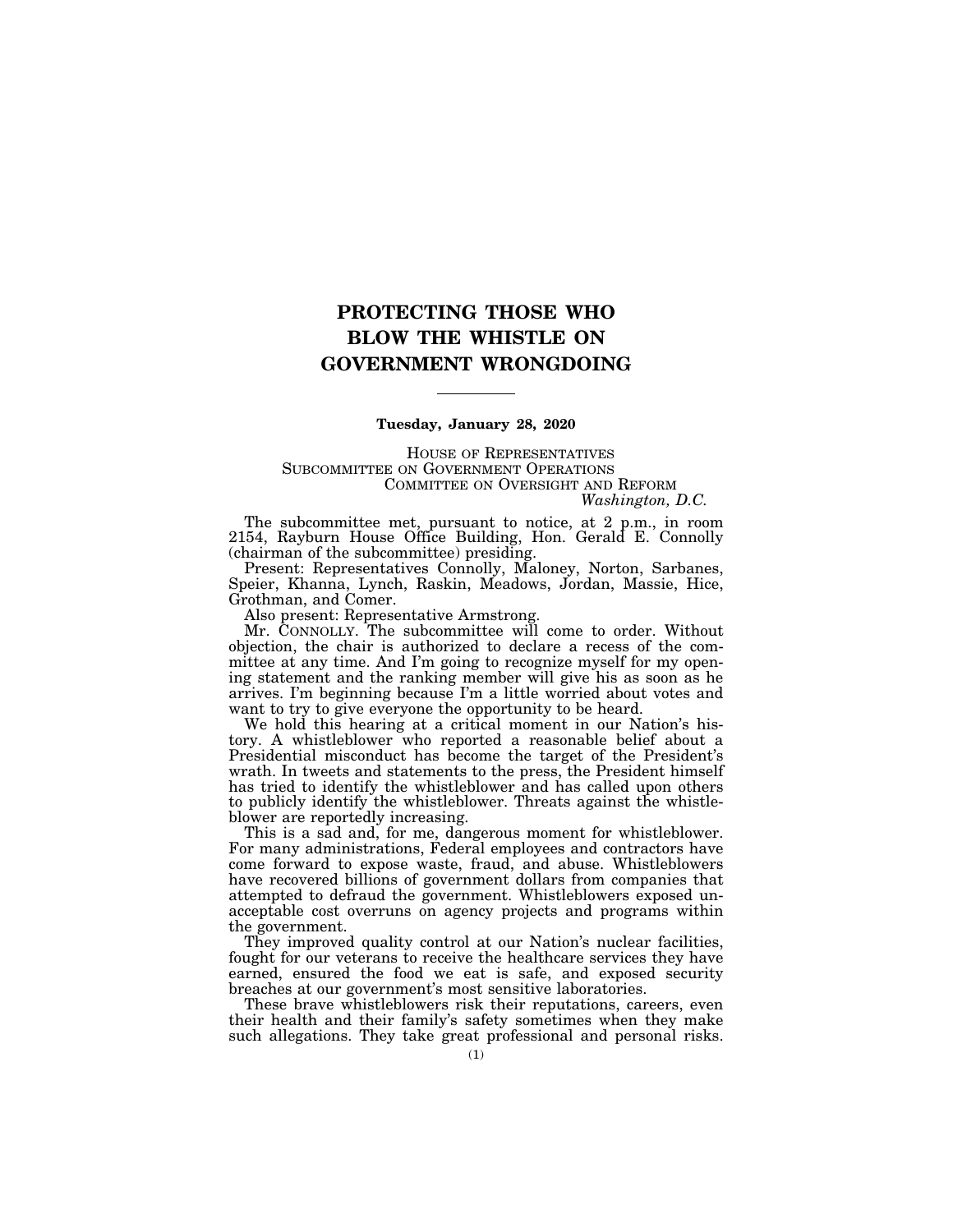For decades, Congress has worked on a bipartisan fashion to protect these whistleblowers, and we've enacted laws that encourage workers to come forward when they see waste, fraud, and abuse. We've created laws that punish retaliation against these whistleblowers.

I hope the hearing today helps us build on that important work and addresses some of the challenges to our whistleblower protections that have been brought to light by current circumstances.

We rely on whistleblowers every day to help us with our Oversight and Reform work. Without those whistleblowers, rooting out mismanagement, abuse, and corruption would be very difficult.

In fact, the most recent Office of Personnel Management survey of Federal employee engagement found that only 64.5 percent of Federal employees believe that they can disclose suspected violations of law, rule, or regulation without fear of reprisal, 10.5 percent lower than what was reported by private sector employees.

This hearing will clarify what a whistleblower is and what protections a whistleblower is afforded. No one should be punished for doing the right thing.

Contrary to the allegations of certain pundits, whistleblowers can be anonymous or confidential, and they can provide information secondhand, and they deserve protection from retaliation.

Today, we also examine the roles of Congress, the inspectors general, the Office of Special Counsel, and the Merit Systems Protection Board in engaging whistleblowers, protecting them, and pursuing meritorious allegations.

When whistleblowers produce credible information on wrongdoing, these are the entities we expect to step into the breach, to launch investigations and help the facts come to light. If whistleblowers have no expectation that the information they provide will help hold people and institutions accountable, they have little incentive to come forward.

Finally, we'll examine whether existing laws are sufficient enough to protect whistleblowers. The President's attacks on the whistleblower have exposed some uncertainties and questions about Congress' clear intent to provide robust protections to those who expose wrongdoing in government. The administration's attacks on whistleblowers certainly have had a chilling effect on those who in other administrations would otherwise have come forward to expose wrongdoing.

This hearing seeks to ensure that those protections are clear and strong and that those who retaliate against whistleblowers are held accountable.

The hearing is also a reminder that the Merit Systems Protection Board, the independent agency that serves as the guardian of the Federal merit system, still lacks a quorum and remains unable to issue final decisions in cases where employees' rights are at stake.

The Board is vital to whistleblowers in particular. In fact, my first hearing as chairman of the subcommittee focused on the need to get MSPB operating, and we have bipartisan consensus about that goal. And yet here we are a year later and the MSPB remains largely inoperable. It's a crisis that continues, unfortunately, to be ignored.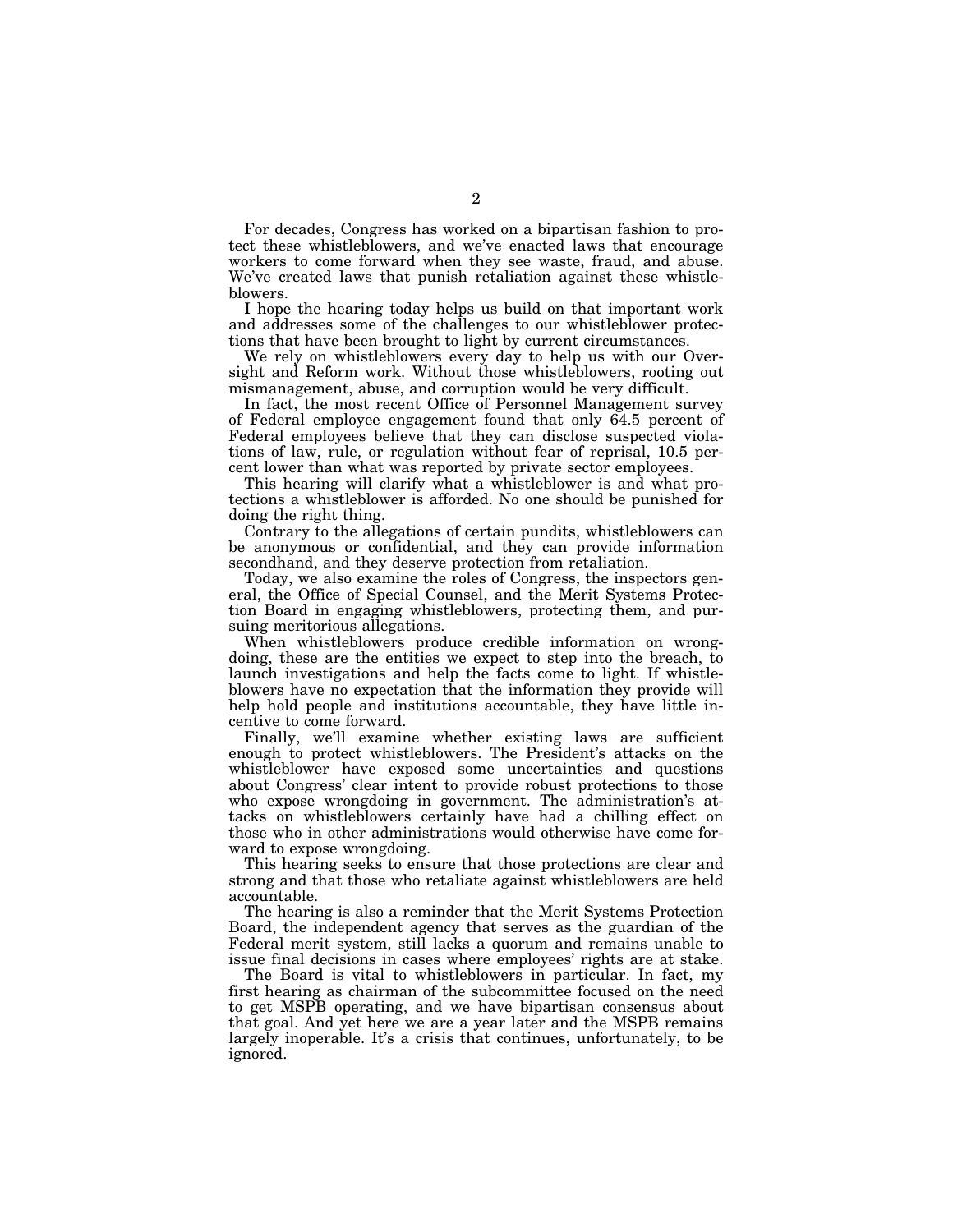In May, I introduced legislation with my friend, our late chairman, Elijah Cummings, that would delegate temporary authority to the MSPB general counsel to stay questionable personnel actions brought by agencies against whistleblowers. The general counsel's authority would expire once one Board member is nominated and confirmed by the Senate. The bill, which was voted out of this full committee on a bipartisan voice vote, awaits floor action, and I hope that will happen expeditiously.

Our efforts to get the MSPB running are in addition to other bipartisan legislative and oversight efforts to support whistleblowers. In the last Congress, I worked with my colleague, Representative Sean Duffy, to enact the Follow the Rules Act, which restored key whistleblower protection gutted by the Supreme Court. The law prohibited agencies from retaliating against employees who refused orders that, if performed, would violate a rule or regulation.

In this Congress, I was joined by three of my Republican colleagues, including my good friend, Ranking Member Mark Meadows, in championing the Whistleblower Expansion Act of 2019. That bill seeks to clarify that subcontractors and subgrantees are afforded whistleblower protection.

I trust this hearing continues a strong tradition of bipartisan support for whistleblowers whose protections do not change according to political context. In the words of Republican Senator Chuck<br>Grassley of Iowa, "Members of Congress and the public," he said, "owe a debt of gratitude to our fellow citizens who are willing to stand up for what's right, despite the personal consequences they may face. Their efforts should never be overlooked or taken for granted.″

I hope to work across the aisle to clarify misconceptions about whistleblowers and to enact legislation that may be needed to clarify and bolster protections. Retaliation against brave individuals who come forward must never be acceptable and it's a disservice to our country and our government.

Finally, I want to remind everyone of the committee's Blow the Whistle tip line. We, ourselves, have a tip line for whistleblowers. Those who have information about waste, fraud, and abuse, or gross mismanagement, can provide it to this committee through our portal at [http:]oversight.house.gov. And you can do it anonymously if you choose.

Mr. Jordan, are you going to have an opening statement for the minority?

Thank you.

I recognize Mr. Jordan for his opening statement.

Mr. JORDAN. Thank you, Mr. Chairman. Thanks for this hearing. I want to thank all our witnesses for being here today.

And I do look forward to talking about the whistleblower issue in particular, the whistleblower, the anonymous whistleblower, with no firsthand knowledge, who had a bias against the President, and who worked with Joe Biden, that became the basis for what now our country has lived through for four months. I look forward to getting into that issue and this idea of anonymity versus any type of retaliatory action and those issues.

But there's also another issue that is important. It's been over six weeks since Inspector General Horowitz released his report de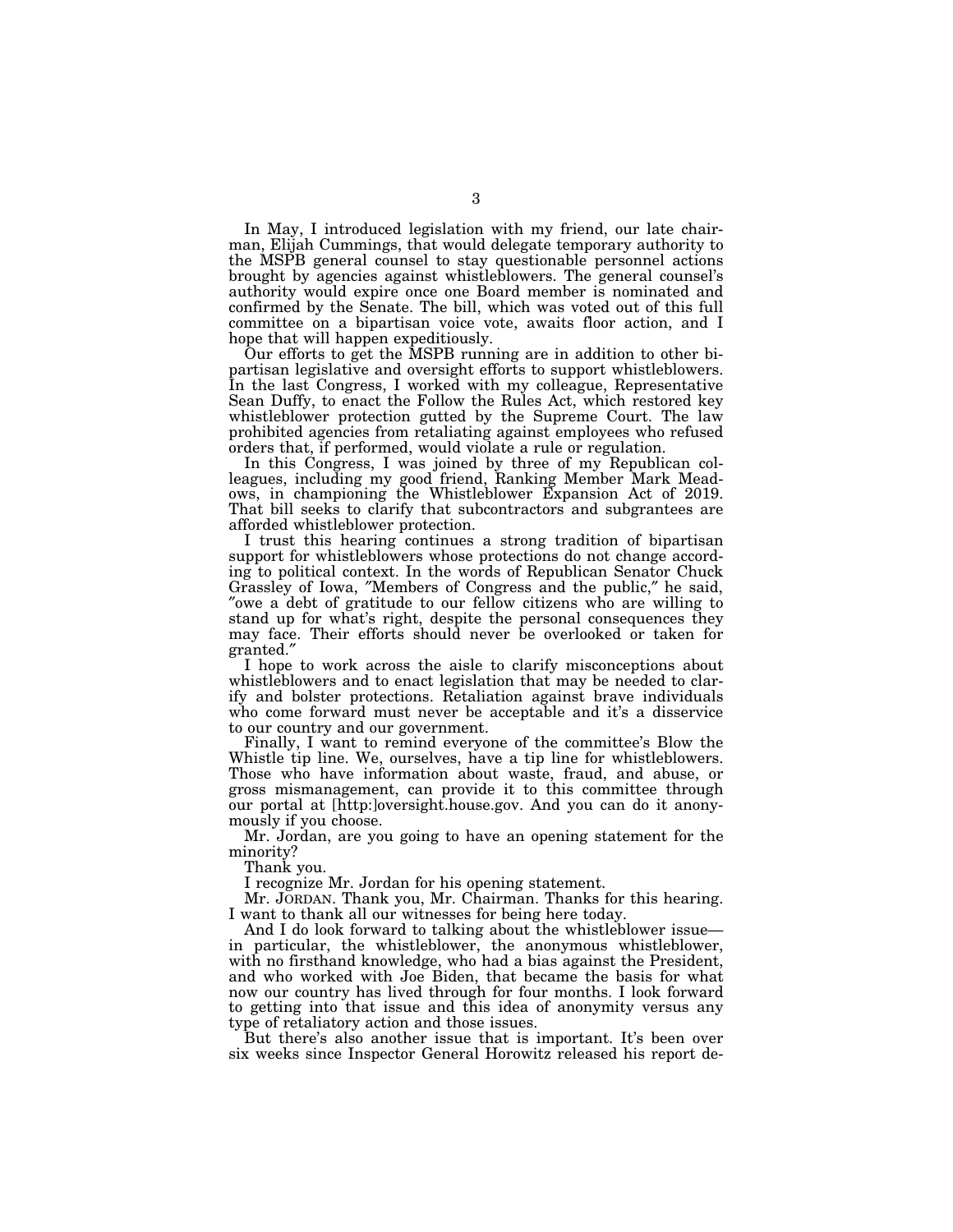tailing the FBI's illegal surveillance of President Donald Trump's campaign back in 2016, six weeks since the inspector general published his findings that the FBI illegally spied on then candidate Trump.

We know it was illegal spying because the Justice Department admitted it. Just last week, the FBI admitted that they didn't have evidence for at least two warrants on the Trump campaign.

Inspector General Horowitz, we are glad that you're here. But for the life of me, I can't imagine why this committee, the committee that has direct jurisdiction over the inspectors general, would not call you to testify about the serious FBI abuses that you uncovered. It has been six weeks since you published your 400-plus-page report about the FBI abusing the FISA Court to spy on the Trump campaign and our chair has still yet not invited you to speak.

Think about what the FBI did. They went to a secret court to get a search warrant to spy on a Presidential campaign in America. They did it.

This is what the FISA Judge, Rosemary Collyer, said just last month, December 17, 2019, quote, "The frequency with which representations made by FBI personnel turned out to be unsupported or contradicted by information in their possession, and with which they withheld information detrimental to their case, calls into question whether information contained in other FBI applications is reliable.''

Put that in plain English, you guys screwed up so much, how could we trust any other representation you've made to the court? That's what the FISA Court judge said last week in response to Mr. Horowitz's 400-plus-page report.

Think about what was going on here. The FBI's basis in asking the court to spy on the Trump campaign was, quote, ''unsupported or contradicted by information in their possession.'' The FBI had evidence that members of the Trump team were innocent and they held that back from the court. Remember, they got the initial application, the initial warrant, and then they did three renewals. Didn't tell the court important information in those renewal applications.

The report is so unbelievable, you could not even make some of this stuff up for a TV show. No American suspects things like this occur. An FBI lawyer fabricated an email to support a warrant on the Trump campaign. The FBI was doing this to a Presidential candidate. Think about what they could do to regular Americans. And that's why Judge Collyer ordered the FBI to begin reviewing other applications.

And we still have not had a FISA hearing, neither here, or maybe more importantly, in the Judiciary Committee. Chairman Nadler's yet to call a hearing. This is a whistleblower hearing. It's an important issue that I'm looking forward to discussing. But I will also take this opportunity, as I said earlier today, to ask a few questions about Inspector General Horowitz's findings in his report.

The chair told us earlier this month that the inspector general has already testified before the Senate and that his presence before our committee is unnecessary. Since when did the Oversight Committee say, "Oh, if the Senate's doing it, we don't have to have a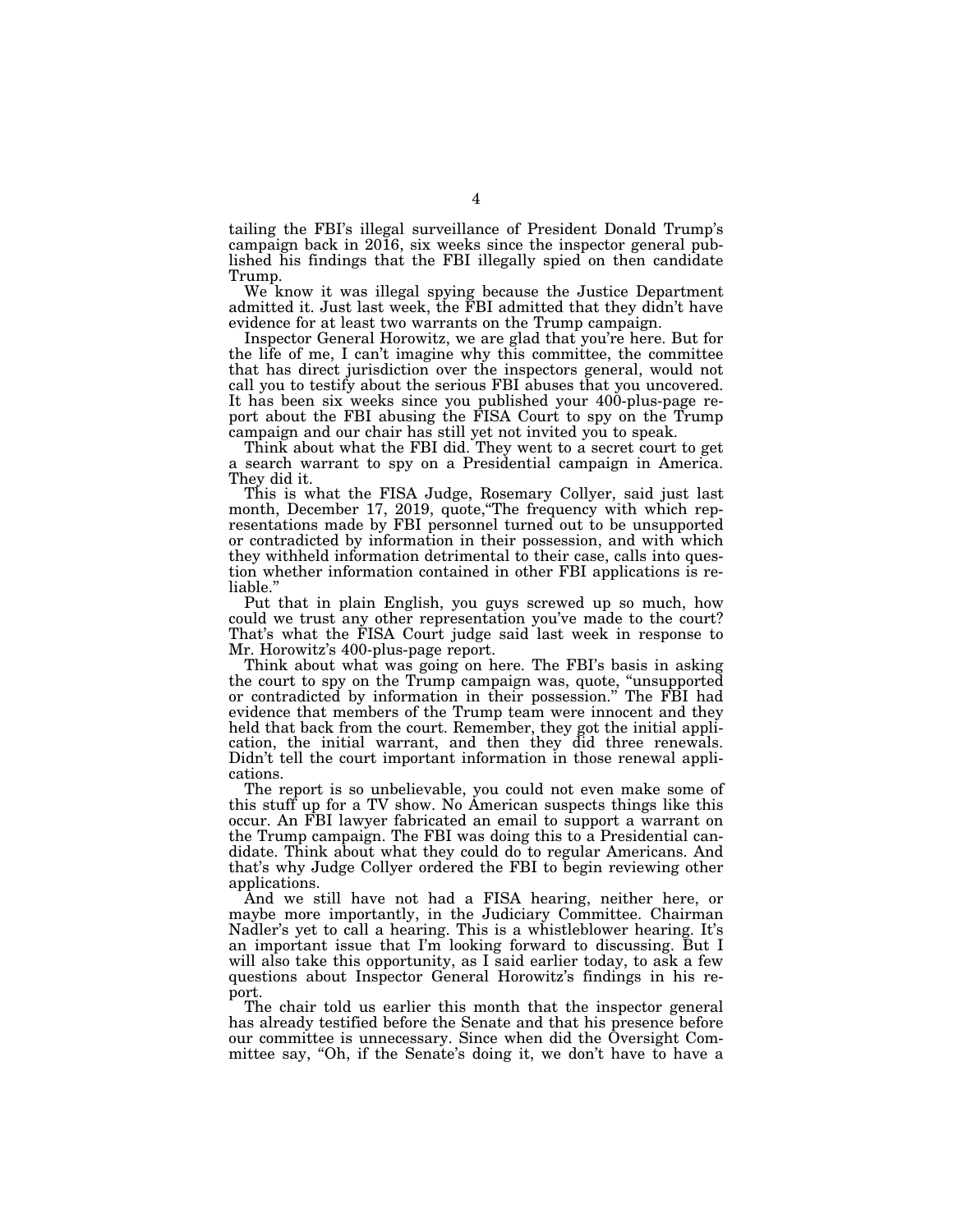hearing"? I've never heard that. In my 13 years in Congress, never heard that.

And imagine if it was reversed? Imagine if Inspector General Horowitz uncovered the FBI fabricating emails to spy on candidate Clinton. Bet you the Democrats would be having hearings in this committee. We'd have already had several, both in this committee and the Judiciary Committee.

So, this is important stuff and I look forward to dealing with all these issues in this setting. And I want to thank our witnesses, in particular Inspector General Horowitz, for your work and for being here today.

And with that, Mr. Chairman, I yield back.

Mr. CONNOLLY. I thank Mr. Jordan and certainly can relate to the idea that we don't always have witnesses or hearings that we would like. I have a whole list of witnesses that, unfortunately, you, Mr. Jordan, don't support coming before this committee.

Mr. JORDAN. Well, you can call them now, you're the chairman. Mr. CONNOLLY. Well, unfortunately, some of them would require a subpoena and they are in the business of defying a subpoena.

So, we can't have it both ways. We can have Mr. Horowitz. I would like to have Mr. McGahn. I would like to have Mr. Bolton. I'd like to have Mr. Mulvaney.

Mr. JORDAN. Mr. McGahn testified for 30 hours.

Mr. CONNOLLY. I know, but we can't quite sound so sanctimonious about the lack of a hearing when in fact our own record defies that, when our own record supports withholding information relevant——

Mr. JORDAN. Mr. Horowitz issued a 400-plus-page report last month, Mr. Chairman.

Mr. CONNOLLY. Yes. And the Democrats provided 28,000 pages of documents to the U.S. Senate that could be enhanced it if we had certain witnesses.

Mr. JORDAN. The Senate had Mr. Horowitz testify-

Mr. CONNOLLY. So, his point—your point is well taken, I'd just amplify on it.

Now I want to welcome——

Mr. JORDAN. I have unanimous consent request, if I could, Mr. Chairman, just that Mr. Armstrong be allowed to participate in today's hearing.

Mr. CONNOLLY. Without objection, so ordered.

I now want to introduce our panel.

Welcome.

We are joined by the Honorable Glenn Fine, principal deputy inspector general performing the duties of inspector general at the Department of Defense.

By the way, our office wants to thank you, and I want to thank you personally, for helping us on an amendment to the defense bill regarding the incidence of domestic violence and abuse. I think we had a very good outcome on a bipartisan basis. Thanks to your office and yourself for that support.

David Colapinto, who is the founder and general counsel of the National Whistleblower Center.

Welcome.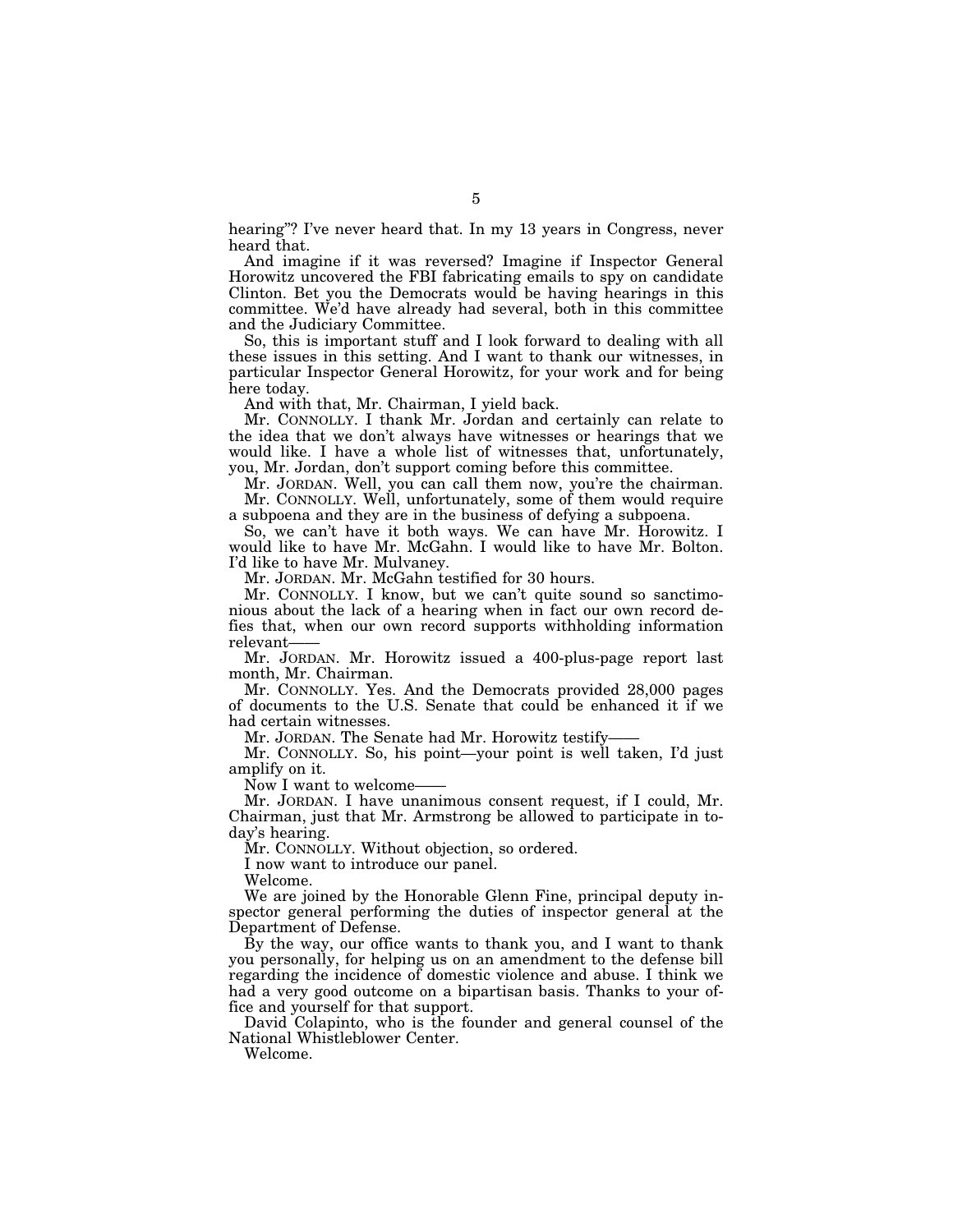Elizabeth Hempowicz, director of public policy on the Project of Government Oversight.

Welcome.

Paul Rosenzweig, resident senior fellow at the National Security and Cybersecurity, R Street.

And the Honorable Michael Horowitz, the subject of some previous conversation, inspector general at the Department of Justice, a frequent flyer here at the Oversight and Reform Committee.

Welcome back.

If you would all stand to be sworn in. It is the habit, as you know, of our committee and subcommittees to swear in our witnesses. If you'd raise your right hand.

Do you swear or affirm that the testimony you're about to give is the truth, the whole truth, and nothing but the truth, so help you God?

Let the record show—thank you—that all of our witnesses answered that in the affirmative.

The microphones are sensitive, so please speak directly into them. Pull them close to you when you are addressing us.

Your written statements, without objection, will be entered in full into the record for this hearing, and so we encourage you to summarize your written testimony as expeditiously as you can. But you have a full five minutes if you want to use.

And we will start, Mr. Fine, with you. Welcome.

### **STATEMENT OF GLENN A. FINE, PRINCIPAL DEPUTY INSPEC-TOR GENERAL PERFORMING THE DUTIES OF THE INSPEC-TOR GENERAL, DEPARTMENT OF DEFENSE**

Mr. FINE. Thank you, Chairman Connolly, Representative Jordan, and members of the subcommittee. Thank you for inviting me to testify today on the important contributions of whistleblowers and the need to protect them from reprisal.

I have been serving as the head of the DOD Office of Inspector General for over four years. Prior to this position, in addition to working as an attorney in private practice,  $\overline{I}$  was the inspector general of the Department of Justice for 11 years, from 2000 to 2011.

In my written statement I discuss the significant contributions of whistleblowers in the DOD, how the DOD OIG evaluates and investigates whistleblower disclosures and complaints of reprisal, and several best practices we have implemented at the DOD OIG to improve our timeliness and efficiency in whistleblower investigations. I will discuss a few key points from that written statement.

First, whistleblowers play a crucial role in exposing waste, fraud, abuse, misconduct, and other violations of law in government programs and operations. These whistleblowers must be protected from reprisal for their protected disclosures.

There are many examples of whistleblowers exposing misconduct, saving taxpayer money, and improving the efficiency and effectiveness of DOD operations. For example, the Glenn Defense Marine Asia case, the so-called "Fat Leonard" case, is one of the largest and most complex public corruption criminal cases in DOD history, involving criminal conduct throughout the Navy's Seventh Fleet. It started with a whistleblower. And there are many other examples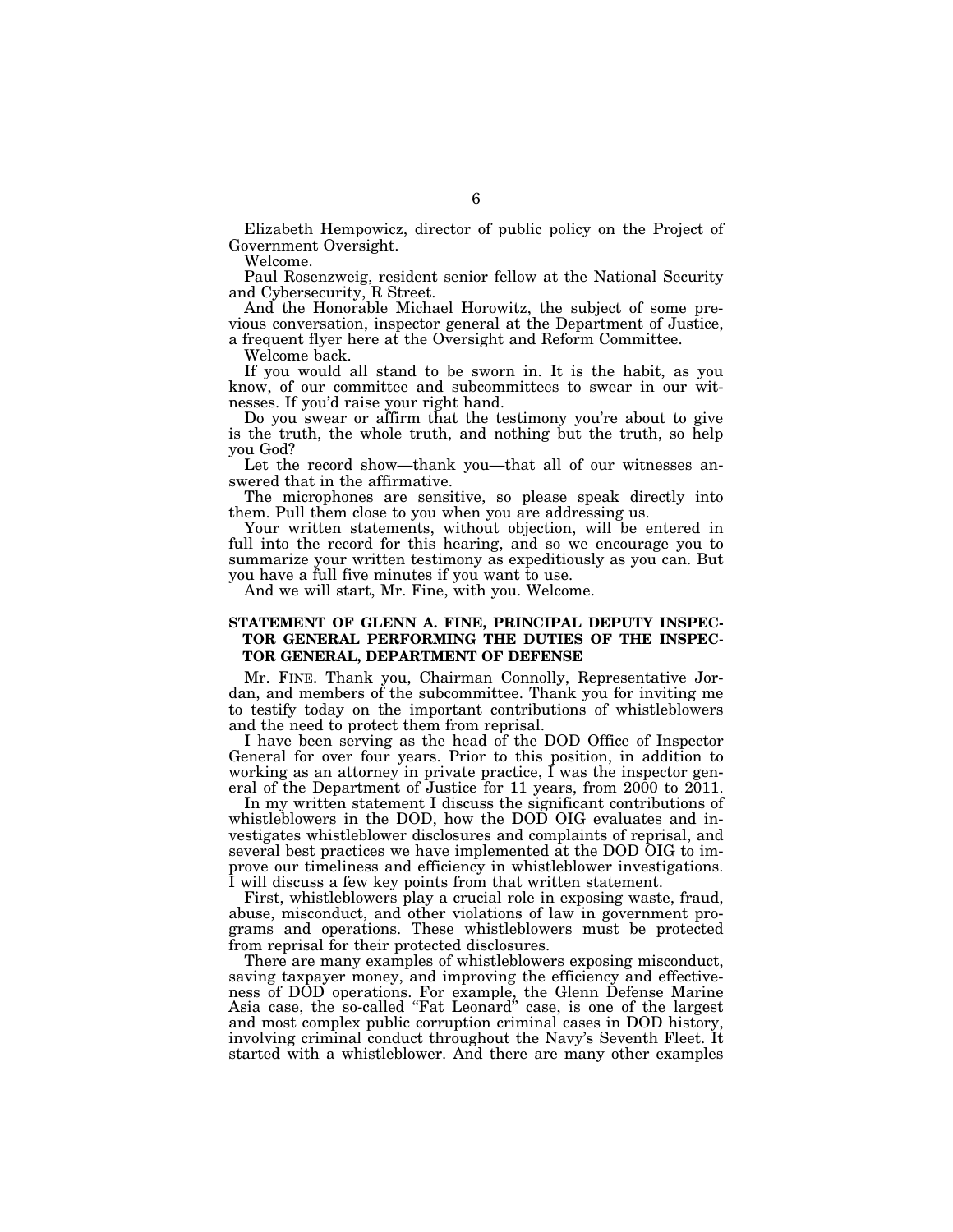of whistleblowers exposing wrongdoing, and I have provided a few more in my written statement.

The DOD OIG takes seriously our responsibility to handle the increasing number of whistleblower disclosures and whistleblower reprisal allegations that we have received. We have therefore implemented several best practices in recent years to improve the effectiveness of our whistleblower programs.

For example, to handle incoming whistleblower allegations in a more timely and thorough manner, we have reallocated significant resources to the DOD OIG's Administrative Investigations component, which is responsible for the DOD Hotline, senior official misconduct investigations, and whistleblower reprisal investigations.

Specifically, we increased staffing in Administrative Investigations from 114 positions in Fiscal Year 2016 to 154 positions in Fiscal Year 2019.

We also established an Alternative Dispute Resolution program as an option for resolving certain whistleblower reprisal complaints. ADR is a voluntary process, facilitated by a DOD OIG attorney, in which the parties agree to use mediation to seek resolution of a complaint prior to a potentially lengthy investigative process.

Since October 2017, the DOD OIG ADR program has resulted in settlements for 114 complainants and their employers. POGO has highlighted our ADR program as a model program and recommended that other IGs consider adopting similar programs.

We believe that IGs also have a responsibility to be transparent with our findings, particularly when the matters involve issues of significant public concern and relate to high level officials' actions in their official duties. We have therefore implemented a proactive release policy. We consider each of our reports of investigation, including cases arising from whistleblower disclosures and whistleblower reprisal cases, for public release. POGO also recently noted our decision to proactively release reports, calling it a powerful means of increasing the government's accountability to the public.

The DOD OIG's training curriculum for whistleblower reprisal investigators is also a model program and covers all aspects of evaluating, investigating, and reporting on reprisal complaints. We regularly deliver our course to participants throughout the DOD and to other Federal OIGs.

In addition, the DOD Hotline hosts a worldwide outreach event each July on National Whistleblower Appreciation Day. The event recognizes the importance of whistleblowers and also provides a forum to share best practices.

Finally, when whistleblower reprisal cases are substantiated, it is critical that management take prompt remedial action to make whistleblowers whole. However, recently we have seen a disturbing trend in the DOD disagreeing with the results of our investigations or not taking disciplinary action in substantiated reprisal cases without adequate or persuasive explanations.

Failure to take action sends a message to agency managers that reprisal will be tolerated and also to potential whistleblowers that the system will not protect them.

In conclusion, whistleblowers regularly expose waste, fraud, abuse, and misconduct, and the DOD OIG seeks to investigate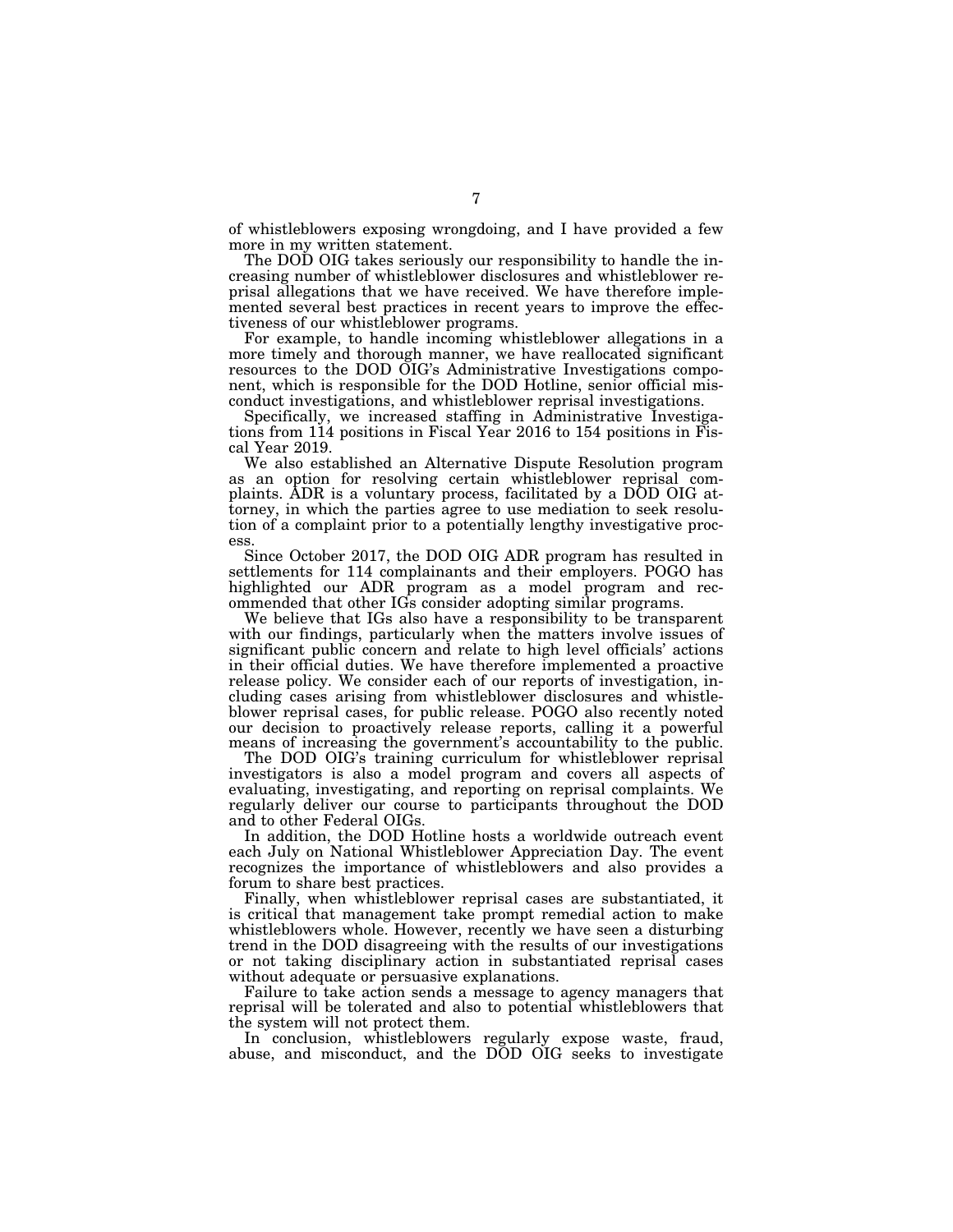their allegations fully, fairly, in a timely way. These whistleblowers must be protected from reprisal. And when their allegations of reprisal are substantiated, prompt corrective action should occur.

The DOD OIG has made significant improvements in our handling of these important matters. We recognize that more work needs to be done, and we will continue to focus attention on this critical area.

That concludes my testimony. I'll be glad to answer any questions.

Mr. CONNOLLY. Thank you, Mr. Fine. Good job of summarizing. Mr. Colapinto.

### **STATEMENT OF DAVID K. COLAPINTO, FOUNDER AND GENERAL COUNSEL, NATIONAL WHISTLEBLOWER CENTER**

Mr. COLAPINTO. Chairman Connolly, Representative Jordan, and members of the committee, my name is David Colapinto. I'm a cofounder of the National Whistleblower Center, a nonpartisan, nonprofit organization in Washington, DC, that is devoted to advancing the rights of whistleblowers.

I'm also a legal practitioner who has represented whistleblowers in the government and private sectors for more than 30 years.

Thank you for inviting me to testify to share my perspective.

We can't begin to appreciate the courage of the women and men in the Federal work force who report wrongdoing, either openly through their chain of command at their agencies, or confidentially to the inspector general or the Office of Special Counsel, or even to Congress. Federal whistleblowers face such enormous risks for reporting misconduct, waste, fraud, abuse, and dangers to the public health and safety it's a wonder that anyone does it at all. But they do it at the risk of being called a rat, a snitch, a traitor, a spy, or worse, not to mention facing discipline or removal for blowing the whistle.

By contrast, the legal protections for whistleblowers in private industry, publicly traded companies, Federal contractors, and even in state and local government exceed the whistleblower rights and remedies currently available to Federal employees.

For effective anti-retaliation protections to work, there must be, one, a safe channel for employees to report wrongdoing confidentially; two, strong legal remedies to address whistleblower retaliation whenever it occurs; three, a work force culture that supports whistleblowers and encourages them to report serious wrongdoing.

Fortunately, there is a strong foundation on which to build. Congress can make whistleblowing effective in the Federal Government by focusing on the following areas.

First, strengthen and clarify confidentiality. While Congress has guaranteed whistleblower confidentiality for decades, there exists some confusion about how it works. Therefore, we suggest that Congress clarify Federal whistleblower confidentiality to provide Federal employees with the same remedies available under other whistleblower laws.

For example, in 2014 the U.S. Court of Appeals for the Fifth Circuit held that an employer's breach of a whistleblower's confidentiality in itself was a violation of the corporate anti-retaliation stat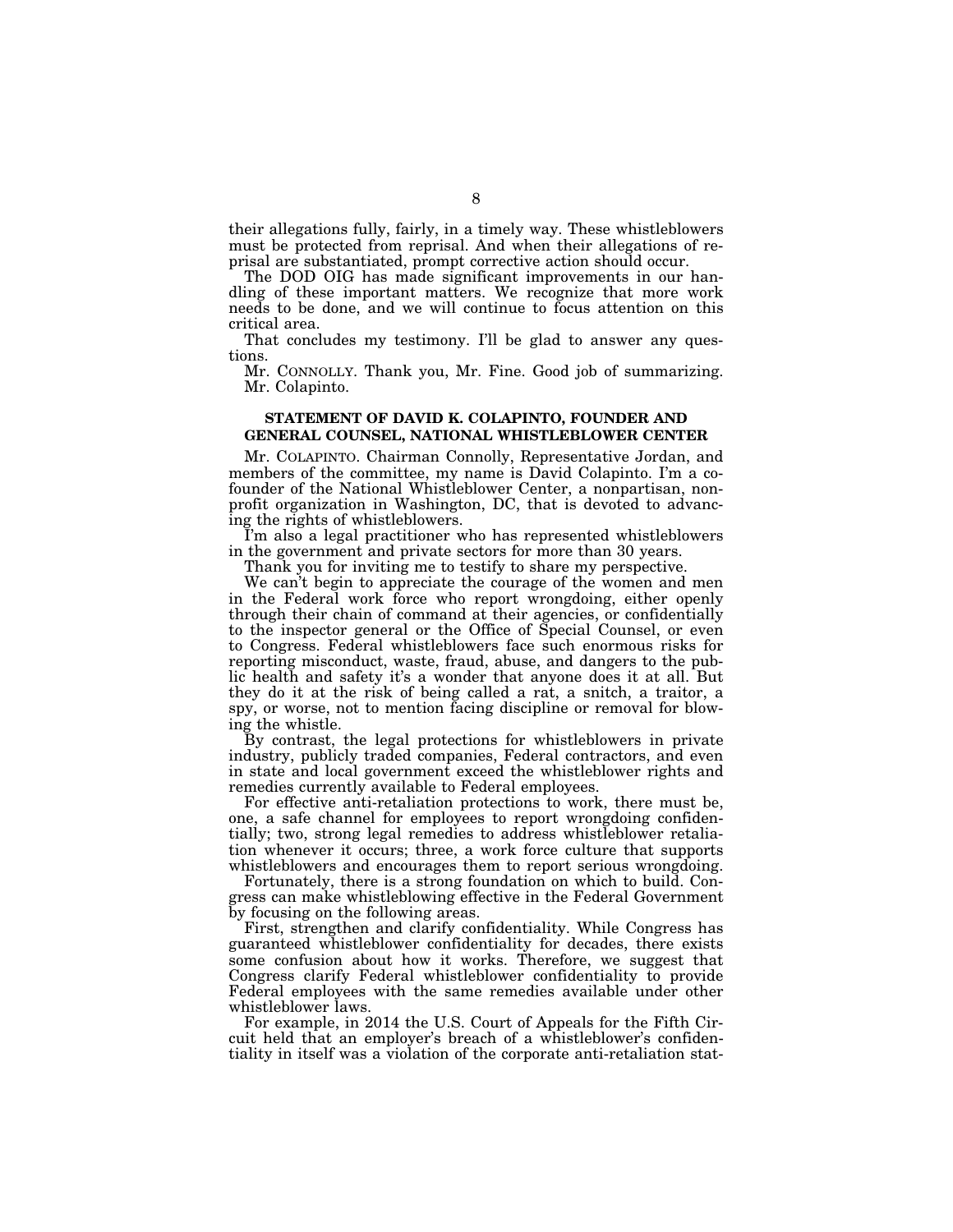ute and gave rise to an award of noneconomic compensatory damages for private sector employees.

In reaching this conclusion the court observed it is inevitable that the disclosure of a whistleblower's identity would result in ostracism and that no one volunteers for the role of social pariah.

Congress should make clear that Federal employees have the same remedies in the event that whistleblower confidentiality is ever breached. Additionally, the identity of whistleblowers and other personal information about them is stored in systems of records protected by the Privacy Act. Congress should strengthen the civil remedy provisions of the Privacy Act.

Second, provide district court access in retaliation cases. Federal civil servants are the only major sector of the work force that don't have the right to bring whistleblower cases to U.S. district court and seek a jury trial. Congress must grant this right as it has done for employees in the private sector.

Administrative remedies alone do not work. The backlog at MSPB is near 2,500 cases and rising. The lack of court access is a disincentive to whistleblowing and enables the wrongdoing.

Third, change the work force culture. In 2011, the history of the whistleblowers of 1777 began to be retold and it was discovered that the Continental Congress passed the first whistleblower law in 1778, during the American Revolution. For the past several years, the Senate has recognized July 30 as National Whistleblower Appreciation Day to commemorate the passage of the first whistleblower bill, and we appreciate Members of the House, including Ranking Member Meadows, IG Horowitz, and others for speaking at these events.

But Congress should make National Whistleblower Appreciation Day permanent to recognize the importance of whistleblowing as a fundamental policy. While this may appear to be symbolic, it would help change the culture in the Federal Government toward whistleblowers. It would remind us that agencies need to be held accountable for waste and other forms of serious misconduct. And it would encourage employees to report serious wrongdoing without fear of reprisal.

Thank you very much, and I look forward to your questions. Mr. CONNOLLY. Thank you Mr. Colapinto.

Ms. HEMPOWICZ.

### **STATEMENT OF ELIZABETH HEMPOWICZ, DIRECTOR OF PUBLIC POLICY, PROJECT ON GOVERNMENT OVERSIGHT**

Ms. HEMPOWICZ. Chairman Connolly and Ranking Member Jordan, thank you for inviting me to testify as part of this hearing on the importance of protecting whistleblowers. I'm Liz Hempowicz, director of public policy at the Project on Government Oversight.

Whistleblowers play a crucial role in holding our government accountable, but the system is failing them. As Ranking Member Meadows has said, for those who blow the whistle retaliation is almost certain.

While Congress has codified legal protections for whistleblowers, systemic failures often undermine those protections.

To address these, POGO recommends that Congress allow whistleblowers to take their retaliation complaints directly to court; en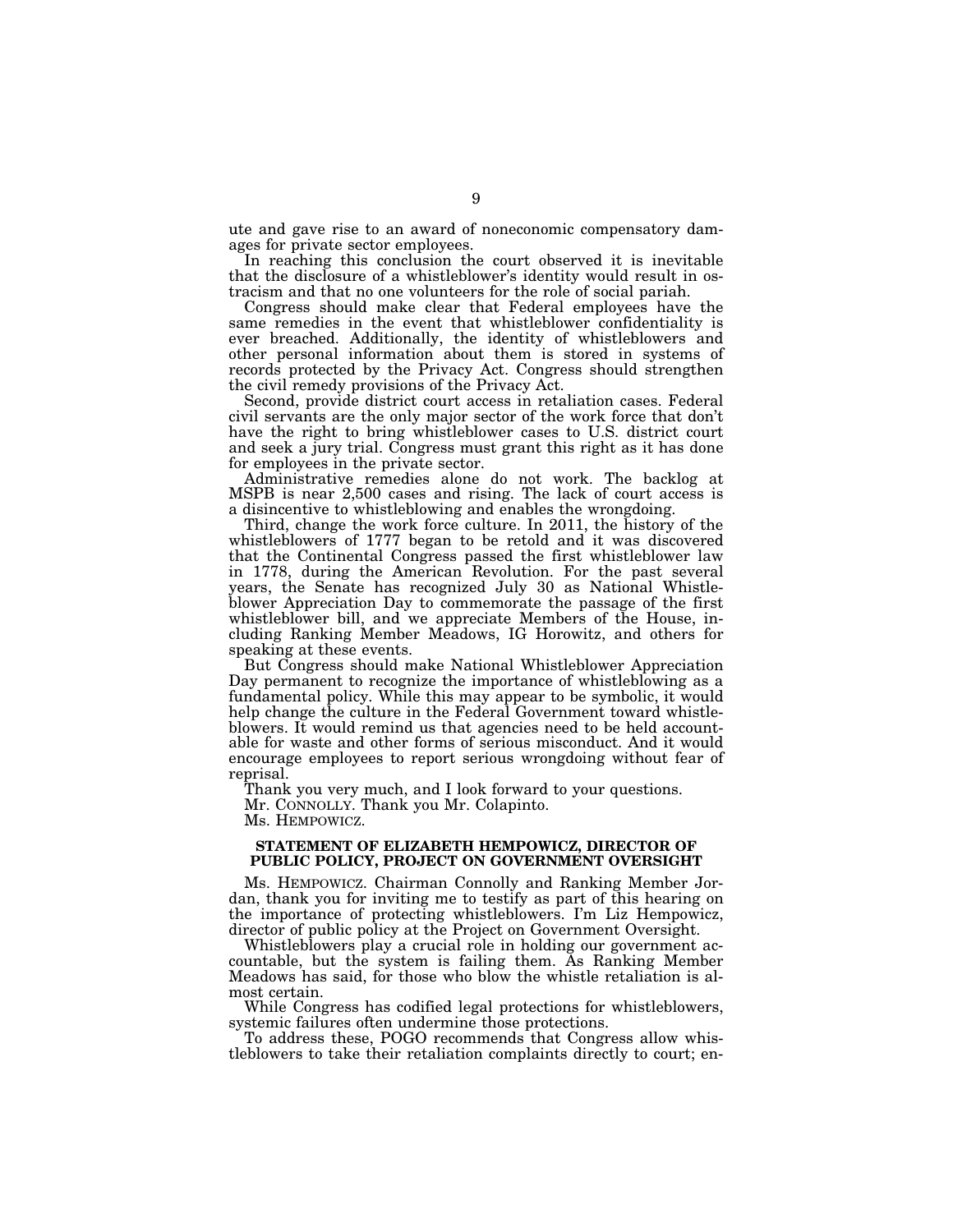sure that whistleblowers facing reprisal are entitled to interim relief while their cases are pending; ensure that whistleblowers in the intelligence community and Armed Forces have access to independent enforcement of their legal protections and rebalance the burden of proof standard applied to whistleblowers in the Armed Forces so they are on equal footing with civilians blowing the whistle; expand prohibited personnel practices under the Whistleblower Protection Act to include retaliatory investigations and security clearance action; and clarify that whistleblowers are entitled to anonymity and can enforce that right.

As Mr. Colapinto just told you, Federal whistleblowers are still the only major sector of the work force that does not have the right to have their cases tried before a jury. Even contractors who have traditionally had weaker protections than their Federal employee counterparts have this statutory right. Congress should finally allow whistleblowers to bypass the cumbersome administrative process currently in place and take their retaliation complaints directly to court.

Furthermore, whistleblowers in the Intelligence Community lack an independent mechanism to enforce their statutory protections entirely. The last level of review in an intelligence community whistleblower's case is a panel of three inspectors general whose decisions are merely recommendations that the head of the whistleblower's agency can disregard without consequence.

Similarly, as Mr. Fine mentioned, the Secretary of Defense is the final decisionmaker when it comes to addressing retaliation against military whistleblowers. This system renders their protections all but meaningless.

But it isn't just enforcement mechanisms that are failing. As Congress codifies additional prohibited actions of reprisal, those who retaliate against whistleblowers continue to adjust their approach to skirt accountability.

Whistleblowers across the board are frequently subjected to retaliatory investigations which are used to harass whistleblowers and tie up resources unnecessarily. Congress should expand prohibited retaliation across all government sectors to include these spurious investigations.

And if Congress truly wants to ensure that blowing the whistle is not a career-ending decision for Federal employees, it must also make retaliatory security clearance action, such as revoking someone's clearance, a violation of the Whistleblower Protection Act.

Additionally, recent events have highlighted a troubling lack of clarity around whether whistleblowers have a legal right to anonymity. For example, The Washington Post is suing the Special Inspector General for Afghanistan Reconstruction to force the release of the identities of individuals who spoke to the watchdog about the war in Afghanistan.

While IGs are obligated to maintain a whistleblower's confidentiality unless disclosure is unavoidable, IGs are not the only people in government who are in a position to out a whistleblower. For example, if a whistleblower raises concerns with their supervisor before formally filing a complaint, then that supervisor is in a position to out the whistleblower and the explicit prohibition in the IG Act does not apply. It is an open question whether the law cur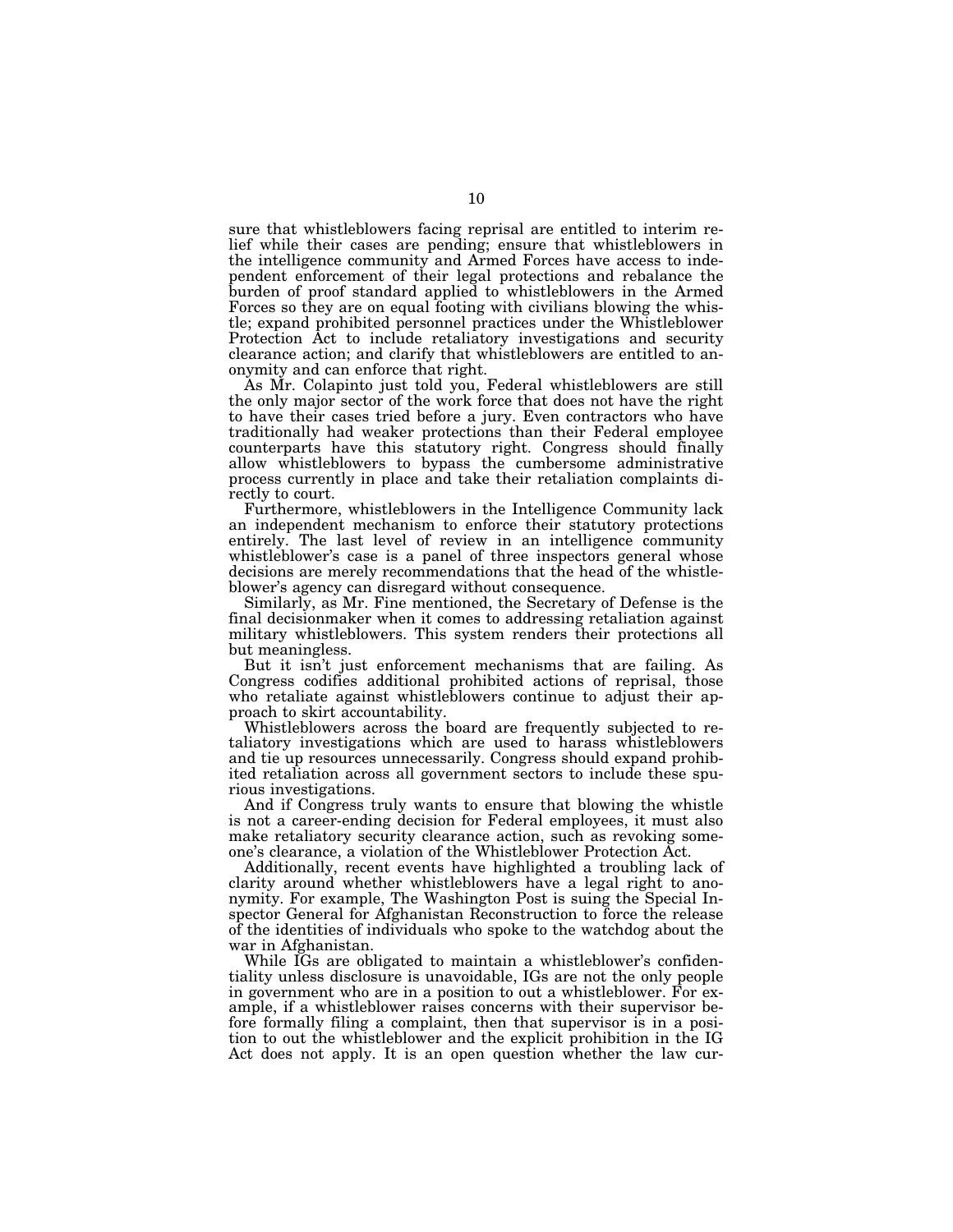rently covers outing a whistleblower as reprisal and that should be clarify.

Maintaining anonymity is one of the best ways for whistleblowers to protect themselves from professional and personal retaliation. Indeed, both this committee's majority and minority websites promise to maintain the confidentiality of whistleblowers who disclose wrongdoing to the committee.

Before I conclude, I want to take a moment to address two pieces of misinformation about whistleblowers that have been repeated with some frequency.

Some have argued inaccurately that the recent Ukraine whistleblower improperly colluded with the House Intelligence Committee before making their disclosure and that the whistleblower's reported bias against the President undermined the disclosure.

For intelligence community whistleblowers the consequences of not following the law to the letter can be dire. Not only would it negate their ability to benefit from whistleblower protection, but they might also find themselves facing criminal prosecution, as has happened repeatedly in the past.

It is entirely appropriate for a whistleblower to ask the committee of jurisdiction for guidance on how to proceed in compliance with the law. Furthermore, even if the whistleblower had approached the committee to make a disclosure, that would not violate the law.

Congress also made clear through legislation in 2012 that a whistleblower's motive could not be used as a reason to deny them legal protections for making a disclosure. That's because motive does not determine whether a whistleblower's disclosure is legitimate. Exposing a whistleblower serves no public benefit and instead undermines the public interest in providing strong safe channels for insiders to report wrongdoing.

Whistleblowers and taxpayers alike deserve a system that makes it easy and safe for whistleblowers in any sector of government to report wrongdoing without putting their personal or professional well-being on the line, but we have a ways to go before that is the case.

I look forward to your questions.

Mr. CONNOLLY. Thank you. Great timing.

Mr. Rosenzweig.

### **STATEMENT OF PAUL ROSENZWEIG, RESIDENT SENIOR FEL-LOW, NATIONAL SECURITY AND CYBERSECURITY, R STREET**

Mr. ROSENZWEIG. Chairman Connolly, Ranking Member Jordan, members of the subcommittee, I thank you for the invitation to appear before you today and present testimony.

My name is Paul Rosenzweig, and I am a senior fellow at the R Street Institute. I'm also a principal and founder of Red Branch Consulting, a small consulting company, and a professorial lecturer in law at George Washington University.

In addition to being a lecturer at George Washington, I am a former adjunct lecturer at the Medill School of Journalism at Northwestern University, where along with two colleagues I coedited a book, ''Whistleblowers, Leaks and the Media: The First Amendment and National Security,'' that was jointly published by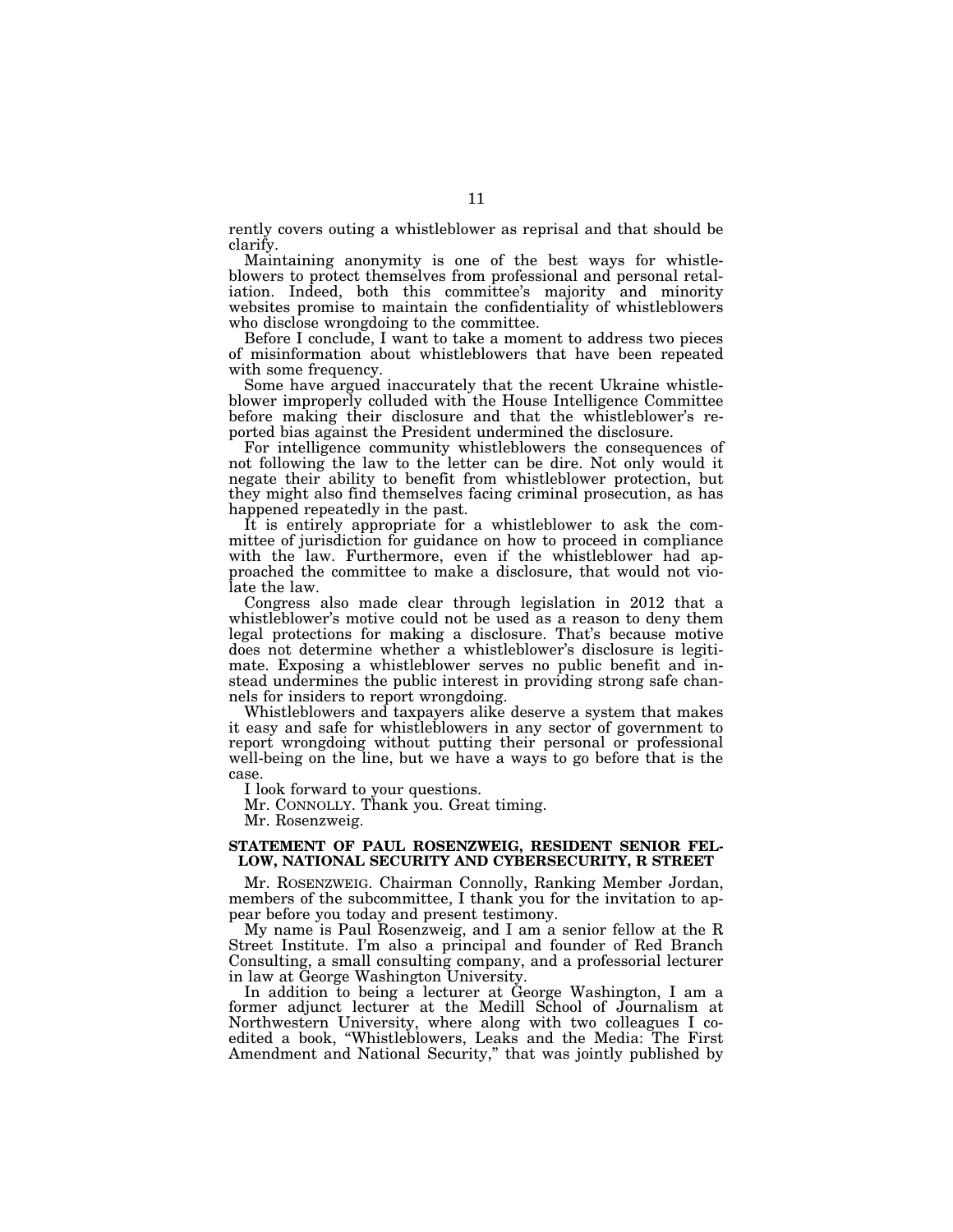Medill and the American Bar Association. That work, along with my experience in the national security field, brings me here today.

Though I'm generally thought of as a conservative, my testimony today is, I hope, nonpartisan in nature, since I believe that the issue of whistleblower protections is one of enduring interest to both parties and indeed to all Americans.

I'd summarize my testimony with the following four basic points.

First, in American history whistleblowers are not an afterthought. Though they are not mentioned in the Constitution, this have a history that predates our Nation's founding. Much like the free press, whistleblowers are an essential safety valve of accountability and transparency that allows America to have an effective and empowered executive branch while maintaining control over it to prevent a descent into autocracy.

Second, the existing structure of whistleblower protections is at least to some degree grounded in constitutional freedoms and the First Amendment.

Beyond that, Congress' history of support for Federal whistleblowers is embodied in a series of laws, the most recent of which, the Whistleblower Protection Enhancement Act of 2012, confirmed Congress' longstanding view, dating back to before the Nation's founding, that providing whistleblowers with adequate protection and incentives to come forward serves American interests.

Third, for that reason it is utterly unsurprising that whistleblower protections have always had bipartisan support, both in Congress and in the courts. Figures who hold views as diverse as Senator Charles Grassley and Justice Sonia Sotomayor have spoken eloquently about the value of whistleblowers.

My own view, that of a longtime conservative attorney, is that whistleblowers serve a critical function in our structure of democratic accountability. In any system where the electorate is the ultimate arbiter, the value of transparency in executive action is of paramount importance.

Fourth, finally, I offer a word about the idea of confidentiality and anonymity, a topic that I know is of some controversy today.

I would hope that the temper of the moment would not undermine our well-grounded belief that whistleblower anonymity when asked for is a fundamentally positive value. All too frequently whistleblowers have faced retaliation for their actions.

If we wish them to have a positive incentive to come forward and I think we all agree that we do—then it is, in my view, essential to provide whistleblowers with the protection of anonymity when they wish it.

All people respond to incentives and any wise system of law will recognize that.

Thank you very much, and I look forward to answering your questions.

Mr. CONNOLLY. Thank you so much.

Mr. Horowitz.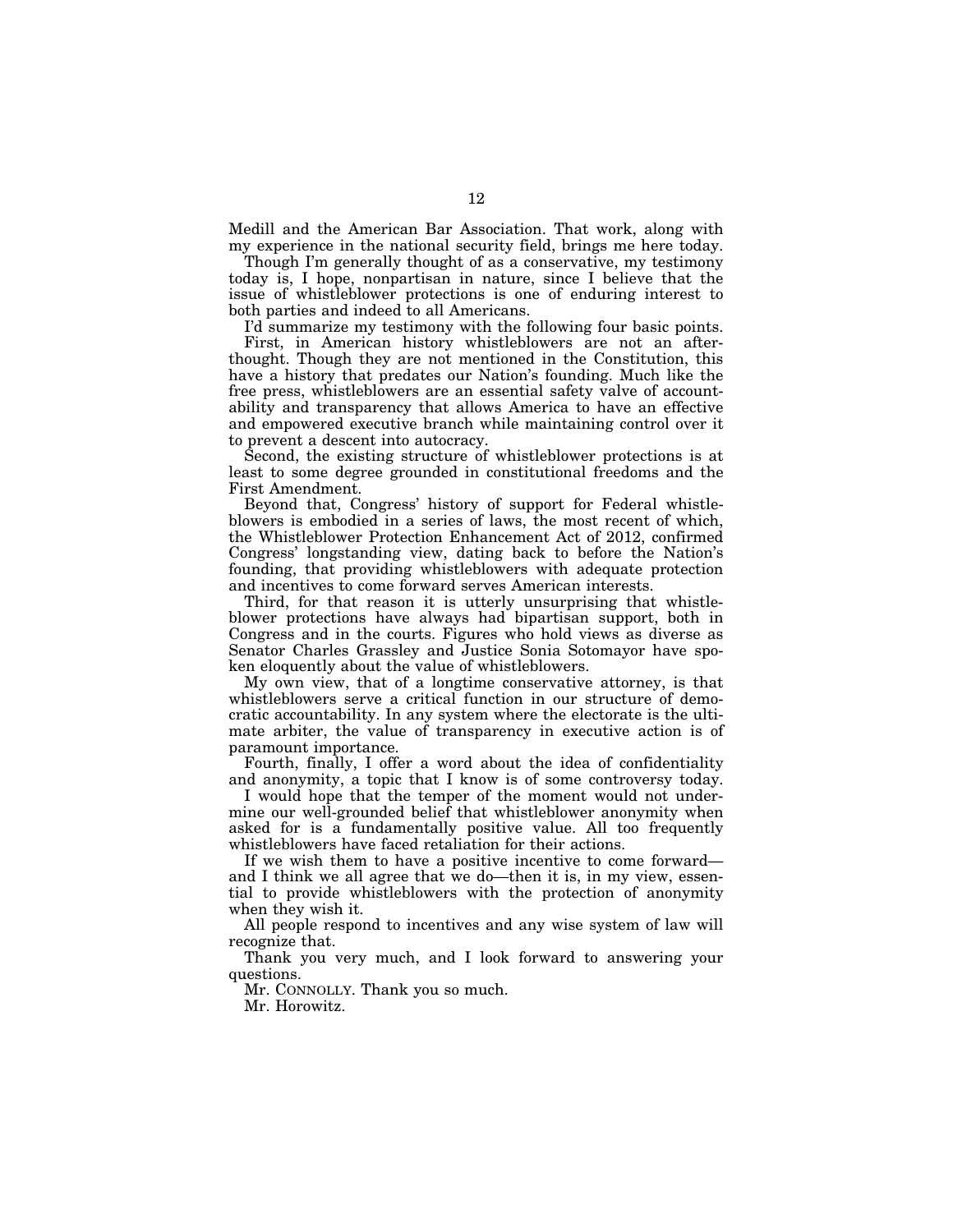#### **STATEMENT OF MICHAEL E. HOROWITZ, INSPECTOR GENERAL, U.S. DEPARTMENT OF JUSTICE**

Mr. HOROWITZ. Thank you, Chairman Connolly, Ranking Member Jordan, members of the subcommittee. Thank you for inviting me to testify today.

Information provided by whistleblowers plays a critical role in the ability of inspectors general to conduct nonpartisan independent oversight of Federal programs and operations.

As DOJ inspector general and as chair of the Council of the Inspectors General on Integrity and Efficiency, or CIGIE, one of my highest priorities has been to educate Federal employees about the importance of whistleblowing and to ensure that those who blow the whistle are protected from retaliation or even the threat of retaliation.

For example, in July 2019, as part of CIGIE's enhancement of Oversight.gov, CIGIE launched a new whistleblower protection page that provides informational resources to assist potential whistleblowers in determining where to make a protected disclosure or where to file a retaliation claim.

Also in July of last year CIGIE issued a report, ''Whistleblowing Works: How Inspectors General Respond to and Protect Whistleblowers,'' which illustrates the important contributions of whistleblowers to OIG efforts to root out waste, fraud, abuse, and misconduct, and to improve government programs. The report can be found on Oversight.gov.

Additionally, CIGIE is actively complying with the Whistleblower Protection Coordination Act, which this committee and Congress passed in 2018, by helping to develop best practices for handling protected disclosures and enforcing whistleblower protection laws.

Let me turn briefly to CIGIE's efforts to protect whistleblowers from retaliation.

Whistleblowers perform an essential public service in ensuring accountability in government, and no one should be retaliated against or threatened with retaliation for bringing forward information that they reasonably believe evidences waste, fraud, abuse, or misconduct.

This is not just a principle that IGs agree with, it's a principle enshrined in the law. On a bipartisan basis Congress has passed numerous laws to protect whistleblower confidentiality and prohibit retaliation against whistleblowers.

For example, the IG Act expressly prohibits inspectors general from disclosing the identity of a whistleblower without their consent except in very limited circumstances. And the Whistleblower Protection Act of 1989 makes it unlawful for any government actor to retaliate or threaten to retaliate against a whistleblower who has brought a reasonable concern of misconduct forward.

Since 1989, Congress has extended similar protections to Federal contractors and grantees, intelligence community employees and contractors, and military personnel.

Under each of these laws inspectors general play a central role in receiving evidence of criminal or administrative wrongdoing because we have the independence and expertise to credibly assess the information and take appropriate steps to correct identified misconduct. And under every applicable anti-retaliation law em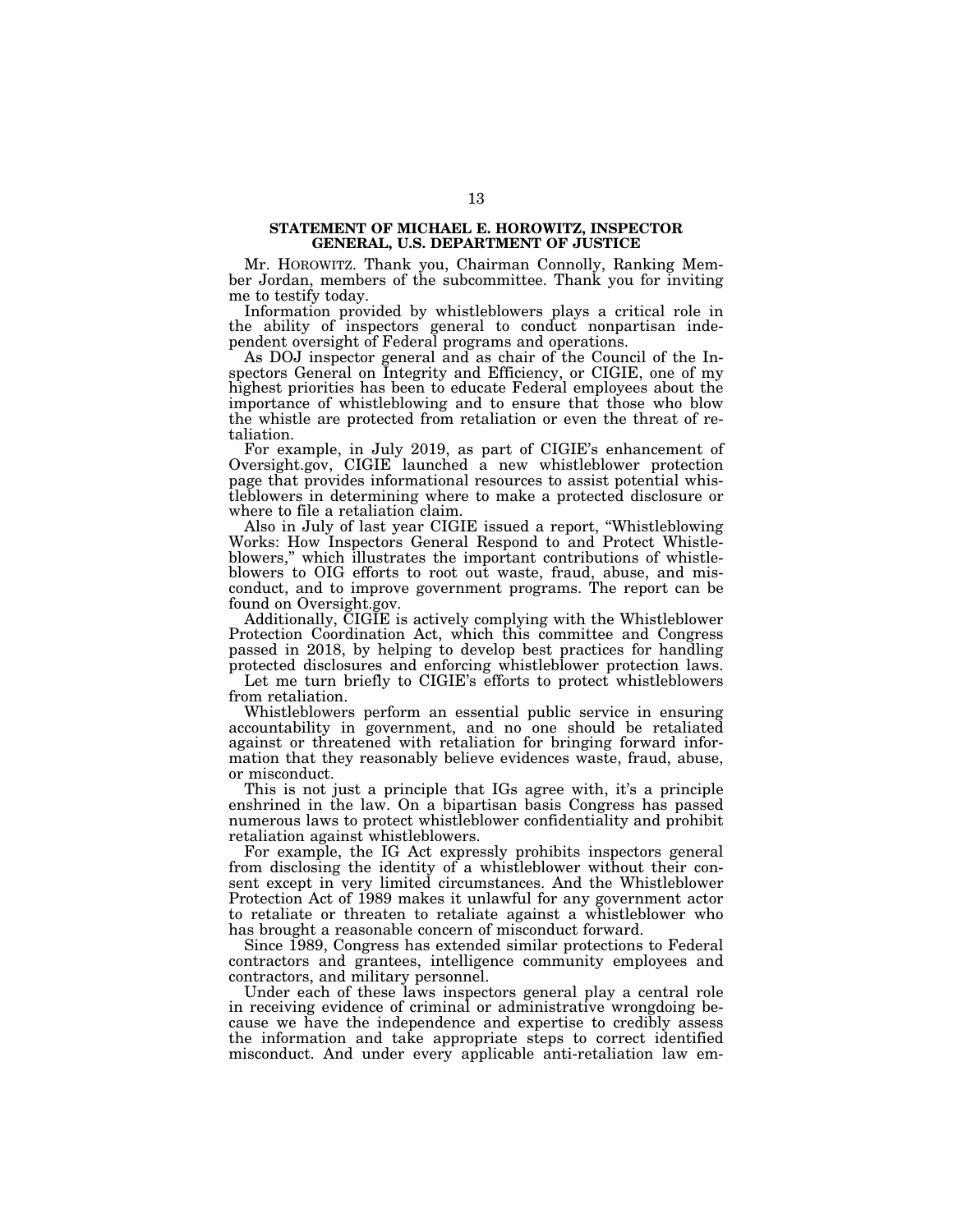ployees are specifically protected for disclosing information to an inspector general.

When a whistleblower alleges retaliation for providing allegations of wrongdoing, inspectors general have the responsibility to conduct a thorough and independent assessment of the facts. OIG whistleblower investigations not only seek justice on behalf of whistleblowers, but also seek to deter potential future reprisals and to promote accountability for those who have retaliated or engaged in other misconduct.

To effectively conduct such investigations, OIGs must have access to all relevant testimony and witnesses, including individuals who may resign or retire during the course of the OIG investigation. However, with the exception of the Department of Defense OIG, OIGs do not have the authority to compel testimony from former agency employees in whistleblower retaliation investigations or in other investigations.

Our efforts to investigate whistleblower retaliation, promote accountability, and deter future misconduct have hampered our ability to receive testimony from former employees. To remedy this, CIGIE has identified testimonial subpoena authority as one of its primary legislative priorities, and this committee has worked in the past on a bipartisan basis with us to support such legislation.

The IG community understands the potential concerns with granting such authority and therefore supports incorporating appropriate controls to ensure this authority is exercised properly.

I look forward to working with this committee as we have in prior Congresses to advance this crucial measure that would both enhance whistleblower protection and independent oversight.

Thank you, and I look forward to answering your questions.

Mr. CONNOLLY. Thank you, Mr. Horowitz.

The chair now recognizes the distinguished chairwoman of the full committee, Mrs. Maloney, for five minutes.

Mrs. MALONEY. Thank you. I thank the distinguished Chairman Connolly for holding this important hearing today on whistleblower protections.

Whistleblowers are vital to Congress' constitutional oversight responsibilities. They are often the first line of defense in fighting waste, fraud, and abuse. And without strong protections and the ability to remain anonymous, whistleblowers could face retaliation. This could, I believe it would chill their willingness to report abuses to us, and that would hurt our ability to fulfill our constitutional duties of oversight.

Interfering with an employee's communications with Congress is already illegal, and so is retaliating against employees who engage in such communications. But as we have seen this past year, some of our leaders do not seem to value whistleblowers in the same way that we do.

For these reasons, I am working with Chairman Connolly and several other colleagues on legislation to improve existing protections for whistleblowers even further.

And now I want to move to questions.

Ms. Hempowicz, as you know, it is well recognized that whistleblower disclosures are a vital asset in promoting government accountability and limiting waste, fraud, and abuse. Whistleblowers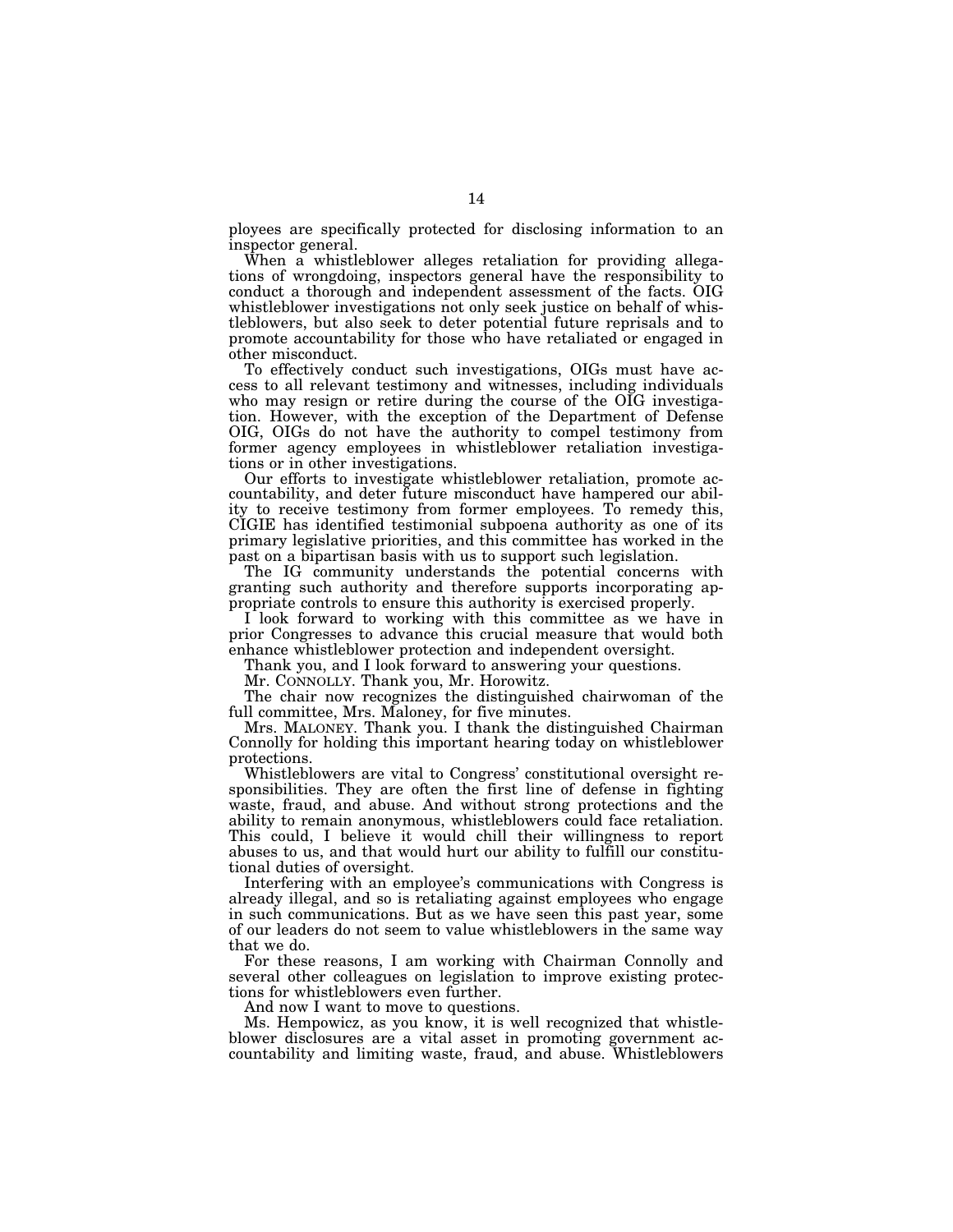make disclosures at great risk to their careers, in some cases to their well-being and literally to their lives. And for this reason it is absolutely essential that the confidentiality of whistleblowers is protected. And without government assurance that a whistleblower can maintain being anonymous, a chilling effect may occur.

So, can you tell us why you believe it's important that whistleblower confidentiality be protected? And do you think that they are sufficiently protected?

Ms. HEMPOWICZ. Thank you for that question, Chairwoman.

Absolutely, I think anonymity should be guaranteed to whistleblowers that want it. I don't think every whistleblower wants to remain anonymous, but that should be their decision. I think not guaranteeing that right runs the risk of deterring would-be whistleblowers from coming forward, and that means waste, fraud, and abuse is not reported.

So, I think to make sure that whistleblowers do come forward, every protection needs to be put into the law to make sure that they have an incentive to come forward.

Mrs. MALONEY. OK.

Mr. Colapinto, do you believe that we have sufficient confidentiality now for protection or is there more that we can do or should do?

Mr. COLAPINTO. There is a lot more that we could do.

Mrs. MALONEY. Such as?

Mr. COLAPINTO. Well, for example, the whistleblower provisions of the Federal civil service laws can be amended in order to make it actionable so that employees can bring a complaint in the event that they are harassed or their confidentiality is breached.

There should also be stiffer penalties and the Privacy Act can be enhanced to provide for civil remedies as well. I think that Congress should also look at stiffer penalties for managers and supervisors who may, in fact, breach the confidentiality.

I have never seen arguments like we are seeing out there today where Congress passes very clear prohibitions for OSC and the inspectors general not to reveal the identity of whistleblowers when they come forward confidentially and somehow that has turned into, well, that only applies to them, so anybody else could breach the confidentiality. I think that there is a lot more that can be done to ensure that everyone gets the message that once a whistleblower goes confidential or anonymous they are not to be unmasked.

Mrs. MALONEY. OK.

Also, Mr. Rosenzweig, would you followup? Do you believe there are currently weaknesses in it for Federal employee whistleblowers? And what more could we do to protect them?

Mr. ROSENZWEIG. Well, as Mr. Colapinto said, Federal whistleblowers don't have a private cause of action against those who might disclose their identity. They have weakened protections within the workplace itself.

But I think more to the point, the degradation in confidentiality and anonymity that we promise whistleblowers is eroding the ability of Federal employees who uncover waste, fraud, and abuse to transmit those allegations with the candor and forthrightness that we as citizens and you as Congress would wish to have. You must want, I think, to have a fulsome—a full disclosure from anybody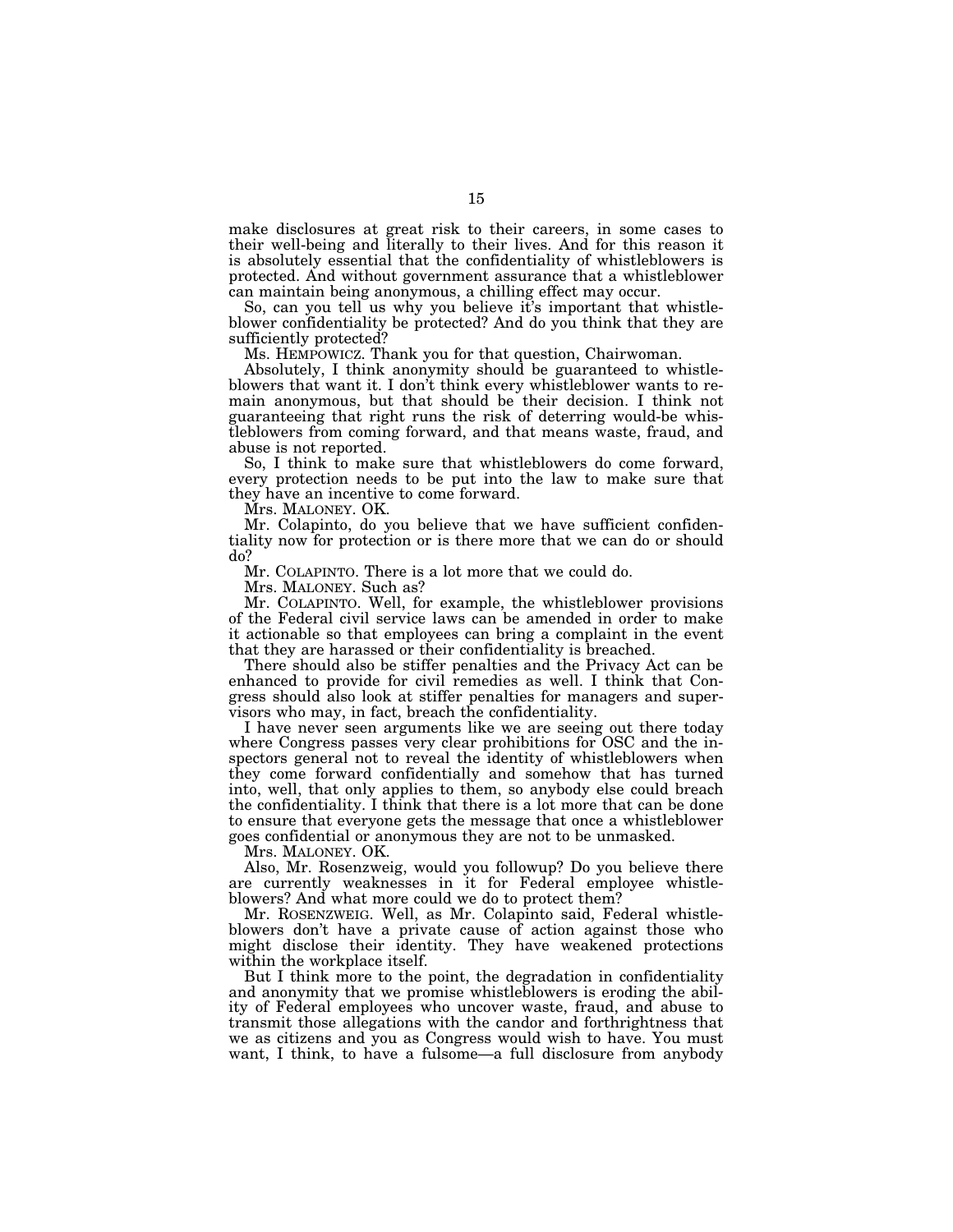who has such information, and by threatening confidentiality you erode that.

Mrs. MALONEY. And my time has expired. I have a lot more questions. This is an important issue and it is one that is very relevant today.

I yield back. Thank you.

Mr. CONNOLLY. I thank the distinguished chair.

The chair recognizes Mr. Meadows, the ranking member of the subcommittee.

Mr. MEADOWS. I thank the chairman. I'm going to yield my time to the gentleman from Kentucky, Mr. Massie.

Mr. CONNOLLY. Mr. Massie is recognized for his five minutes.

Mr. MASSIE. Thank you, Mr. Chairman.

In March 2013 former Director of National Intelligence James Clapper spoke an untruth when he was asked by Senator Wyden if the government was collecting information on millions of Americans. Three months later, Edward Snowden leaked documents that showed that what James Clapper said was, indeed, not true. James Clapper later characterized his answer as the least untruthful thing that he could say.

Later, people criticized Edward Snowden for not using whistleblower protections, but then this debate came about: about whether contractors were covered, because Edward Snowden was not an employee. I've gone back and looked at President Obama's policy directive of 2012 and it is silent on the issue of contractor and doesn't necessarily define employee.

Mr. Horowitz, today, I know there have been some revisions and some changes and maybe some clarifications, today would a contractor like Edward Snowden be covered under the whistleblower protections if he wished to disclose the information that was in his possession that showed that James Clapper was not accurate in his answer?

Mr. HOROWITZ. Well, it's my understanding that under the law as it currently exists that members of the intelligence community have the means by which in a whistleblower protection law specific to the intelligence community to make a report to the inspector general and, depending upon the circumstances, have that information-

Mr. MASSIE. I hate to interrupt you, but members of the intelligence community, is that defined as contractors who work in the intelligence community? Does that include people like Edward Snowden?

Mr. HOROWITZ. My understanding is that, yes, contractors can report such conduct to the IG over which agency they're working for as a contractor.

Mr. MASSIE. Can they also come to this committee?

Mr. HOROWITZ. I believe they then would have to follow the Intelligence Community Whistleblower Protection Act and provisions there.

Mr. MASSIE. Are the rules different for them than employees?

Mr. HOROWITZ. I don't believe so, but I would-

Mr. MASSIE. Can an employee come to this committee? Mr. HOROWITZ. I'm sorry?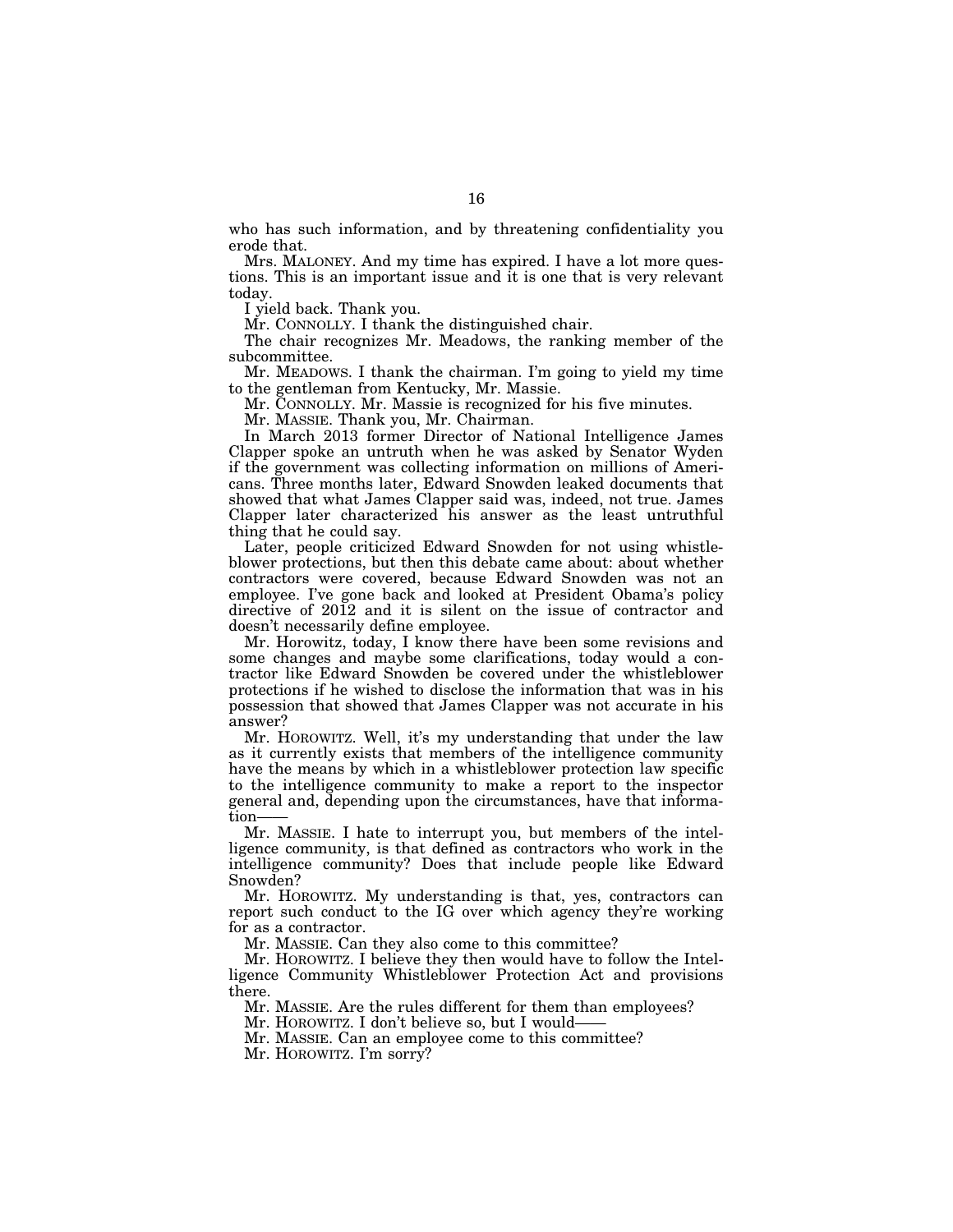Mr. MASSIE. Could an employee who wishes to be a whistleblower-

Mr. HOROWITZ. They would have to go through the steps under the law. The Intelligence Community Whistleblower Protection Act provides the means by which that would occur.

Mr. MASSIE. So, they couldn't come directly to this committee or another committee?

Mr. HOROWITZ. The way Congress has set up the statutory scheme is that in the intelligence community—and this is, I believe, in section 8H of the IG Act now—employees go through their IGs, who make a finding.

Mr. MASSIE. Employees, does that include contractors?

Mr. HOROWITZ. I believe it does.

Mr. MASSIE. You believe, but you're not sure and you are the IG Mr. HOROWITZ. I can certainly get back to you on it.

Mr. MASSIE. OK. That's really important, because I think perspective whistleblowers are watching this hearing, and they want some clarity on this. I know we don't have—let me move on.

Ms. HEMPOWICZ. May I answer your question?

Mr. MASSIE. Sure.

Ms. HEMPOWICZ. So, contractors are afforded the same whistleblower protections under law now that intelligence community employees have. And the law says that they can go to the congressional Intelligence Committees.

Mr. MASSIE. OK. Great. I would feel more comfortable if the IGs knew that and could repeat that in a hearing here to us today.

So, the process—what is the process? Let me back up.

Does it cover former employees? Let's say somebody is fired and they want to be a whistleblower. Can they be a whistleblower after they're fired? Do they still qualify?

Ms. HEMPOWICZ. For the most part, yes, sir.

Mr. MASSIE. OK. And so, what's the process they follow? Like a former employee that wants to be a whistleblower, Mr. Horowitz, what's the process they should follow?

Mr. HOROWITZ. So, under 8H of the act they would take it to the inspector general for the agency that they were employed by. The inspector general makes a legal determination about the allegations. The allegation-

Mr. MASSIE. OK. I've got 30 seconds, let me just finish this line of questioning. I'm sorry to interrupt you.

So, what about leaking it to a newspaper reporter, would that work, without going to the IG?

Mr. HOROWITZ. Leaking it to—if it's classified information, which is what we are usually talking about in intelligence, you cannot leak classified information to——

Mr. MASSIE. Can you just leak other things? What if you leak it to an intermediary?

Mr. HOROWITZ. Actually there is a Supreme Court case on this, McLean v. United States.

Mr. MASSIE. OK. What if you leak it to an intermediary who leaks it to a reporter?

Mr. HOROWITZ. It depends on-

Mr. MASSIE. Let me ask you this. Did James Comey——

Mr. HOROWITZ. Can I finish?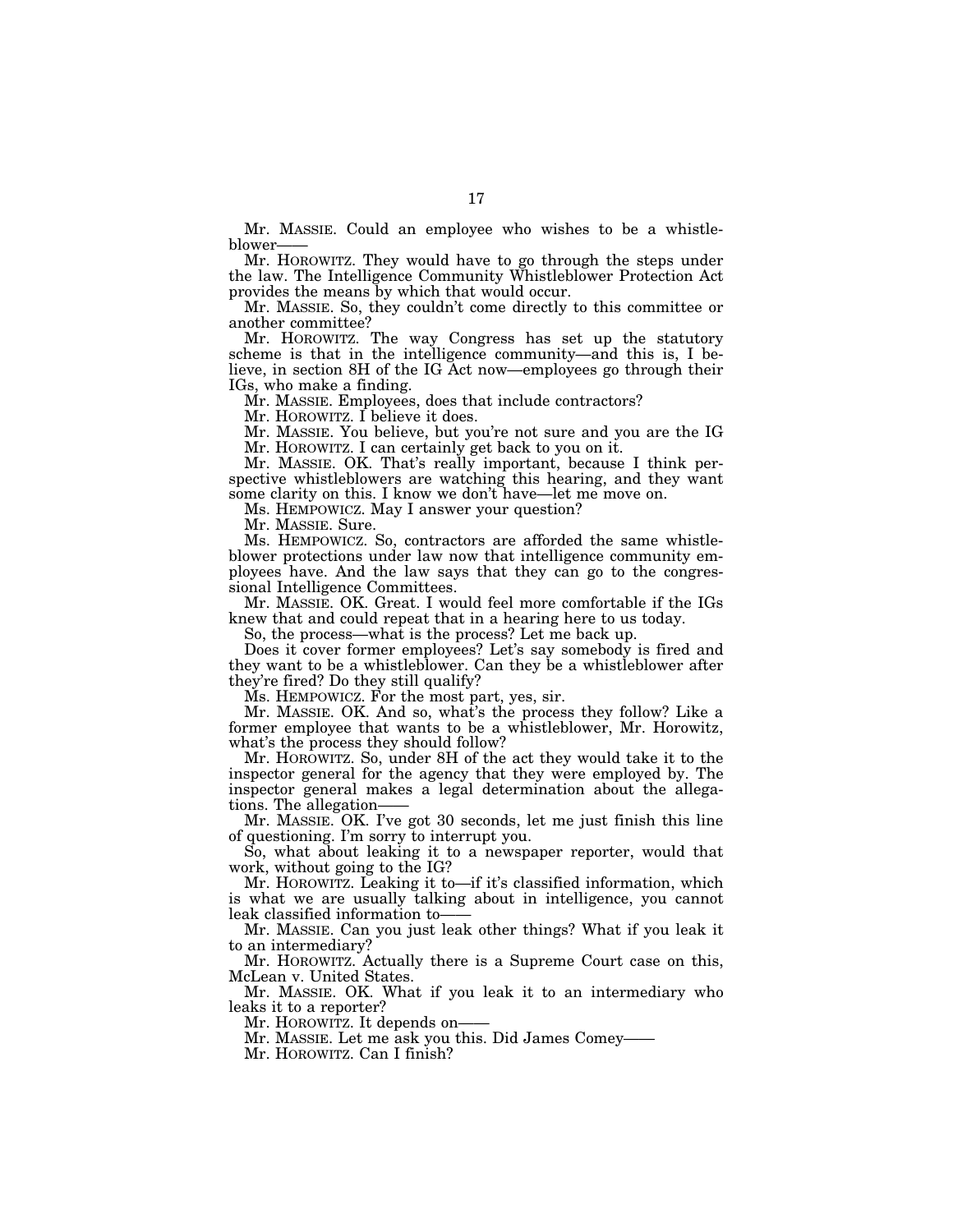Mr. MASSIE. Let me ask one last question.

Mr. HOROWITZ. Can I finish my answer?

Mr. MASSIE. Did James Comey follow the proper procedure for whistleblowers when he used an intermediary to leak to the newspaper?

Mr. CONNOLLY. In one second.

Mr. HOROWITZ. So, let me answer the question before, which  $i$ s

Mr. MASSIE. I'm most interested in the last question.

Mr. HOROWITZ. I'll get to that in a minute.

But so there is clarity here, because the FBI whistleblower laws are somewhat unique, because they have been carved out of the whistleblower laws-

Mr. MASSIE. Can they leak to the newspaper?

Mr. CONNOLLY. No, no, no, no, no. The gentleman's time has expired.

Mr. HOROWITZ. So, under the McLean case, which was a Supreme Court decision involving a then air marshal at the Department of Homeland Security, they attempted to fire or did fire that individual for disclosing information that they had not authorized an air marshal to disclose to a newspaper. The Supreme Court found that that was a violation of the law to fire him and that the employee was not prohibited from making the disclosure-

Mr. CONNOLLY. Thank you, Mr. Horowitz.

Mr. HOROWITZ. So, let me just, if I could, getting back to the FBI, that is different, and as we laid out in our report about Mr. Comey's disclosure of the information to the newspapers, that was not consistent with the procedures of the FBI.

Mr. CONNOLLY. Thank you very much.

Mr. MASSIE. Thank you, Mr. Chairman, for indulging me.

Mr. CONNOLLY. Thank you. And did you—all right.

The chair now recognizes the gentleman from Maryland, Mr. Sarbanes, for five minutes.

Mr. SARBANES. Thank, Mr. Chairman.

Thanks to the panel. Obviously a very, very important topic.

I just wanted to make the point, first of all, I thank all of you who've pointed out that a whistleblower stepping forward, particularly when they are working inside our Federal Government and within agencies that have a particular mission, they are anything but a traitor and I think in so many ways a patriot, because in that context what they are stepping up to do is make sure that the mission of their agency is carried out in a way that meets the expectations of the taxpayers out there, American citizens, certainly Members of Congress. So, everything we can do to protect them I think obviously is critical.

Mr. Colapinto, I want to ask you a question, based on actually testimony in Ms. Hempowicz's testimony, I think written, where she talks about—we all know this—that many lawmakers and the President in fact argued that the Ukraine whistleblower should not be afforded confidentiality or other whistleblower protections because the whistleblower conveyed information that was, quote, ''secondhand.''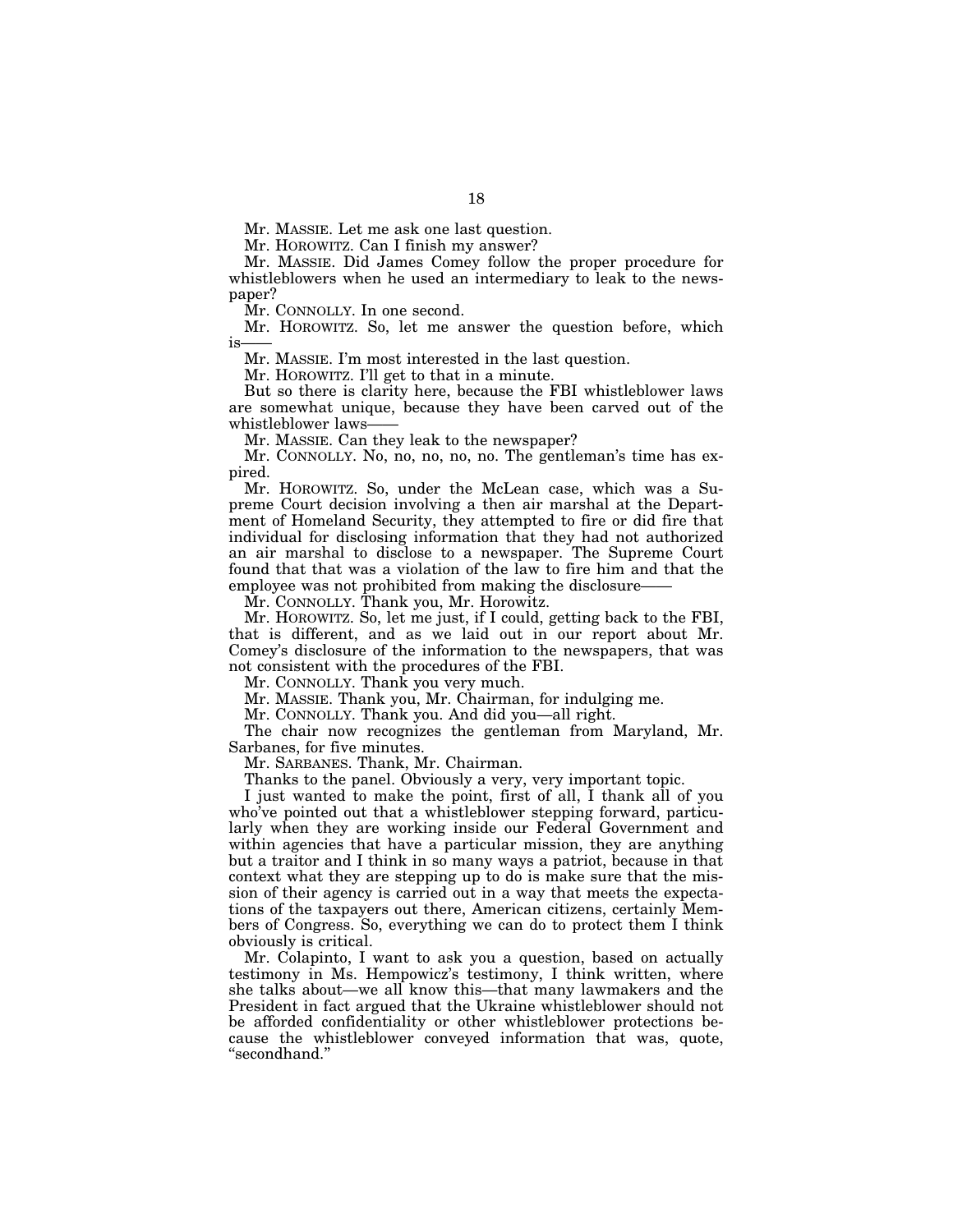So, Mr. Colapinto, can you just talk for a moment, is secondhand information common from whistleblowers? Is that something that we see? Is that an important source of information?

Mr. COLAPINTO. It's very common. And in fact earlier this month there was actually an article published in the Harvard Business Review about an academic study or a study in the field of whistleblowing which found that secondhand information in the corporate whistleblowing context is actually more important and it actually it leads to more whistleblower disclosures by encouraging secondhand information.

And secondhand information oftentimes is better than firsthand information because it leads to the early discovery of problems that aren't known. If you wait for the firsthand reporter, it may be far down—the misconduct may be far down the line, leading to a bigger problem.

So, encouraging more whistleblowing, encouraging secondhand reporting——

Mr. SARBANES. It's sort of like an early—you're saying it's kind of like an early warning system.

Mr. COLAPINTO. That's exactly what whistleblowers are, and that's what should be encourage.

Mr. SARBANES. Yes. But the secondhand information in particular may be able to play that role.

In a December 2019 survey which the Government Business Council conducted of 691 Federal civilian employees, 34 percent answered, and I quote, "The attacks on the whistleblower by President Trump and various congressional Republicans have made it much less or somewhat less likely that I will report an act of perceived wrongdoing to the appropriate authorities.''

Mr. Rosenzweig, are you concerned about the impact of the rhetoric that we hear sometimes from some of our colleagues when they are referring to the whistleblower who alleged misconduct by the President?

Mr. ROSENZWEIG. Well, sir, I went to the University of Chicago. They taught us that incentives are everything, that people are essentially rational actors who respond to external stimulus.

If whistleblowers perceive a greater risk to their personal livelihoods, to their employment, to their personal safety they will be less likely to come forward. That is as sure as night follows day and rain follows the sun.

So, yes, it is inevitable that adverse rhetoric that challenges the integrity of or the confidentiality of whistleblowers will have the second order effect of systematically decreasing the likelihood that whistleblowers will be willing to come forward. That's an iron law of human nature and of economics.

Mr. SARBANES. And it's not just the President's sort of undermined that perspective with respect to whistleblowers. I want to thank Mr. Horowitz and Mr. Fine and 65 other Federal IGs who sent a letter to the assistant attorney general, Steven Engel, writing that you had concerns that the Office of Legal Counsel's opinion would have a chilling effect on employees, contractors, and grantees.

And that's an important thing to put in the record. I'd ask that we do that, unanimous consent to place that letter into the record.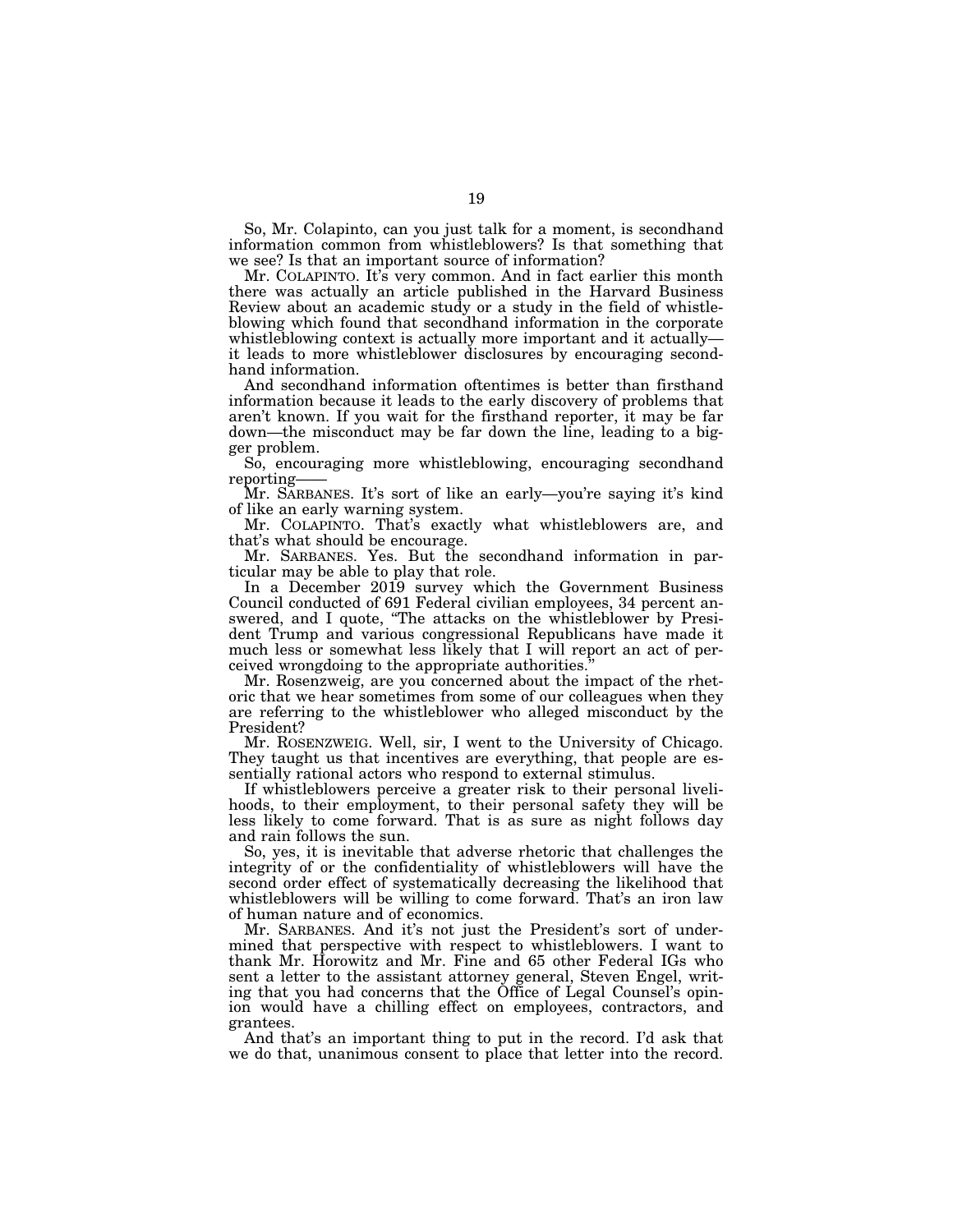Mr. CONNOLLY. Without objection.

Mr. SARBANES. The last thing I'd just like to ask, and any of you can volunteer an answer here, is as we've been discussing it I've been thinking to myself we have these statutes, obviously they're incredibly important, but creating a culture inside of the government, inside of these agencies among supervisors, others who are going to be in a position to receive a whistleblower complaint that says this is an appropriate action for you to take and we are here to protect you. In other words, a culture that says that this is something that's important to do and ought to be respected.

What kind of training or other things happen, and could there be more, to make sure that that culture, that positive reinforcing culture exists? Anybody who wants to respond could.

Mr. FINE. If I could respond. That is a key, to make sure that we are training, educating employees and supervisors about their rights and responsibilities with regard to whistleblowers and not to treat whistleblowers as traitors or anything like that, but that they provide valuable information.

Not all of it is supported. Sometimes they don't know all the facts. But they should be encouraged to provide that information and we need to investigate it fully, fairly, and take each complaint seriously.

And what is important, too, as I point out in my testimony, is when we do substantiate cases of retaliation or reprisal that management takes appropriate action. And that sends a message that reprisal will not be tolerated and that disclosures are valued. And if they do not do that in a timely way, in a full way, in a fair way, it sends the opposite message. So, that is very important as well.

Mr. CONNOLLY. Thank you, Mr. Fine. The gentleman's time has expired.

The chair recognizes the gentleman from Georgia, Mr. Hice, for his five minutes.

Mr. HICE. Thank you, Mr. Chairman, and thank you for holding this hearing.

Thank each of our panelists for being here.

Important discussion about whistleblowers, and, tragically, I believe, we're watching the protection of whistleblowers these days become very much twisted in politics. This is something I hear constantly in my district, the concern that certain actors within our political system at this particular point in time, have especially the whistleblower statutes to attack the President. And case in point, while we're right here today right now, across the way in the Senate, they are litigating a baseless impeachment case that all started with the whistleblower.

Of course, there's been a lot of media attention added to the drama, but there's still a lot of questions that are surrounding the spark that got this whole thing started. Now here's what we do know. There's a lot we don't know, but here's what we do know: On August 12th, 2019, an anonymous individual filed a complaint with the inspector general of the intel community against the President. We know that. We also know that the individual admitted to having no actual firsthand knowledge of the events described in their complaint. Instead, they relied on rumors, secondhand information, and public news clippings. We know that. We also know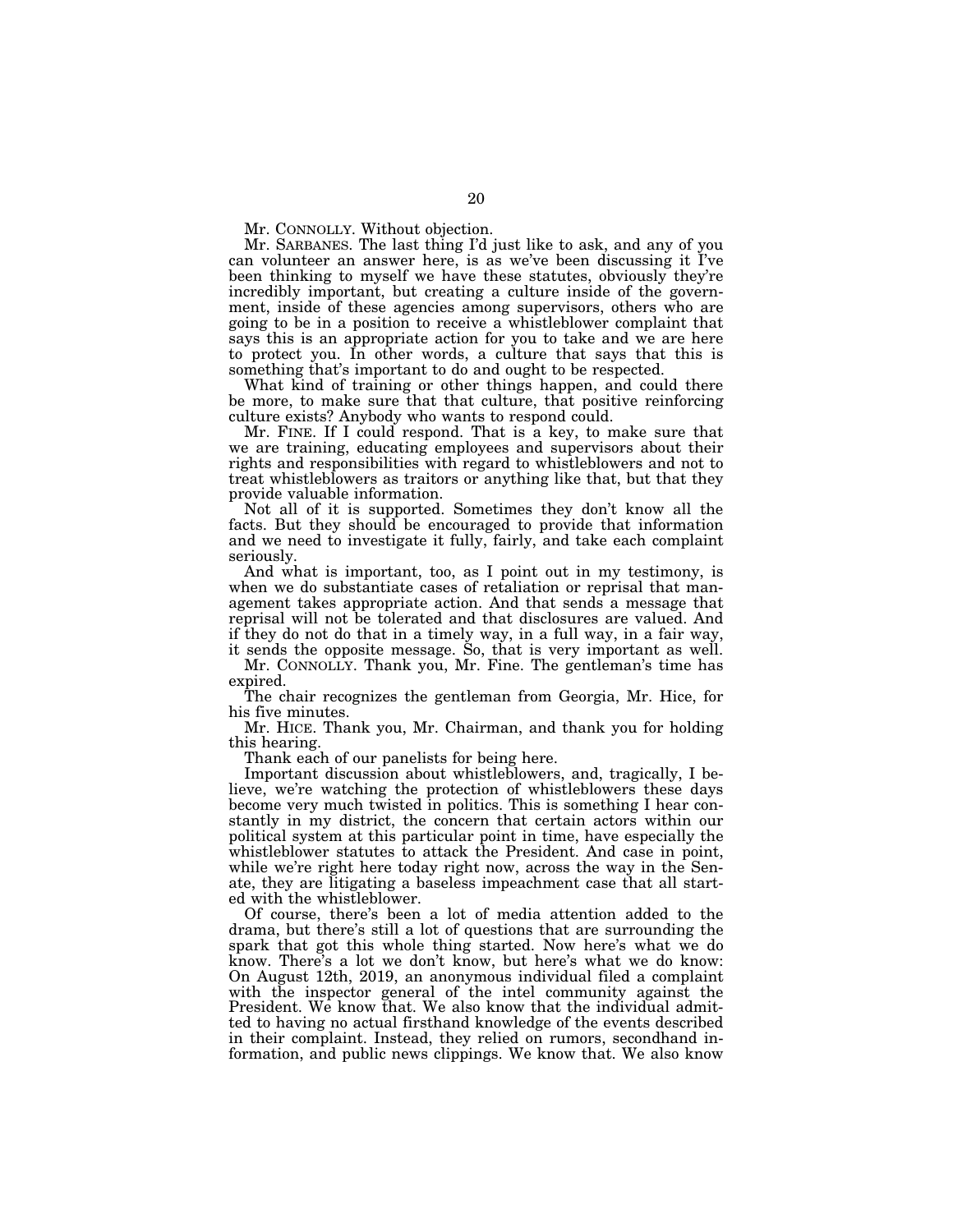that press reports have said that this individual admitted to having a close relationship with former Vice President and current Presidential candidate Joe Biden. We know that this individual was in secret communication with House Intel Chairman Adam Schiff and/or his staff.

So, to this day, as far as I know, Chairman Schiff is the only person who knows the identity of this particular whistleblower. Those are some things we know. There's a lot of things we don't know. A lot of questions we have, like not only the identity of the whistleblower but whether anonymity is actually protected in this case. Does this individual, in fact, warrant whistleblower status? That's a legitimate question in this particular situation. The extent of the individual's political bias and to what degree this individual coordinated with Chairman Schiff and/or his staff.

Now all this stuff eventually is going to come out. In this city, of course, it always does. There will eventually be a day of reckoning, but, Mr. Horowitz, I realize that the intel community is not within your jurisdiction—I get that—but you have vast experience, and so, based on your experience overall, have you ever seen a case similar to this where there is an anonymous complaint with no firsthand information against the President by an individual as having communications with the staff of the other political party?

Mr. HOROWITZ. I'm not aware of a case other than this one personally on those facts, but just to be clear, we get anonymous complaints all the time on our-

Mr. HICE. Yes, but this one, in particular, like this, and I want to keep going because-

Mr. HOROWITZ. I don't have any particular knowledge.

Mr. HICE. OK. I didn't think you would. Again, relying on your experience, are you familiar with any Federal law that would grant anonymity to this individual given the circumstances here?

Mr. HOROWITZ. The IG Act requires us as IGs to protect the identity of individuals who come to us absent very limited circumstances. So, anybody who comes to an IG, we're going to be in a situation protecting the identity.

Mr. HICE. OK. It's my understanding that the IG, the intel IG, is to protect the—not to disclose the identity, but I'm not familiar with any statute that would guarantee that.

Mr. HOROWITZ. The IG Act doesn't have 100 percent guarantee in it.

Mr. HICE. OK.

Mr. HOROWITZ. It has a limited exception in there. For example, we face this when there's a court order and a subpoena of some sort that would require someone to testify in court. That would then be up to a judge to decide how to proceed.

Mr. HICE. Mr. Chairman, I would ask unanimous consent to put into the record an article from The Washington Post that deals with this whole issue.

Mr. CONNOLLY. Without objection.

Mr. HICE. Thank you.

Mr. CONNOLLY. I thank the gentleman.

The chair now recognizes the gentlelady from California for her five minutes, Ms. Speier.

Ms. SPEIER. Thank you, Mr. Chairman.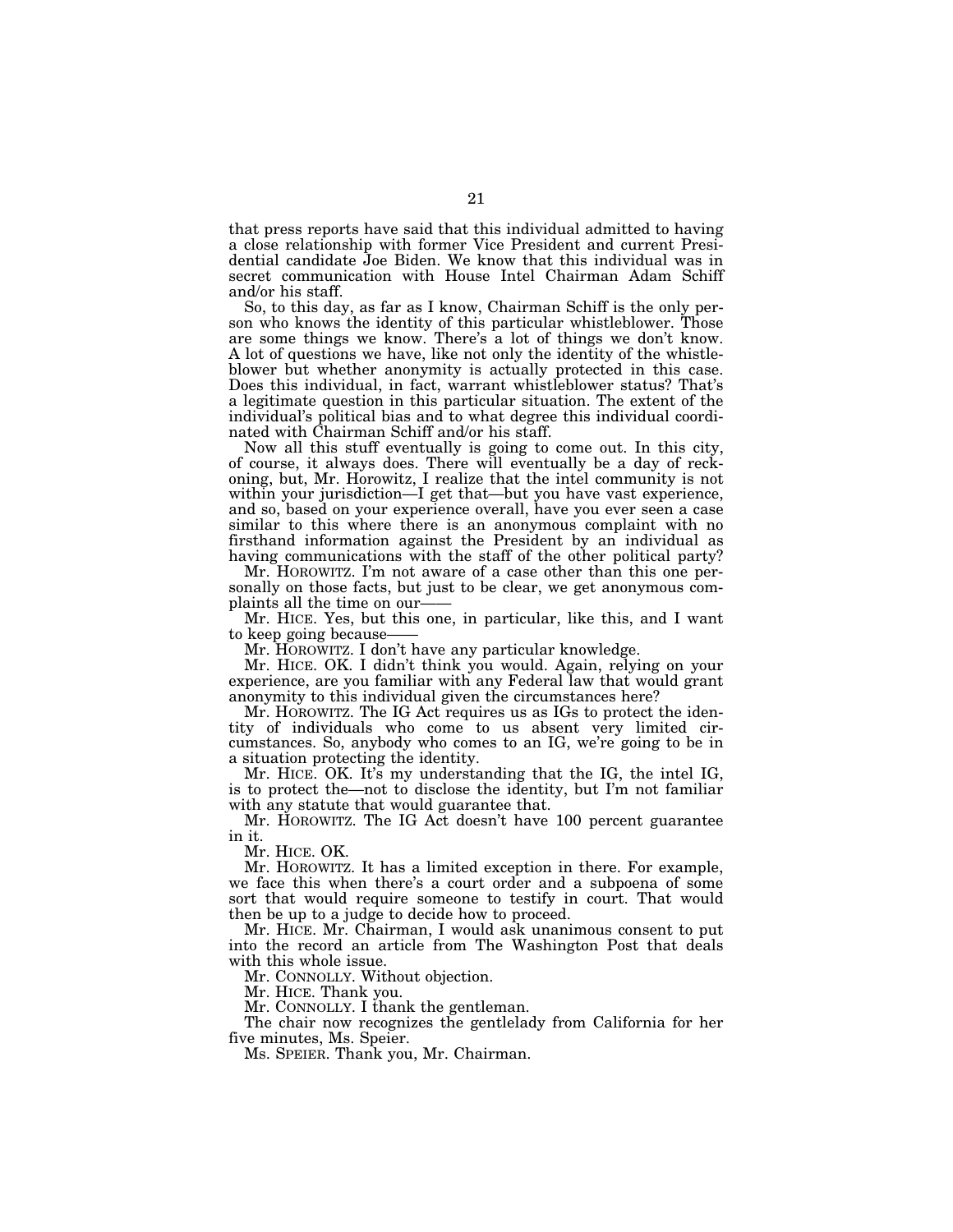And thank you all for being here. At the outset, I would like to submit an open letter to the American people signed by former inspectors general who are interested in making sure that all Americans can be guaranteed safety, and that's what whistleblowers provide.

Mr. CONNOLLY. Without objection, it will entered into the record. Ms. SPEIER. Thank you.

The inspector general of the intelligence community testified before the Intelligence Committee that he had investigated the complaint, found it to be credible and urgent. That was then sent to the Director of National Intelligence who decided not to do what the law requires, which is to automatically send it to the committees of jurisdiction, the Intelligence Committees of both Houses, but to tell the White House. So, I guess my question to any one of you is, what do we have to do within that particular law to make sure that the Intelligence Committees get access to complaints that are filed that are deemed to be both urgent and credible?

Ms. HEMPOWICZ. I can take this question. I think it's important to remove some of those steps in between. So, I think it should be possible for the inspector general of the intelligence community to transmit those credible complaints of urgent concern directly to the committees of jurisdiction rather than go through the Director of National Intelligence for starters.

Ms. SPEIER. So, historically, they always have been sent to the committees, even when they weren't found to be credible or urgent. So, this was a divergence that took place that, frankly, smacks of political interests, does it not? You don't have to answer that.

Mr. Fine, you note in your written statement that there's a small but disturbing trend and called to account DOD managers that have failed to take action even after your office has substantiated claims of reprisal having taken place. I'm disheartened to hear about the results of the Leidos case in which a subcontractor employee reported about sexual harassment; your office provided an investigative report recommending compensatory damages; and the Under Secretary of Defense for Acquisition and Sustainment disagreed without real explanation.

Why do we spend taxpayer money empowering you to do investigations to substantiate complaints, you make recommendations, and then the agency can decline to move forward with the investigation and the results that you have come up with?

Mr. FINE. Well, that's the scheme that—that's the legislation that has been created that we are not the final arbiters of that. We're the investigators. We did do a full investigation. We provided the reasons why, a detailed analysis about why we thought it was substantiated. It took us a long time to get a response from the Department. When we did get a response, it was not very detailed or thorough or persuasive. We pushed back, and eventually we got the ultimate decision by the Under Secretary. We then came to Congress and notified you of that because the power that we have is the power of the spotlight. We shine a spotlight on this, and we do think it is important that the components—the agencies take action. We're not infallible. We're not always right, but we try to explain why we reached our conclusions, and we think the Department ought to do the same thing and take appropriate action.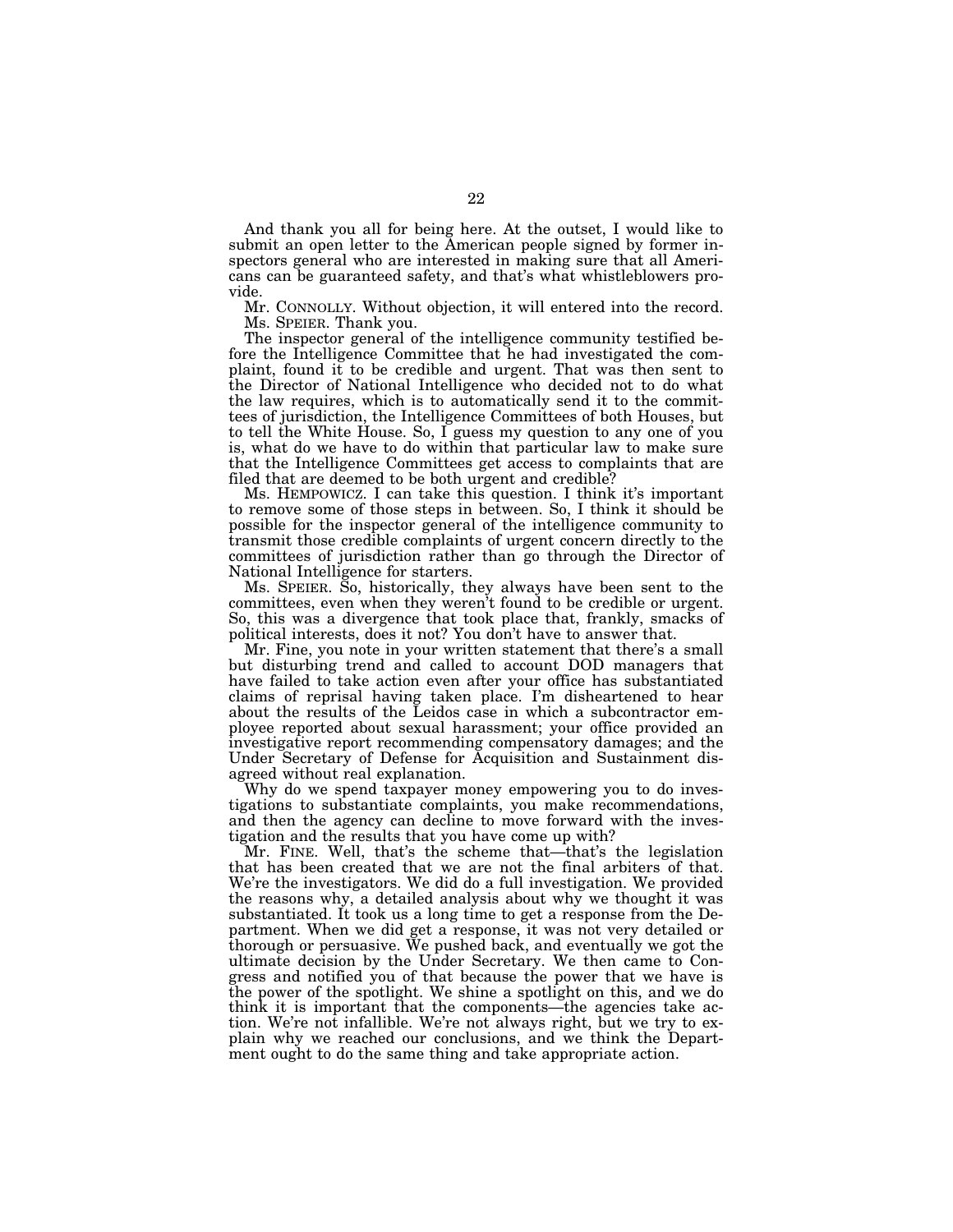It is a disturbing trend. I point out in my testimony that there are at least two other cases where the same thing happened. They declined to take action in a substantiated case without providing detailed or persuasive reasons why. That is a disturbing trend, and we think that a spotlight ought to be shined on that and questions ought to be asked about that.

Ms. SPEIER. Well, beyond a spotlight, what would you recommend? Maybe you should take this as a request that you can respond to the full committee.

What kind of changes would you like to see in the law so that this discretion isn't such that the facts that are verified and your recommendations are made and people are denied justice?

Mr. FINE. Well, the Senate Armed Service Committee in the NDAA, a conference report to the NDAA, required that both we and the IG for the Department of Homeland Security put in our semi-annual reports any time that that happens or that the Department has not responded in a timely way. So, I think transparency is an important thing. I don't think we ought to be the final arbiters; we're not judge and jury. But we ought to provide transparency on when this happens, and then people ought to be asked about this. I mean, hearings are good, questions are good, and I think that can have a positive impact as well.

Mr. CONNOLLY. Thank you, Mr. Fine.

The gentlelady's time has expired.

The chair now recognizes the gentleman from Kentucky for his five minutes of questioning.

Mr. MASSIE. Thank you, Mr. Chairman.

Because I used Mr. Meadows' time, I'm going to yield to my five minutes to Mr. Jordan.

Mr. CONNOLLY. Mr. Jordan is recognized for five minutes.

Mr. JORDAN. I thank the gentleman for yielding.

I thank the chairman.

Ms. Hempowicz, in your closing statement—closing part of your opening statement, you said: Some have argued inaccurately that the recent Ukraine whistleblower improperly colluded with the House Intelligence Committee.

''Some have argued inaccurately.'' How do you know that the argument's not accurate?

Ms. HEMPOWICZ. Well, I based that simply on what's been said by the Acting Director of National Intelligence and the intelligence community inspector general as well as the whistleblower's attorneys who say that this individual is

Mr. JORDAN. You have no knowledge—you didn't talk to Chairman Schiff, have you talked to Chairman Schiff about it?

Ms. HEMPOWICZ. No, sir.

Mr. JORDAN. Did you talk to his staff about the interaction they had with the whistleblower?

Ms. HEMPOWICZ. No, sir.

Mr. JORDAN. Did you talk to the ICIG about the interaction he had with the whistleblower?

Ms. HEMPOWICZ. No, sir, but I will say the committee staff did also say that they have talked publicly about-

Mr. JORDAN. Well, you made a blanket statement. You said: Some have argued inaccurately.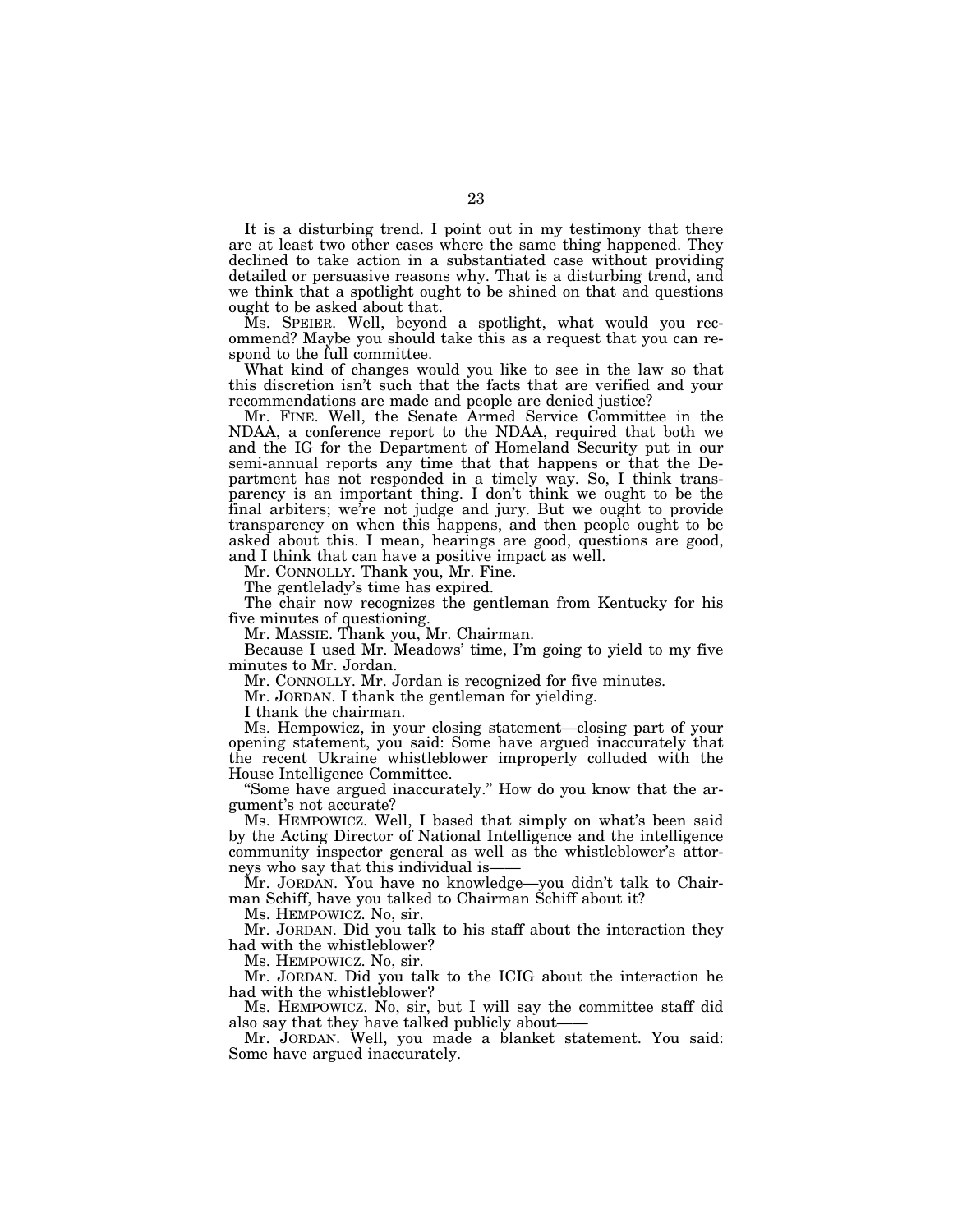We have no idea what took place between the whistleblower and Chairman Schiff's staff, and yet you come in front of the Oversight Committee on a hearing on whistleblowers, and you say: Some have argued inaccurately that the recent Ukraine whistleblower improperly colluded with the House Intelligence Community.

We have no idea.

Ms. HEMPOWICZ. Well, sir, I'm not quite sure what improper collusion would look like in that aspect because the intelligence community whistleblower would be able to go to the committee and make their disclosure under the law. So,  $\overline{\text{I}^{\text{m}}}$  not quite sure-

Mr. JORDAN. But-

Ms. HEMPOWICZ [continuing]. What they could've done that would have been improper.

Mr. JORDAN. Well, we know the chairman thought that, when he was first asked about it, he thought it was better off to say something that wasn't accurate—namely, that his staff had no contact with the whistleblower—only to have to correct that a few days later and say: Whoops, we actually did.

So, for some reason, he was willing to hide it, and yet you come here and say there was nothing done improperly. And you've not talked to any of the people who participated, and, frankly, none of us have. No one in the country has.

And I've got a chance to look at a little bit of the ICIG's testimony. It's interesting that Chairman Schiff has failed to release the inspector general of the intelligence community's testimony. He did have a chance to go through and look at all this, but, you know, Chairman Schiff interviewed 18 people; he's released 17 transcripts of those 18 people that he interviewed in this impeachment inquiry but not the inspector general.

You go on to say this: Before making their disclosure and that, the quote, ″whistleblower reported bias against the President″ undermined the disclosure.

So, bias doesn't matter?

Ms. HEMPOWICZ. According to Congress, no. You guys updated the law in 2012 to say that motive couldn't be considered a factor that would undermine whistleblower protection because the facts matter more.

Mr. JORDAN. As far as whistleblower protection goes, I get that, but motive always matters. When you're evaluating the claim of anybody, you always have to look at bias and motive. And yet, again, you come in front of the Oversight Committee today on a hearing about whistleblowers, and you say bias doesn't matter, particularly bias against the President of the United States in an impeachment proceeding doesn't matter?

Ms. HEMPOWICZ. It certainly doesn't matter more than the facts, and I believe that most of the facts alleged in the underlying complaint have been corroborated.

Mr. JORDAN. Actually, there are all kinds of things that the whistleblower got wrong in the complaint because, again, as Mr. Hice pointed out, the whistleblower had no firsthand knowledge. Do you know, Ms. Hempowicz—you seem to be an expert on all this—do you know if we ever in the impeachment inquiry in the House, do you know if we talked to any of the people who did have firsthand knowledge?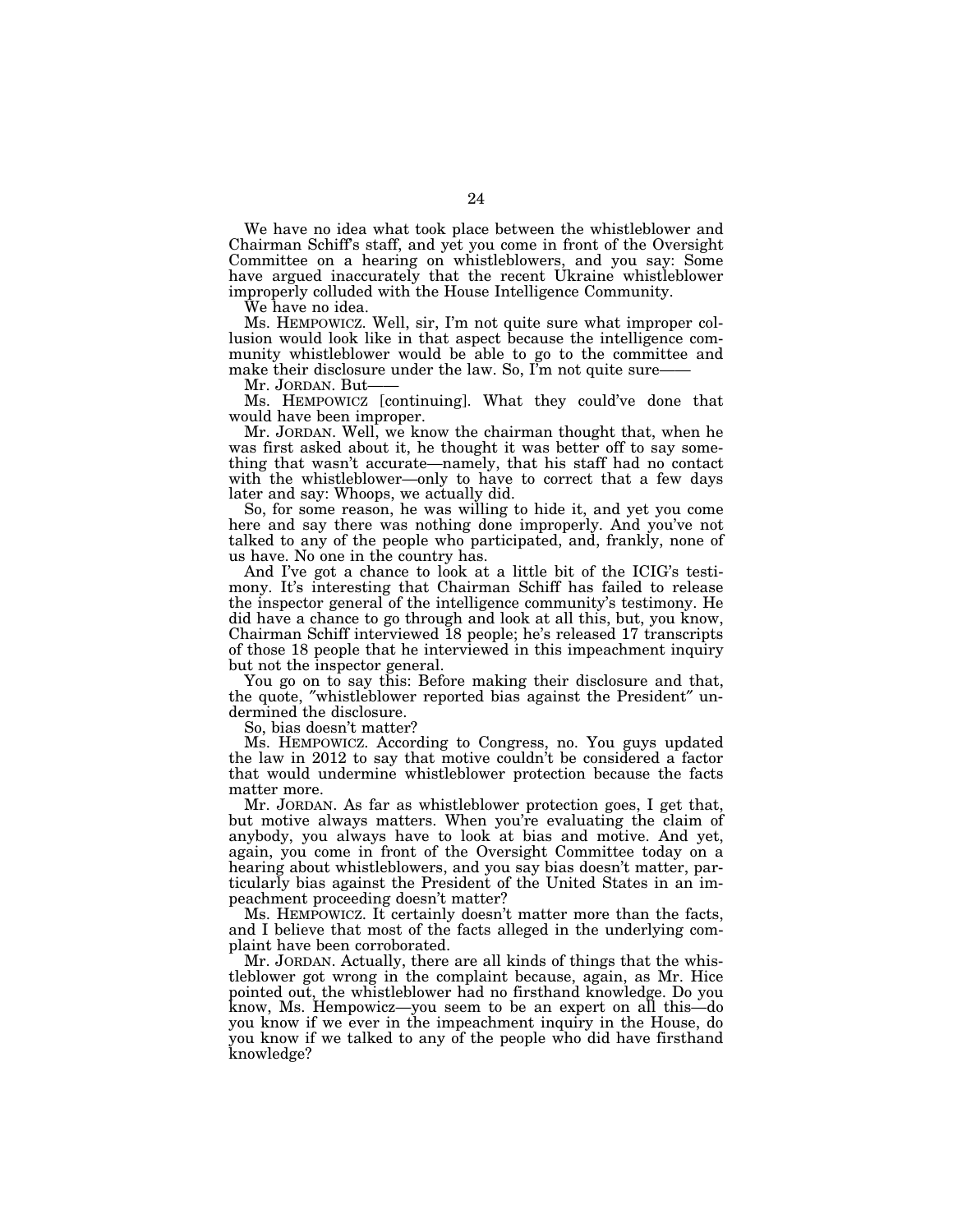Ms. HEMPOWICZ. I think you have not, and I think mostly because they have refused to come before the committee.

Mr. JORDAN. No. I'm talking about the people the whistleblower alleges in his complaint. Bullet point No. 1 of the whistleblower's complaint, he says this: Over the past four months, more than half a dozen U.S. officials have informed me about the complaint.

Do you know who those more than half a dozen U.S. officials are? Ms. HEMPOWICZ. No, sir.

Mr. JORDAN. I don't either. No one knows because, guess what? We didn't get to talk to the whistleblower. The whistleblower, who is biased, and the whistleblower, who met with Adam Schiff's staff and then Adam Schiff said, ''No, he didn't,'' only later to have to correct that and say, ''Well, yes, he did.''

And remember what else Mr. Schiff said about the whistleblower. Early on in this process back in September, guess what Adam Schiff said? ''We look forward to hearing from the whistleblower.'' Remember that?

Ms. HEMPOWICZ. I believe that's when the whistleblower wanted to testify publicly.

Mr. JORDAN. That's when we all wanted to hear from the whistleblower, including Adam Schiff, but suddenly that changed when Adam Schiff made the other statement that they hadn't talked to that his staff had not met with him when in fact, they had. I just find it amazing that you can say, ''Some have argued inaccurately that the recent whistleblower improperly colluded with House Intelligence Committee,'' and you have no knowledge whether it was accurate or not, whether they colluded or not. Sure looks like they did, particularly in light of the fact that the chairman tried to hide the fact that they met in the first place.

Ms. HEMPOWICZ. Again, I'm just not quite sure what could be improper about those conversations, and so it's difficult for me to imagine what could have gone on, but I can't speak to why Chairman Schiff said what he said. Like I said earlier, I have not spoken with him.

Mr. JORDAN. I thank the chairman. I yield back.

Mr. CONNOLLY. Thank you, Mr. Jordan.

The chair now recognizes the gentleman from Maryland, Mr. Raskin, for five minutes.

Mr. RASKIN. Mr. Chairman, thank you very much, and I want to thank you and all of our colleagues for your indulgence. I'm chairing another hearing right now, and so let me proceed quickly.

Ms. Hempowicz, let me come quickly to you because you're with the Project on Government Oversight, which represents whistleblowers who are blowing the whistle on waste and fraud and abuse, governmental corruption, waste of the taxpayers' money. Is that right?

Ms. HEMPOWICZ. We advocate for whistleblowers; we don't represent them.

Mr. RASKIN. You advocate for them?

Ms. HEMPOWICZ. But we advocate for them.

Mr. RASKIN. OK. So, in other words, you would not represent them in court, but you advocate for their interests——

Ms. HEMPOWICZ. Yes, sir.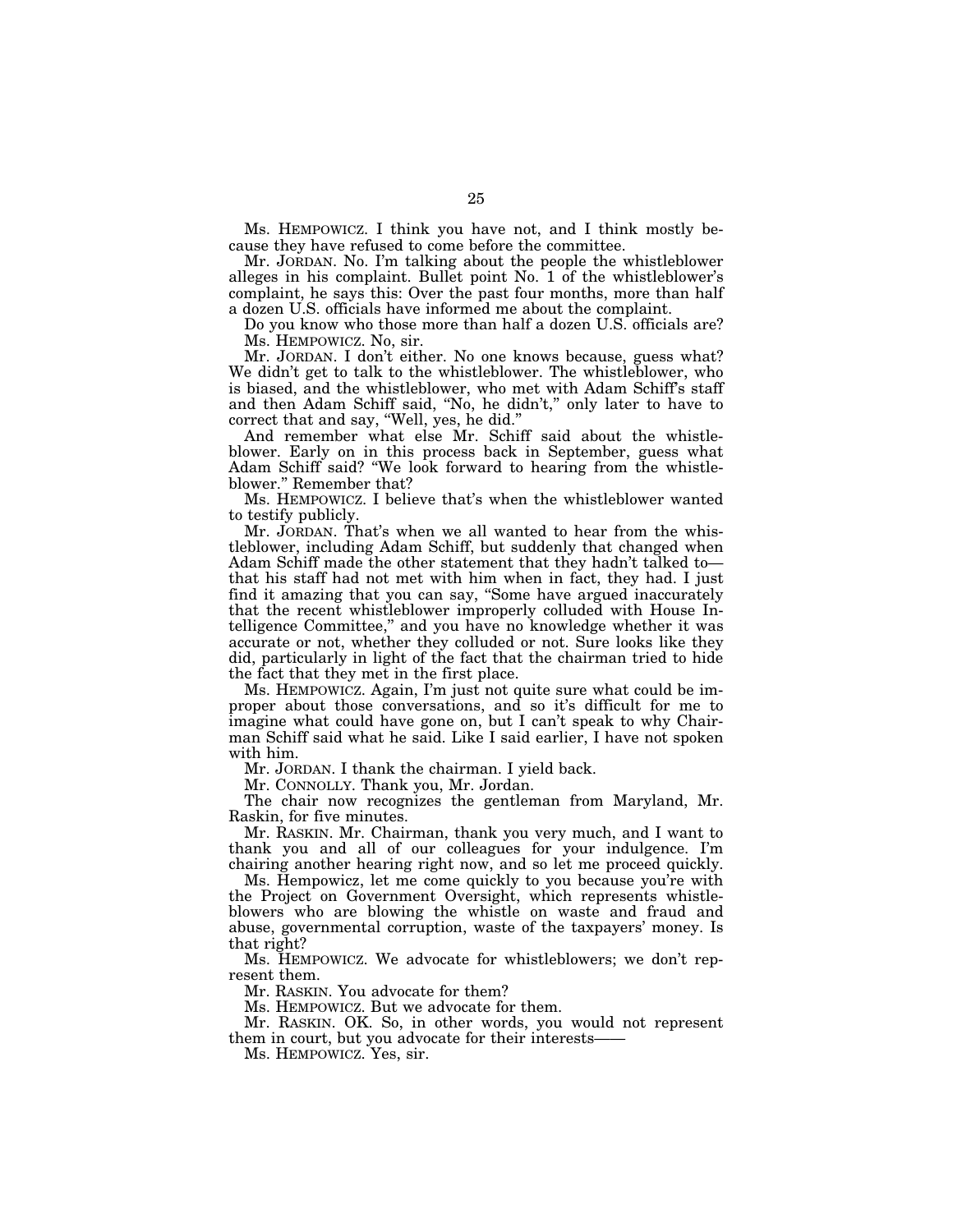Mr. RASKIN [continuing]. And to protect them. Why do people get so mad about whistleblowers? Why are people so upset about whistleblowers?

Ms. HEMPOWICZ. I'm not quite sure, honestly. I think whistleblowers are patriots who are doing what all Federal employees take an oath to do, which is to uphold the laws of our country and whistleblowers come forward when they see that those laws, rules, and regulations are not being upheld. So, I don't know how to answer your question, but I'm probably not the right person to ask that.

Mr. RASKIN. Well, we have had to legislate to protect whistleblowers in the past because they often irritate people. People get mad at them. They're powerful interests that come down hard on them.

Mr. Colapinto, let me ask you, what's going on when people get incensed and irate about whistleblowers?

Mr. COLAPINTO. ''Nobody likes a rat.'' That was the name of a title of another academic study that created a whistleblowing game. And what they found out was that, even amongst people who were honest in a group, once the whistleblower's identity became known that they had blown the whistle, the members of the honest group shunned that person. It is part of human nature that, if your integrity or your ethics are attacked or your political position is attacked, people will circle the wagons, and they will strike out and create intimidation. And that's what happens with whistleblowers.

Mr. RASKIN. No, that's fascinating. You're telling me, as a matter of social psychology and empirical documentation, you're saying that, even when a whistleblower comes forward to tell the truth and the revelations and the disclosures are proven to be true and, say, they saved the government millions of dollars or they blow the whistle on a criminal scheme or corruption, still people are mad at them for what they did?

Mr. COLAPINTO. Yes, because what is going on is a person is raising an issue of importance that may impinge on budgets; it may embarrass the department; and people don't want to be associated with that because whistleblowing is known to be a stigma and is career-limiting.

Mr. RASKIN. OK. So, why is it that, in the strong democracies on Earth, we've adopted whistleblower protections? What is the social function played by protections of the whistleblowers?

Mr. COLAPINTO. Because we want to save taxpayers' money. We want government to be efficient. We want to combat government waste. We want to combat fraud, and in the final analysis, nobody really wants to work for a crook or to have a government that's inefficient and wastes taxpayer money.

Mr. RASKIN. What are the major gaps that still exist in Federal statutory protections for whistleblowers now? If you could write a new statute to fill it in, what are the major areas that you would target?

Mr. COLAPINTO. Well, there are three things, as I mentioned in my opening statement, was that, you know, I would recommend and suggest increasing confidentiality to allow people to bring an action if their confidentiality or privacy is breached after they were guaranteed confidentiality under the statute.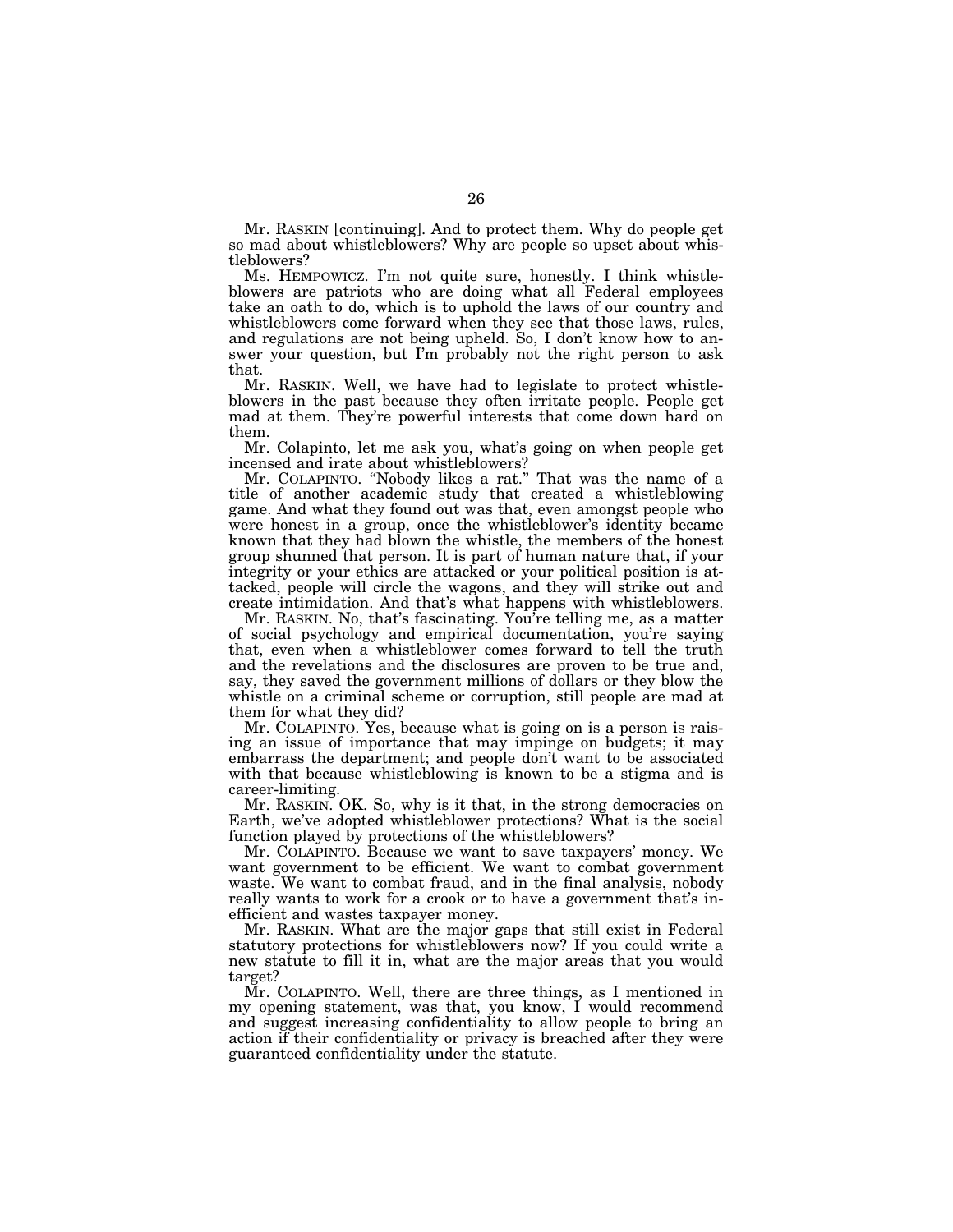The second thing-

Mr. RASKIN. Let me pause you right there because there's a big tack on confidentiality of whistleblowers right now, saying, "We attack on confidentiality of whistleblowers right now, saying, want to out the whistleblowers. We want to hold them up to the light,'' and so on.

Explain why whistleblowers should have confidentiality and how that doesn't endanger anybody else's due process?

Mr. COLAPINTO. Because what it does is that it provides a safe channel. Any organization, whether it's a corporation or the government in a large department, should be encouraging whistleblowing. It makes them more effective. It makes them more efficient. And by making it confidential, you eliminate that stigma hopefully, unless the person has gone internal first and is widely known or is fingerprinted.

Mr. RASKIN. Well, why would somebody want to maintain their confidentiality if they're blowing the whistle on corporate corruption or child sexual abuse or someone stealing money?

Mr. COLAPINTO. Because the track record has shown that people lose their careers.

Mr. CONNOLLY. Thank you, Mr. Colapinto.

The gentleman's time has expired, but I thank him for coming from his hearing to this important hearing.

The other gentleman from Kentucky, Mr. Comer, is recognized for five minutes.

Mr. COMER. Thank you, Mr. Chairman.

I think we all know by now the FBI doctored an email to get a FISA warrant in order to spy on the Trump campaign and that's what I want to address.

Mr. Horowitz, last month, in an exchange with Senator Lee, you testified you couldn't rule out political bias contributing to surveilling Trump campaign associates. You testified, and I quote, ″We were not in a position with the evidence we had to make that conclusion, but I am not ruling it out,″ unquote.

I want to go over a few of those biased messages this FBI lawyer texted when candidate Trump was elected right after the election. Quote,″I'm so stressed out—I'm so stressed about what I could've done differently.

Next quote, ″I just can't imagine the systematic disassembly of the progress we made over the last eight years.″

Next quote, ″The crazies finally won.″

Next quote, ″This is the tea party on steroids.″

Next quote, ″The GOP is going to be lost. They have to deal with an incumbent in four years.

Next quote,″We have to fight this, again.″

And the last quote from the lawyer with the FBI, quote, ″Pence is stupid.″

Now, he also texted someone else, ″Viva la resistance. Of course, that's French for 'long live the resistance'.'' He texted that a few weeks after Donald Trump was elected President. Is that correct?

Mr. HOROWITZ. That's correct.

Mr. COMER. Are you aware if this FBI lawyer interviewed another Trump campaign associate, not just Carter Page?

Mr. HOROWITZ. As I sit here, I don't recall that person interviewing.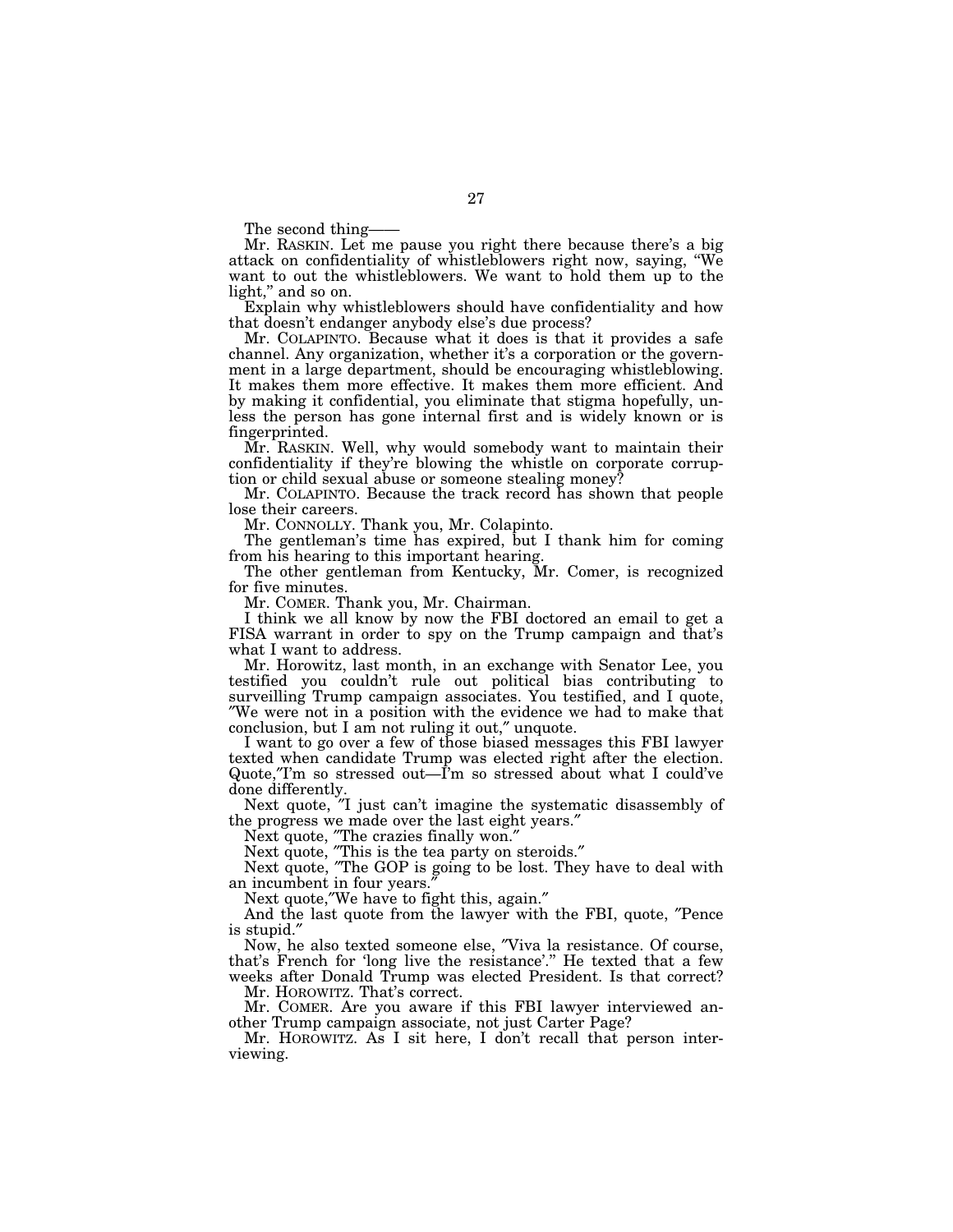Mr. COMER. This lawyer also interviewed George Papadopoulos. Now, are you reviewing other legislative steps this lawyer's taken?

Mr. HOROWITZ. So, the FISA court issued an order ordering the Department to do that. We're obviously following up on our report and are watching their responses, both to the court and to us.

Mr. COMER. Do you know if attorney John Durham is looking into this FBI lawyer?

Mr. HOROWITZ. I have a general understanding of what Mr. Durham's working on, but I would direct you to him.

Mr. COMER. So, did you speak with John Durham about this FBI lawyer?

Mr. HOROWITZ. We referred the matter to the attorney general per the IG Act for his handling.

Mr. COMER. So, tell me, can you tell us anything you two discussed even if it's in general terms?

Mr. HOROWITZ. I'm not going to get into discussions that I had with Mr. Durham. We had some general discussions along the way about the substance of our report, about generally his work, but I'd ask you to go to him to inquire about any referrals that he may be handling.

Mr. COMER. OK.

Inspector General, you testified last month this FBI lawyer doctored an email to support a probable cause against Trump's campaign associate Carter Page. You also testified Carter Page, the Trump campaign associate, and I quote, ″I do not think the Department of Justice fairly treated these FISAs, and he—referring to Carter Page I believe—was on the receiving end,″ end quote.

Is that correct?

Mr. HOROWITZ. That I recall generally that testimony, yes.

Mr. COMER. If you were a target of a FISA warrant after everything you uncovered, if you were a target, would you trust the team the FBI assembled in the Carter Page investigation? Would you trust that you would be given a fair shake?

Mr. HOROWITZ. I hope I wasn't the target of the FISA.

Mr. COMER. Don't we all.

Mr. HOROWITZ. Certainly this team that handled this FISA did not do what they were supposed to do. The rules were clear. They didn't follow the rules, and so I think it's appropriate what the court is looking at here to see what other matters they worked on.

Mr. COMER. Well, thank you very much, Mr. Horowitz.

And, Mr. Chairman, I yield back.

Mr. CONNOLLY. I thank the gentleman.

The chair now recognizes the gentlelady from the District of Columbia, Ms. Norton, for five minutes.

Ms. NORTON. Mr. Chairman, I want to thank you for this timely hearing on whistleblowers.

I do want to note that the ranking member of the full committee spoke of the bias of the whistleblower even though ultimately witnesses came forward and essentially proved that what the whistleblower had alleged about concerning the President was true. So, I don't understand that any bias was ever founded. The opposite seems to have been found.

I'm interested in the roles of the multiple whistleblowers. The whistleblower can apparently speak to inspector general, speak to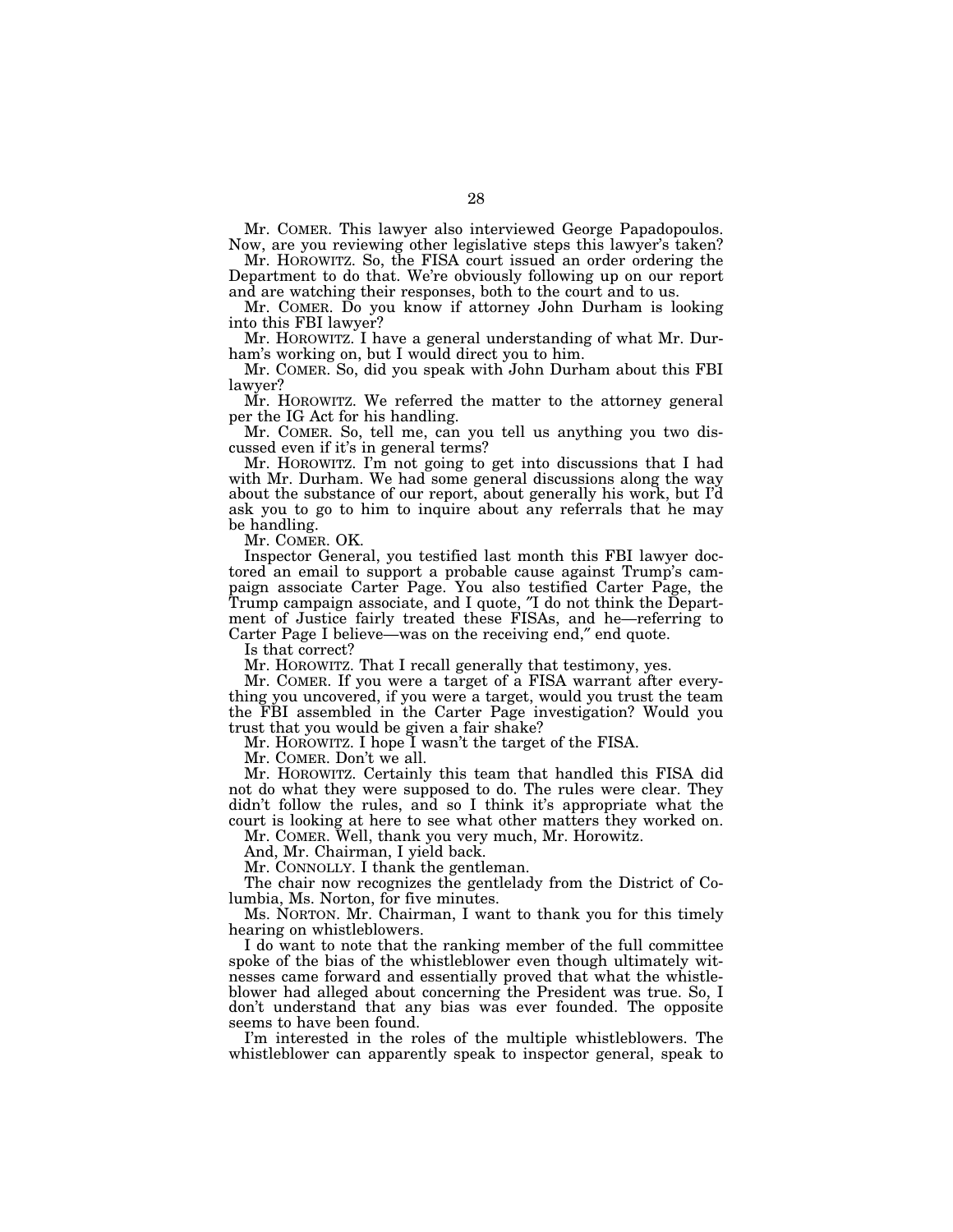the Office of Special Counsel, to the Merit Systems Protection Board, and when I see a scenario where there could be some confusion as to where to go, Mr. Horowitz, is there any role for the Office of Inspector General in overseeing the whistleblower investigations reported to the IG offices?

Mr. HOROWITZ. I'm sorry. Could you just say that, again, Congresswoman?

Ms. NORTON. Given the multiple places that a whistleblower can go to, I'm asking is there any role for your office, the Office of Inspector General, in overseeing the whistleblower investigations reported to various IG offices?

Mr. HOROWITZ. So, as chair of the council of IGs, what we have tried to do is couple things. One, set up the whistleblower page I mentioned earlier on Oversight.gov that provides information on where whistleblowers can go because it can be, as you said, confusing where to report it. We also formed a working group in 2015 shortly after I became chair. So, we are getting together regularly with all of the whistleblower protection coordinators in the IG community to share best practices and so that we can talk with one another about what we're each finding, challenges from our agency, challenges within our work.

Ms. NORTON. I just wish if you found your way to anybody, that would be regarded as done so that the jurisdictional questions wouldn't matter; the point is to encourage whistleblowing.

Mr. Fine, I have here a report of the GAO. I want to quote from just a sentence, ″The General Accounting Office found that the Office of Management and Budget withheld from obligation funds appropriated to the Department of Defense for security assistance to Ukraine.″ What is the role of the Department of Defense inspector general in investigating such a withholding?

Mr. FINE. So, that relates to the whole Ukrainian matter, and we were asked by several Senators to get involved, and what we—we discussed it with our colleagues at Justice and the State Department and decided that, in light of the inquiry by the House and the impeachment inquiry and even the trial by the Senate, it would not be appropriate for the IGs to, at this point, investigate those matters because it would overlap, duplicate, and potentially interfere with that very important inquiry. We have an obligation to make sure that we do not do that.

Ms. NORTON. Overlap with what? Interfere with what?

Mr. FINE. There are similar witnesses, potentially similar witnesses, and we do not want to be interviewing witnesses that perhaps the House wanted to interview or that potentially could be part of the trial. It's the same principle we apply when there's a criminal case ongoing. We would not open an investigation and interfere with that and would defer to that.

Now, I know the impeachment is not a criminal matter, but it is not a usual congressional inquiry. So, we responded to the Senators saying we declined to open an investigation at this time, but down the road, if there's things that needed to be reviewed, we would consider it at that point.

Ms. NORTON. I should certainly hope that, at some point, when this matter is straightened out, we could learn whether the IG at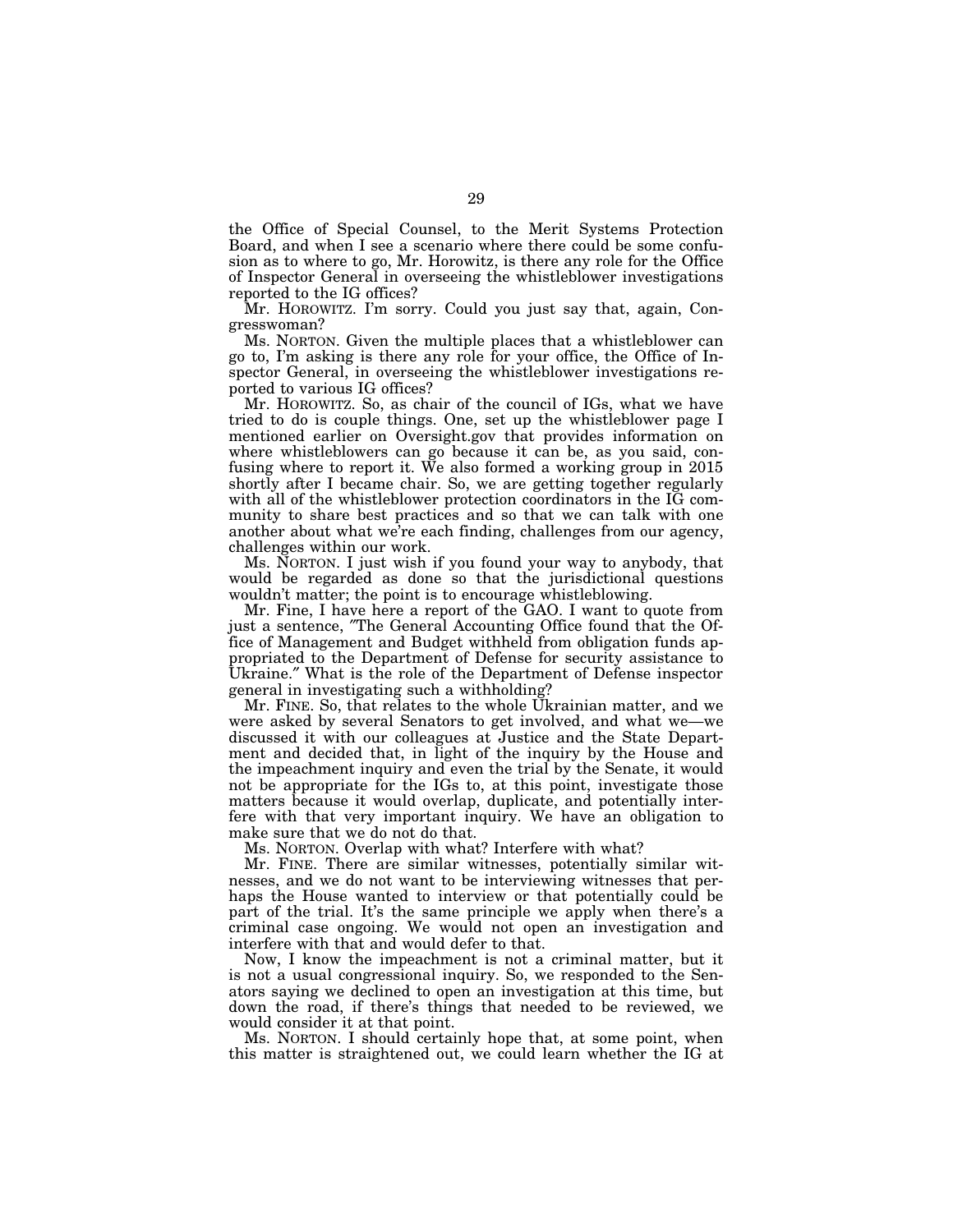the Department of Defense had a role and what that role should be or should have been.

I'm interested in enforcement. What good is the law if there isn't any enforcement? And I understand that enforcement lies with Merit System Protection Board. Now they don't have a quorum, and it looks like they haven't had a quorum for a while.

Ms. Hempowicz, what happens when Federal employees do not have access to the MSPB or to any enforcement mechanism?

Ms. HEMPOWICZ. Unfortunately, what happens is they're in administrative bureaucratic limbo.

Ms. NORTON. How long has it been that MSPB has not had a quorum?

Ms. HEMPOWICZ. Three years. Almost three years.

Ms. NORTON. So, there's been no enforcement whatsoever?

Ms. HEMPOWICZ. No, ma'am. There's a case backlog of 2,500 cases right now.

Ms. NORTON. I don't know if there's anything we can do, Mr. Chairman.

Mr. CONNOLLY. Well, as I indicated earlier, as you know, Ms. Norton, Mr. Cummings, the late Mr. Cummings, and I have a bill that would at least allow some administrative action by the attorney until there's a board member confirmed so that we eat into that backlog and we protect whistleblowers. That bill passed this committee unanimously on a voice vote, and we're waiting for some floor action. So, any help you can provide with your influence would be great.

Ms. HEMPOWICZ. Can I make one suggestion?

Ms. NORTON. Yes, please.

Ms. HEMPOWICZ. I think, even beyond restoring the quorum to the MSPB, it's really—it's vital to give whistleblowers the right to go to a jury trial, and I think that would also help reduce that backlog.

Mr. CONNOLLY. We heard that from your testimony.

Ms. NORTON. I was going to ask you about the jury trial. Thank you very much.

Mr. CONNOLLY. Thank you.

The gentleman from Massachusetts, Mr. Lynch, is recognized.

Mr. LYNCH. Thank you, Mr. Chairman. I want to thank all-

Mr. CONNOLLY. You get five more minutes?

Mr. JORDAN. Yep.

Mr. CONNOLLY. Please forgive me, Mr. Lynch.

Mr. LYNCH. I will yield.

Mr. CONNOLLY. I thought Mr. Jordan had used his five minutes. Mr. Kelly, as soon as we're finished, we'll come to you. Thank you, Mr. Jordan.

Mr. JORDAN. I thank the chairman.

Mr. Horowitz, was Carter Page an operational contact for another Federal agency?

Mr. HOROWITZ. He was.

Mr. JORDAN. Did the Department of Justice tell that—did the Department of Justice and the FBI tell that to the FISA court when they went to get the FISA application on Mr. Page?

Mr. HOROWITZ. They did not.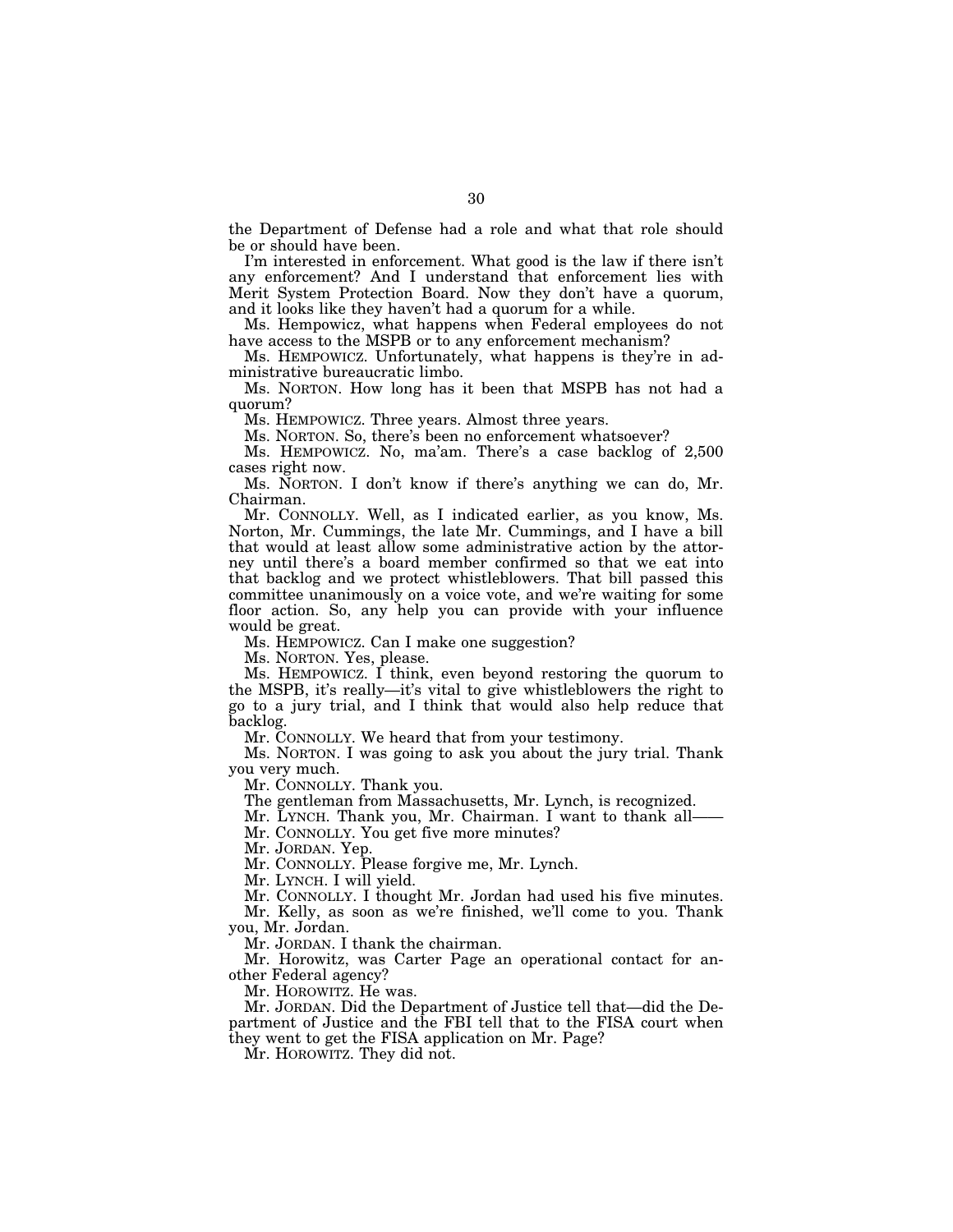Mr. JORDAN. They did not. Did an FBI lawyer doctor an email that was part of the FISA application to get this warrant on Carter Page?

Mr. HOROWITZ. Doctored an email THAT went to the affiant who swore out the FISA application. The email itself wasn't part of the application.

Mr. JORDAN. Understand. And the way it was doctored was not just doctored, they directly changed it. It said it went from Carter Page—was a source to Carter Page was not a source. Is that right?

Mr. HOROWITZ. Correct.

Mr. JORDAN. Directly the opposite meaning and that became part of the basis to go to the court and get the warrant on Carter Page.

Mr. HOROWITZ. That was relied upon by the FBI agent who swore out the-

Mr. JORDAN. I've seen correspondence between Christopher Steele, the guy who wrote the dossier that was taken to the court, correspondence between him at the Department of Justice where he indicated to them that—to the Department of Justice—that he was desperate to stop Trump from becoming President. Did that get communicated to the FISA court when they were getting the warrant to spy on Carter Page?

Mr. HOROWITZ. It did not. He relayed that to Bruce Ohr, who relayed it to the FBI.

Mr. JORDAN. Yep. I also know that the Clinton campaign paid the law firm Perkins Coie, who hired Fusion GPS, who hired Mr. Steele, who actually put together the dossier as we just said. Did the fact that the Clinton campaign was paying for this operation, this dossier, did that get communicated to the FISA court?

Mr. HOROWITZ. That information did not.

Mr. JORDAN. Did not get communicated to the FISA court. How many false or misleading communications were made to the FISA court relative to the Carter Page warrant?

Mr. HOROWITZ. We identified 17 significant omissions or inaccuracies in the report. That's not all of them. That's the 17 we thought were the most material.

Mr. JORDAN. So, more than 17 times they misled the court?

Mr. HOROWITZ. We—we identified a bunch of instances of inaccuracies. I think I'd leave it to others to decide and the court to decide what was misleading or not.

Mr. JORDAN. January 29, 2018, two years ago, chairman of the House Intel Committee, Chairman Schiff, said, that the FBI and DOJ officials did not abuse the FISA process. Is that an accurate statement, Mr. Horowitz?

Mr. HOROWITZ. Well, the Department has submitted a letter to the court now that has been made public where the Department has determined that the last two FISAs at a minimum did not have and did not support probable cause.

Mr. JORDAN. Mr. Schiff also said, on January 29, 2018, that the DOJ and FBI, quote, ″made only narrow use of information from Christopher Steele's sources about Carter Page's specific activities in 2016.″ Is that accurate?

Mr. HOROWITZ. I don't know the specific wording of what was said there, but as we reported, we found that the dossier that the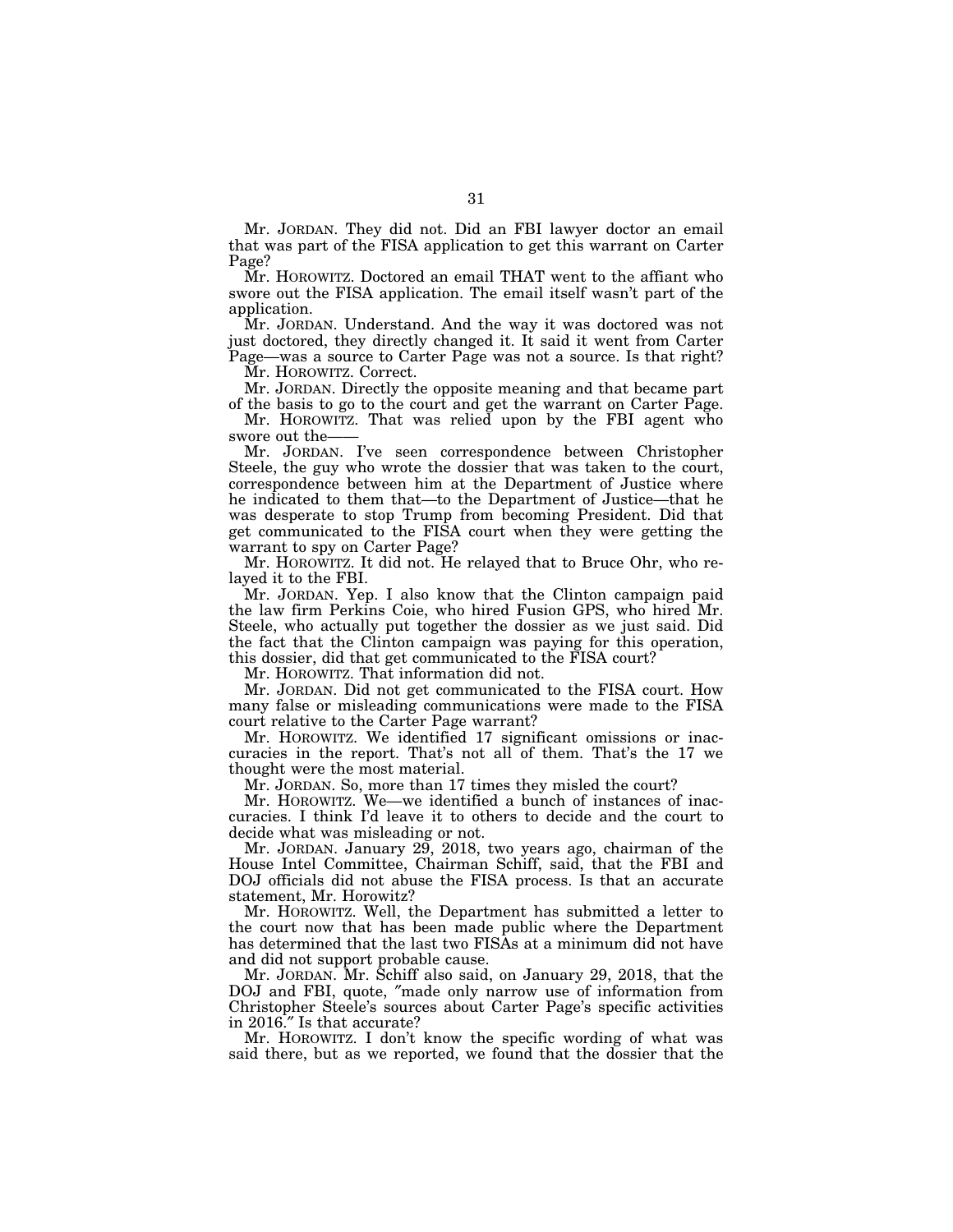Steele reporting was central and essential to the application for the initial FISA and to the subsequent FISA.

Mr. JORDAN. I think you said, on December 11th, in front of the Senate that FBI's FISA applications relied entirely on Steele's and his primary subsource reporting to make allegations against Mr. Page.

Mr. HOROWITZ. Just to add, it was—to be precise, for the purpose of connecting Carter Page—alleged activities Carter Page's alleged activities to Russia to the Trump campaign. There were—there was other information in there concerning Mr. Page not connected to the Trump campaign.

Mr. JORDAN. Did the FBI corroborate the allegations against Mr. Page?

Mr. HOROWITZ. The allegations in the FISA about his purported serving as an intermediary between Russia and the Trump campaign, they did not substantiate.

Mr. JORDAN. So, again, two years ago, on January 29, 2018, when Adam Schiff said the Department of Justice provided additional information obtained through multiple independent sources that corroborated Steele's reporting, that would be inaccurate as well?

Mr. HOROWITZ. As we noted in the report, they provided some information, mostly from public sourcing, that they found corroborated the reporting, what they did not find was corroboration for the allegations connecting Mr. Page to Russia to the Trump campaign.

Mr. JORDAN. Finally, let me ask this, also two years ago, Mr. Schiff said on — the Department of Justice met the rigor, transparency, and evidentiary basis needed to meet FISA's probable cause requirement.

Is that an accurate statement?

Mr. HOROWITZ. Given the nature and the number of omissions and inaccuracies in there, we certainly didn't characterize what they had done as following the rules or complying with the rigor that's required of a FISA application.

Mr. JORDAN. You not only didn't characterize it in the way Mr. Schiff portrayed it two years ago and stated in his memo. You said this, ″The IG report found 51 factual assertions in Carter Page's FISA applications that, quote, 'had no supporting documentation. Supporting document doesn't state fact, or supporting document shows factual assertion is inaccurate'.″ Is that right?

Mr. HOROWITZ. And that's my reference. Before at least 17, there were many others that we have in our appendix that are supposed be followed through the Woods procedures, which is the factual-

Mr. JORDAN. I understand-

Mr. HOROWITZ [continuing]. Were not there. Some are significant; some are not as significant. But there shouldn't be any.

Mr. JORDAN. One last question, are there any other reports coming? What are you working on right now in this area?

Mr. HOROWITZ. We are doing a followup audit because one of the questions we had coming away from this was, is this happened did this happen only in this case, or does the failures we heard about in the Woods procedures and that we saw in the Woods pro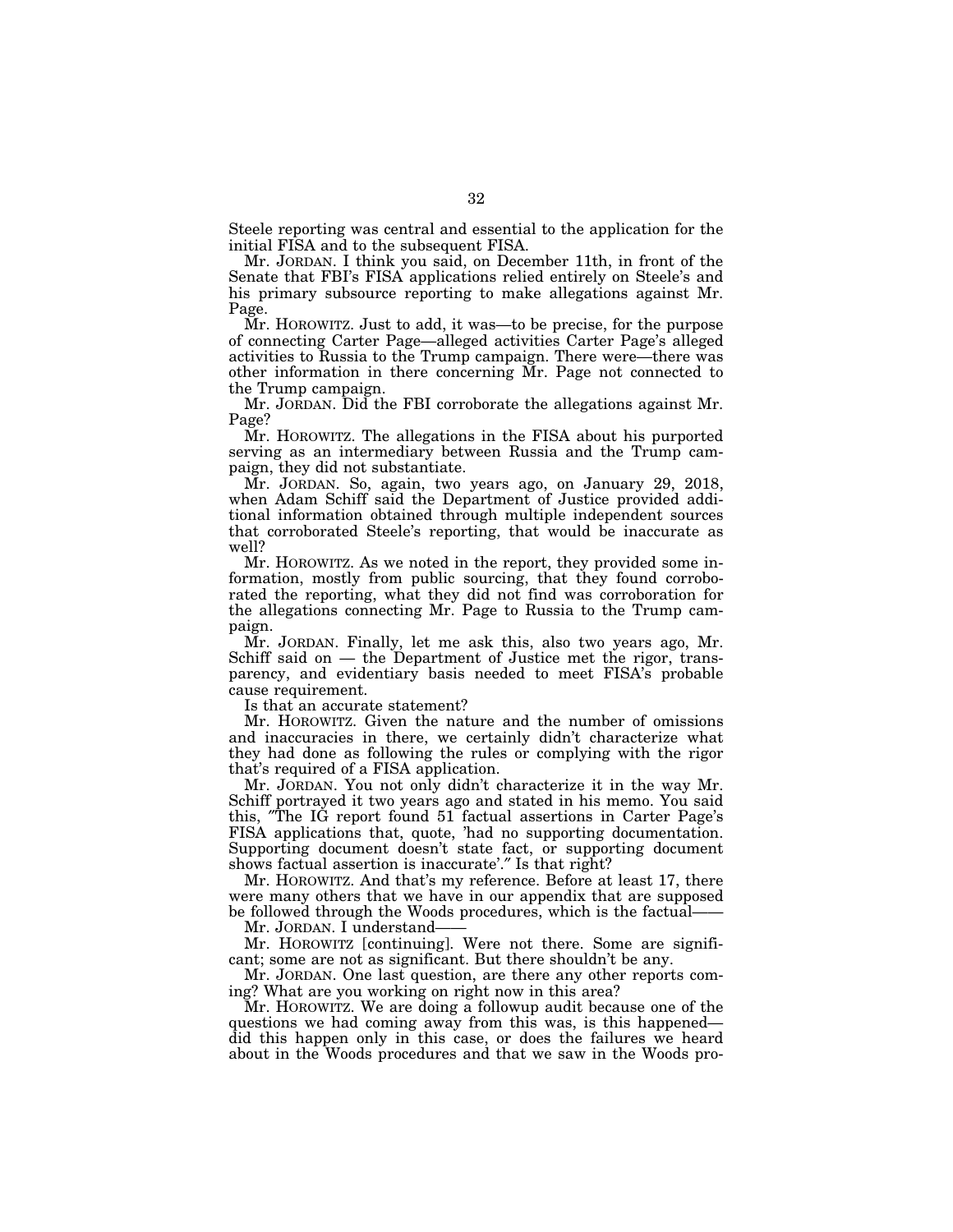cedures, in fact, other counterintelligence FISAs and, something we hadn't looked at, counterterrorism related FISAs-

Mr. JORDAN. Can you give us a little preview of what you may be finding and when that report may be-

Mr. CONNOLLY. Thank you, Mr. Horowitz.

The gentleman's time has expired.

Mr. LYNCH.

I'm worried about the clock because votes have been called.

Mr. LYNCH. Thank you, Mr. Chairman.

I appreciate that. I want to thank all the witnesses for your helping the committee with its work. Mr. Horowitz, have you ever seen a situation where the President and Members of Congress openly and aggressively attack a whistleblower, like we have with the Ukraine whistleblower?

Mr. HOROWITZ. I can't say I've personally-

Mr. LYNCH. Anybody else on the panel ever see anybody, any whistleblower attack, especially after the report of the phone call was basically corroborated, remember? Anybody ever see a situation like that where a whistleblower was attacked by Members of Congress who were supposed to be the recipients of intelligence and information from a whistleblower? Anybody ever see anything like that happen? Me either.

Ms. Hempowicz?

Ms. HEMPOWICZ. I would say not like this.

Mr. LYNCH. Not like this. Right. So, what do you think the effect on other whistleblowers will be if this whistleblower who basically got—based on the transcript—got it right, got it right. Under the Whistleblower Protection Act, if you see any evidence of misconduct, waste, fraud, or abuse, abuse of power, you're supposed to report that. And by all the evidence, it appears that this whistleblower, in fact, did just that. And then, in return for that whistleblower speaking out at great risk to themselves, they get attacked by the President who, on September 26, said that this whistleblower was akin to a traitor and a spy and should be treated as we used to treat traitors and spies. What kind of effect do you think that will have on whistleblowers, Ms. Hempowicz?

Ms. HEMPOWICZ. I would say it's certainly going to chill others from coming forward, especially in the intelligence community where it's already almost impossible to enforce their legal protections.

Mr. LYNCH. Mr. Horowitz, you've been up before this committee. You're a frequent flyer here and you do some amazing work. I give you great credit. What do you think that would—on the minds of other Federal employees who are being asked to report misconduct, this—and it appears, based on the evidence, based on the transcript, that there certainly was some evidence there of abuse of power—remember, a whistleblower doesn't have to prove the case, he just raises his hand and says: Something is not right here, and I'm reporting this, and I want this looked at.

So, when a whistleblower does that and then Members of Congress, the President likens that person to a traitor and a spy and suggests that that person should be treated as a traitor or a spy like we used to do in the old days when they were shot, what do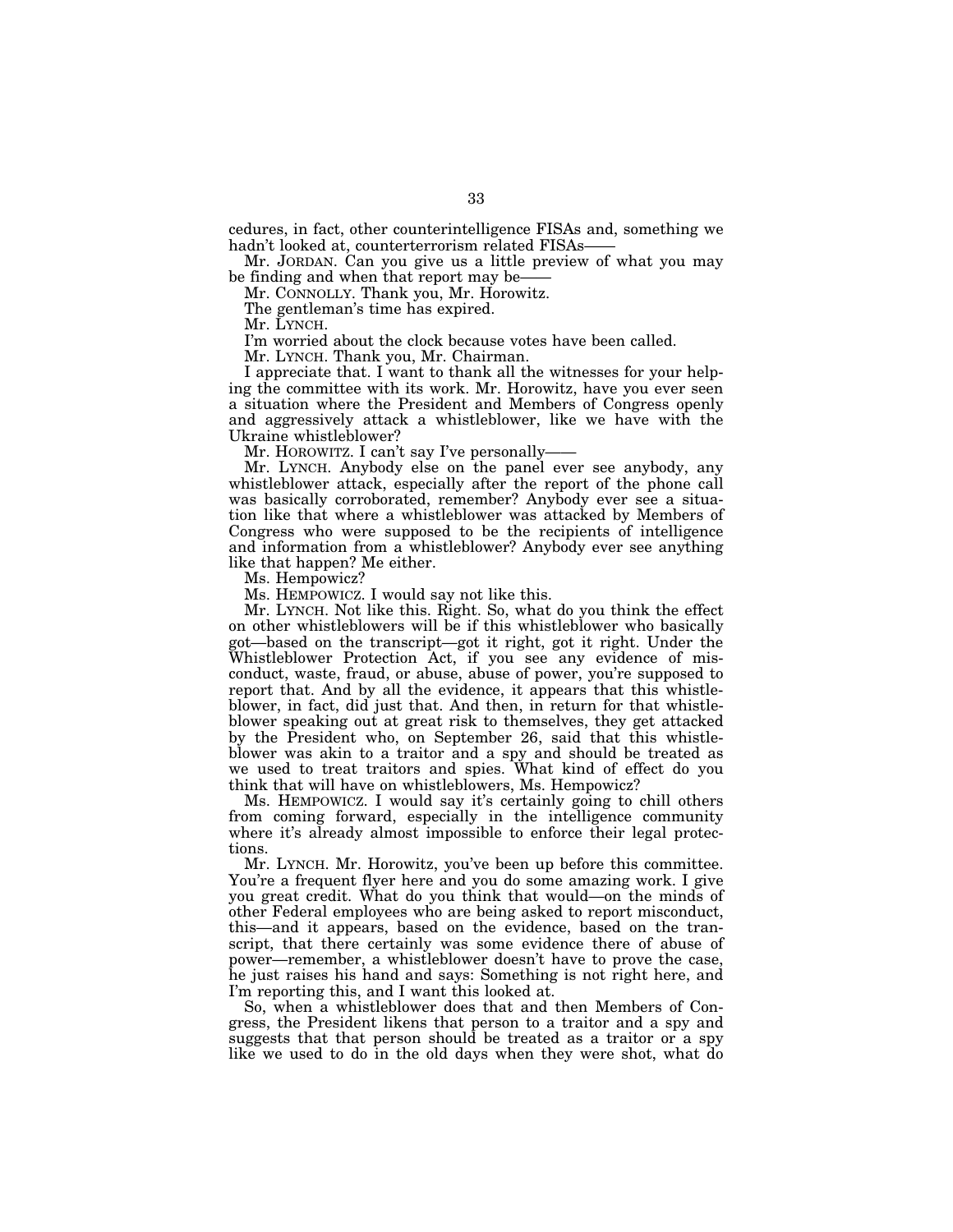you think that impact has on a potential whistleblower out there who observes misconduct within the government?

Mr. HOROWITZ. Individuals who step forward and report wrongdoing or what they reasonably believe to be wrongdoing should not face even the threat of retaliation. We want people to come forward.

It's then our jobs as IGs and others who investigate this to assess whether the information is supported, but you don't want to attack and you shouldn't be attacking the person who brings that forward. They may be right; they may not be right. But that's for us to assess, not to attack the people that come forward.

Mr. LYNCH. If now we have a situation where Members of Congress who, again, are going to be the recipients of this intelligence, to protect the public trust, to protect the taxpayer, to protect our Government, if we, in turn, attack the whistleblower for reporting misconduct, should there not be—should there not be penalties on us for violating the law, public officials who go for revenge, you know? I'll ask you, Ms. Hempowicz. You're an advocate for functioning whistleblowers within government. Oftentimes these departments are so densely controlled and they're so distant from the public and from the rest of Congress, we are at a loss—we can't drill down and find out what some of these agencies, tens of thousands of employees, we can't figure out what everybody's doing so we rely on this self-reporting. I mean, should we protect those individuals from retaliation from Congress as well?

Ms. HEMPOWICZ. Absolutely. And I would also add that the White House isn't covered by the whistleblower protection statutes and so it should extend to them as well.

Mr. LYNCH. Thank you.

Mr. Chairman, my time is expired. I yield back.

Mr. CONNOLLY. Thank you, Mr. Lynch.

The chair recognizes the gentleman from Wisconsin.

Mr. GROTHMAN. Yes. Mr. Horowitz, just because over the years we've asked you tons of questions, I'm comfortable with you, and I'll ask you some more questions. You testified last month, and I'll quote, ″I do not think the Department of Justice fairly treated these FISAs, and Carter Page was on the receiving end.″

OK. Is that true?

Mr. HOROWITZ. I recall that.

Mr. GROTHMAN. You also found—you found several major issues with FBI, an FBI case agent who was investigating Carter Page's investigation. We'll call him Case Agent No. 1. I just wanted to go over a few of them. Case Agent No.  $\overline{1}$  never shared with the Justice Department information that showed Carter Page was innocent. For instance, he never met Paul Manafort. He told you he couldn't recall why that happened, correct?

Mr. HOROWITZ. That's correct.

Mr. GROTHMAN. OK. Case Agent No. 1 wrote that Christopher Steele, the source for Carter Page's FISA, that Steele's work was previously used in criminal proceedings when that wasn't true and contradicted Steele's FBI handler, correct?

Mr. HOROWITZ. They never shared it with the FBI handler—handling agent who said that he thought it wasn't fully accurate.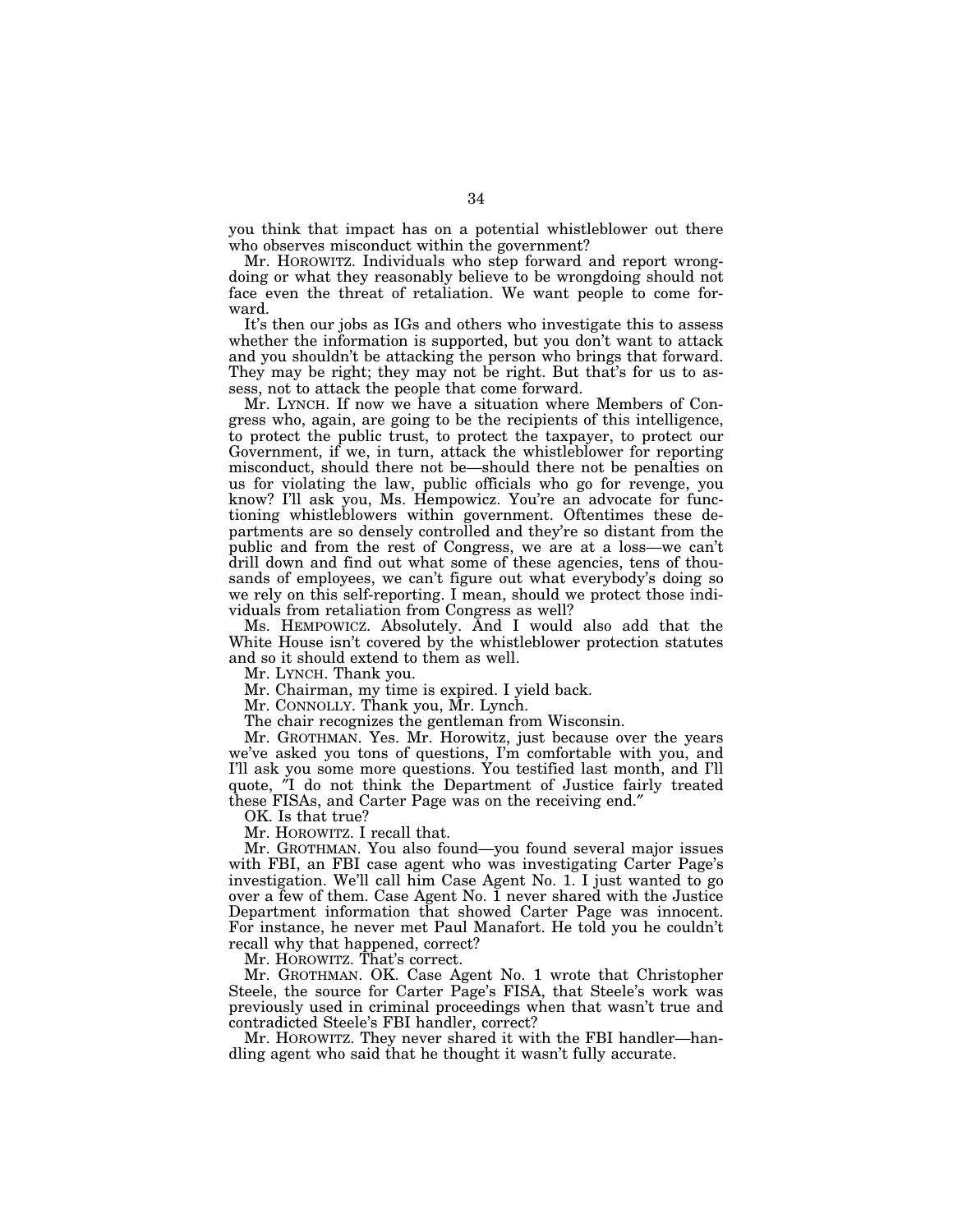Mr. GROTHMAN. OK. Case Agent No. 1 did not share with the Justice Department information that showed Papadopoulos, another campaign associate, of being innocent. Case Agent No. 1 just said, "It may have been an oversight," correct?

Mr. HOROWITZ. There were interactions by FBI confidential human source with Mr. Papadopoulos where Mr. Papadopoulos made statements that were inconsistent with the allegations in the FISA, and that information was not shared, as it should have been, with the Justice Department.

Mr. GROTHMAN. OK. How can you miss something that important on investigation as sensitive as looking into a Presidential candidate? Don't you think that's odd?

Mr. HOROWITZ. That was our concern with the explanations we received why we noted in our report that we didn't find those explanations convincing in the least.

Mr. GROTHMAN. OK. Again, with regard to Case Agent 1, who was in charge of putting together the Woods file for accuracy, you found 51 errors in his Woods file verification, right?

Mr. HOROWITZ. That's correct.

Mr. GROTHMAN. Kind of scary, isn't it?

Mr. HOROWITZ. Yes.

Mr. GROTHMAN. Real scary. Quoting right from your report again, quote, ″Case Agent 1 provided the DOJ attorney with inaccurate information that failed to disclose the extent and nature of Page's relationship with that agency,″ end quote. Correct?

Mr. HOROWITZ. Neither that case agent or anybody at the FBI shared with the Justice Department the information that Mr. Page had been previously in operational contact for another government agency.

Mr. GROTHMAN. Isn't that kind of scary? Kind of leads one not to trust the government, doesn't it?

Mr. HOROWITZ. That information came to the FBI in August 2016, well before any of the FISA applications and it should have prompted interactions with the other government agency to understand the nature of that relationship and how it might've impacted going forward with any FISA.

Mr. GROTHMAN. It's sad, isn't it? It kind of—it makes one not surprised at all why on all levels of our government, there's not trust in our government, right?

Mr. HOROWITZ. It certainly creates the very deep concern about authorities like FISA, the use of those authorities, and I think that's why you see some of the orders coming from the FISA court now.

Mr. GROTHMAN. OK. I'm almost out of time. Case Agent 1 was actually promoted in the middle of the investigation, right?

Mr. HOROWITZ. Case Agent 1 was promoted during the course of the investigation.

Mr. GROTHMAN. I know. Another case agent took over day-to-day and this new case agent questioned if it was prudent to renew the FISA warrant on Carter Page but got overruled by Case Agent 1, correct?

Mr. HOROWITZ. Two agents spoke about as we relayed in the report why, not only was the FISA going forward, but why Mr. Page was even still the subject of the investigation. It's not clear to us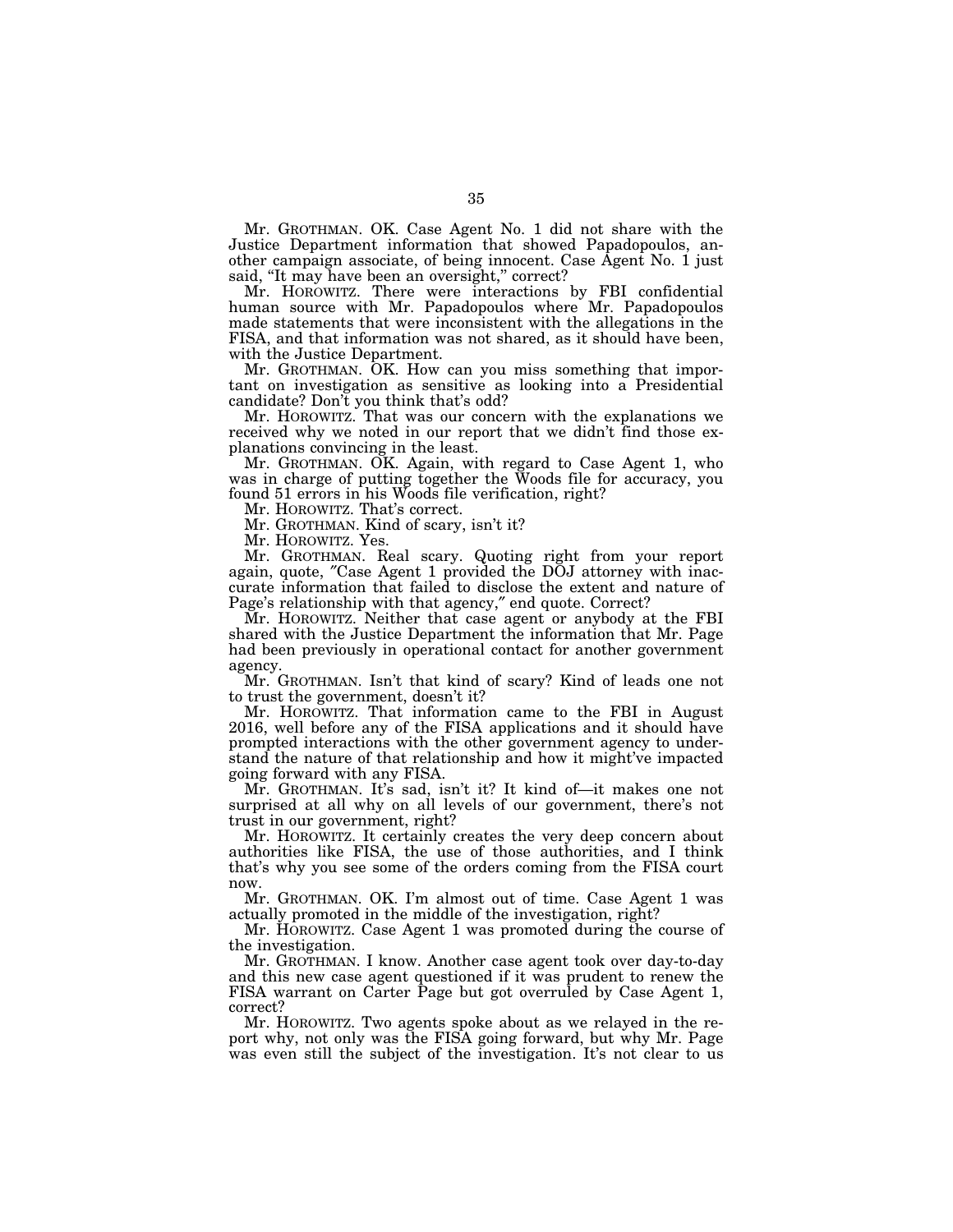who made the ultimate decision to nevertheless go forward with the next FISA renewal.

Mr. GROTHMAN. OK. You didn't name Case Agent 1 in your report, but could you at least tell us, did this guy's boss know what he did?

Mr. HOROWITZ. So, Case Agent 1's supervisor, who was a supervisory special agent, was responsible for double checking and following up on the Woods process where all of those errors were located, and that supervisory special agent also did not do their job in following up and identifying those issues.

Mr. GROTHMAN. Does the FBI Director Wray, does he know who this is, who this agent is?

Mr. HOROWITZ. Yes, he does.

Mr. GROTHMAN. And does the Attorney General know?

Mr. HOROWITZ. I believe he does.

Mr. GROTHMAN. OK. What did Director Wray say to you about this case agent? Did he say anything to you about him or her?

Mr. HOROWITZ. He was very concerned about, frankly, the activity for all of the individuals who had responsibilities and didn't conform to what they are required to do under FBI procedures.

Mr. GROTHMAN. Is he still at his promoted position?

Mr. HOROWITZ. I don't know as I sit here.

Mr. CONNOLLY. Thank you.

Mr. GROTHMAN. OK. Thanks. Thanks for giving me the extra time.

Mr. CONNOLLY. Absolutely. Thank you, Mr. Horowitz.

Mr. Armstrong, you are recognized for five minutes. I caution you that votes have been called, and time has expired, but there are still 232 have not voted, and you and I are the two among them.

Mr. ARMSTRONG. I would say you can go first because I'd rather do this, but thank you. And I appreciate your indulgence for letting me sit in on this. I would point out a couple things, one, in the whistleblower statute, there's the right to protect them to remain anonymous, and there's also the point to protect them from retaliation. And the reason for that is, in various different scenarios, such as a criminal investigation and charges being born out of that, there's ways that are even civil cases that they would be subpoenaed or have to appear in court. Also, sometimes they're disclosed before they're ever protected. So, if we're going to continue to talk about a trial and a fairness of a trial and calling witnesses, one of the fundamental issues for a trial, any trial, civil or criminal, is the right to confront your accuser. Also, we seem to think that there's this bifurcation of either the whistleblower doesn't testify or he comes into open hearing in front of the Senate. As somebody who's done this my whole life, there are significant safeguards that exist in between those two spectrums. So, to say that that is a binary choice is patently false. And this isn't some retaliation within some agency or somewhere else; we're talking about the impeachment of a duly elected President.

But, Mr. Horowitz, I've read your reports, and I want to take you back to June 2018 when the Clinton email server investigation report came out, and in that report, FBI officials involved sent messages on their FBI devices that created the appearance of political bias, and this was Strzok and Page, correct?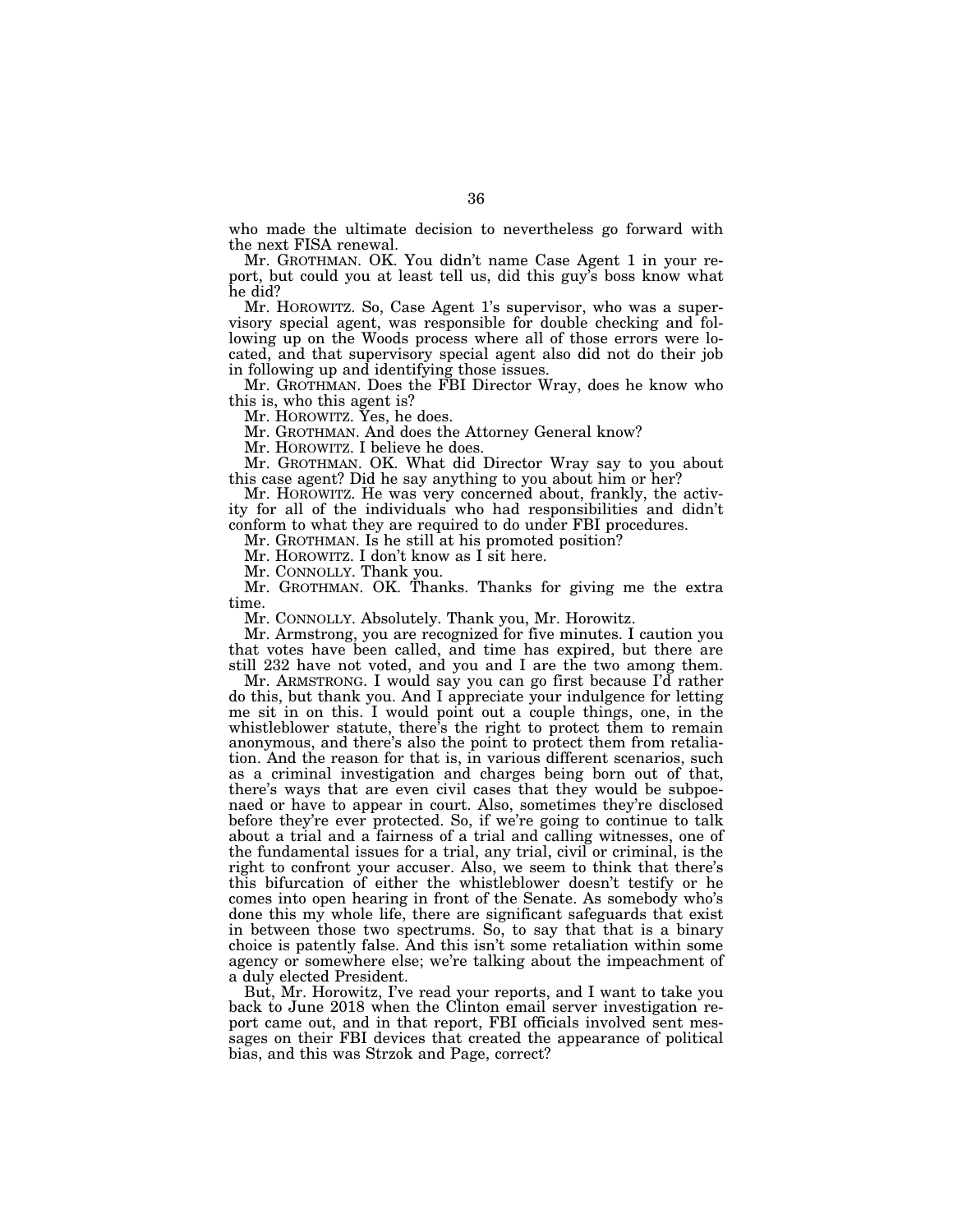Mr. HOROWITZ. Among others.

Mr. ARMSTRONG. And you did not have confidence that Strzok's decisions at the end of the 2016 Presidential campaign to prioritize Trump/Russia over the new Clinton emails was free from bias and that he and other FBI employees brought discredit to themselves and hurt the FBI's reputation?

Mr. HOROWITZ. That was our finding.

Mr. ARMSTRONG. And you also sharply criticized Director Comey for his public statements about the Clinton email case when he wouldn't recommend charges and then, in October 2016, he told Congress new emails were found, right?

Mr. HOROWITZ. That's correct.

Mr. ARMSTRONG. And he usurped the authority of the Attorney General, chose to deviate from established procedures, engaged in his own ad hoc decisionmaking, and you concluded that following established procedures are most important when the stakes are the highest, correct?

Mr. HOROWITZ. That's correct.

Mr. ARMSTRONG. But yet the final report said this report did not find any evidence of political bias or improper consideration actually impacting the investigations?

Mr. HOROWITZ. We found that the decisions that were made by the prosecutors not to prosecute and some of the other decisions we looked at were not impacted by bias.

Mr. ARMSTRONG. And in your newest report, you said the Justice Department failed to interview key figures or vet critical information and sources in the Steele dossier. They wouldn't interview campaign officials because they feared that they were compromised, but at the same time, CIA Director Brennan had told the Russians directly. So, the Russians knew about the investigation, but the Trump campaign didn't, correct?

Mr. HOROWITZ. Frankly, I don't know what Mr. Brennan has said he spoke to the Russians about.

Mr. ARMSTRONG. And the CIA told the FBI that Carter Page was working for them?

Mr. HOROWITZ. I'm not sure.

Mr. ARMSTRONG. But the FBI never disclosed that to the FISA court?

Mr. HOROWITZ. I'm sorry. Could you ask that——

Mr. ARMSTRONG. The FBI never closed that Carter Page was working for the CIA to the FISA court?

Mr. HOROWITZ. I can't talk about anything other than what's in my report at this point because it would—anything else would be classified.

Mr. ARMSTRONG. Did the DOJ determine that there was no probable cause for a FISA warrant on Page?

Mr. HOROWITZ. The DOJ recently on the day we released our report sent a letter to the FISA court saying that, at least as with regard to the final two renewal applications, they concluded there was insufficient evidence to support the probable cause.

Mr. ARMSTRONG. Was there an intervention from the highest levels of the FBI ordering agents to look at the Steele dossier?

Mr. HOROWITZ. When the dossier came in, the discussions subsequent to that in advance of the FISA went all the way up to the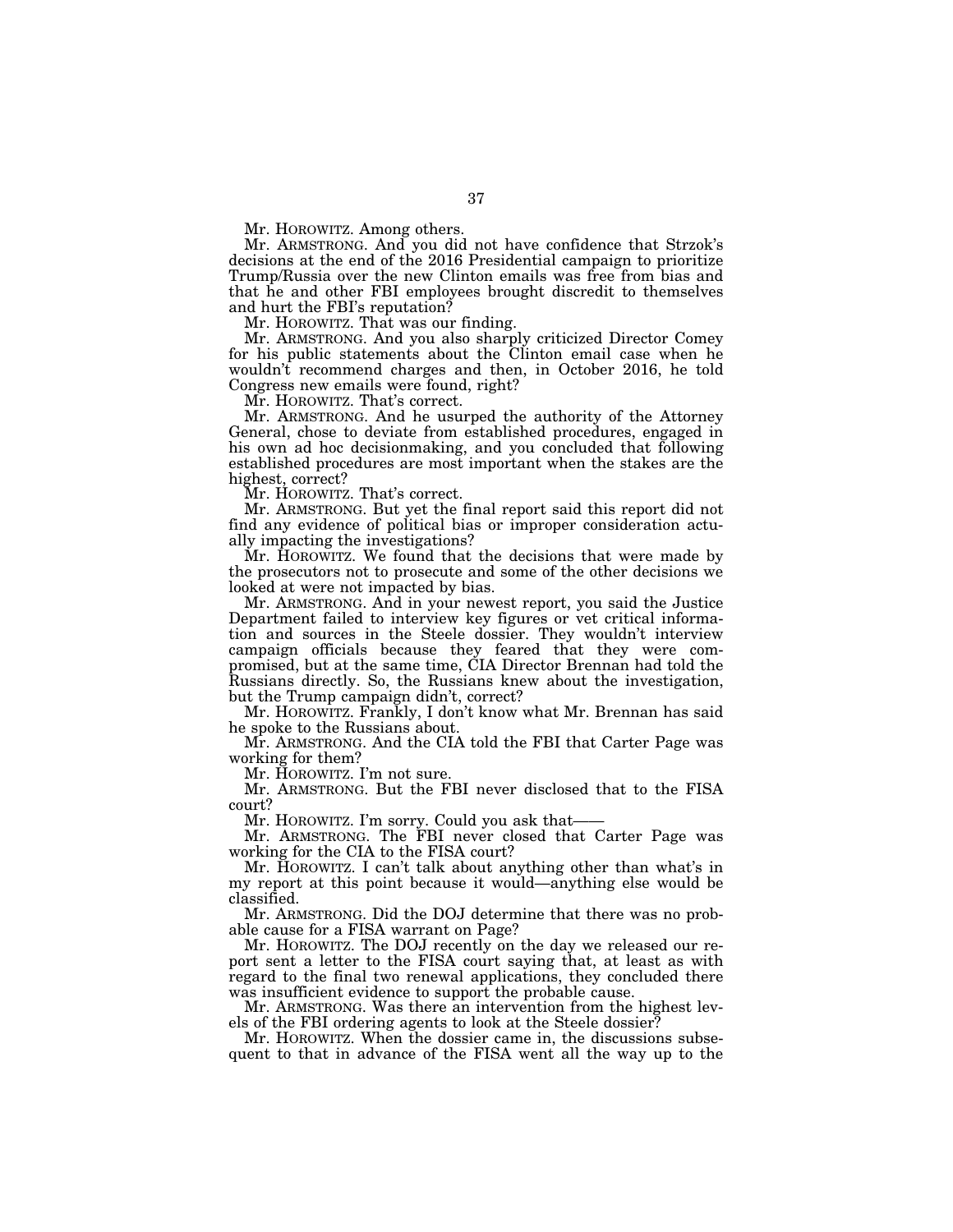leadership of the FBI, and they were aware of the fact of the Steele reporting and its decision to rely on it.

Mr. ARMSTRONG. And that was actually Andy McCabe, right? Correct?

Mr. HOROWITZ. Mr. McCabe was involved in those discussions, and as we lay out in connection with the discussions with the intelligence community assessment, both Mr. McCabe and Mr. Comey had discussions with their counterparts about including the Steele reporting in the ICA.

Mr. ARMSTRONG. And the FBI affirmed that Steele was viewed as a reliable witness even though they knew in previous instances he had not been reliable, right?

Mr. HOROWITZ. The FBI laid out in their application why they found him to be reliable, but did not go to the handling agent to look at that statement, which the handling agent told us was not fully accurate.

Mr. ARMSTRONG. So, what they knew and what was put in the FISA warrant were two different things, and in order to keep the investigation into President Trump's campaign going, the FBI lied and omitted key information from the FISA court.

And, with that, I yield back.

Mr. CONNOLLY. I thank the gentleman for his assertion. It is now the chairman's time to ask questions, and I'm going to deal with you, Mr. Rosenzweig—I know—because you look bored.

Mr. ROSENZWEIG. It's not bored, Your Honor.

Mr. CONNOLLY. It's only fair. Somebody said, well, the whistleblower has a bias. Let me ask you this question, if someone's biased, does it mean that what they say is untrue?

Mr. ROSENZWEIG. No.

Mr. CONNOLLY. No. So, Ms. Hempowicz saying, ''Frankly, that's interesting but irrelevant," is correct in the context of a whistleblower's veracity? We got to go fast.

Mr. ROSENZWEIG. Like Mr. Armstrong, I've been prosecuting cases all my life. The question is not bias or motive of the witness; it's whether or not what they say is corroborated by other evidence.

Mr. CONNOLLY. Thank you.

Mr. ARMSTRONG. I did defense.

Mr. ROSENZWEIG. What?

Mr. ARMSTRONG. Sorry. I did defense.

Mr. ROSENZWEIG. Oh, sorry. I do that now.

Mr. CONNOLLY. So, here's another one. It wasn't firsthand knowledge. So, if we required all whistleblowers to have firsthand knowledge, I dare say there wouldn't be many whistleblowers left.

Mr. ROSENZWEIG. We'd have very few.

Mr. CONNOLLY. Very few. Is there something in law or even standard practice that requires a whistleblower who comes forward to only produce firsthand knowledge or we dismiss them?

Mr. ROSENZWEIG. No. In fact, in most instances, they rely on secondhand knowledge, as does every human being in their everyday life.

Mr. CONNOLLY. So, all of a sudden, we have a new standard that crops up because we don't like the content of what the whistleblower has to say about the President of the United States; he or she didn't have firsthand knowledge. And that's a new standard